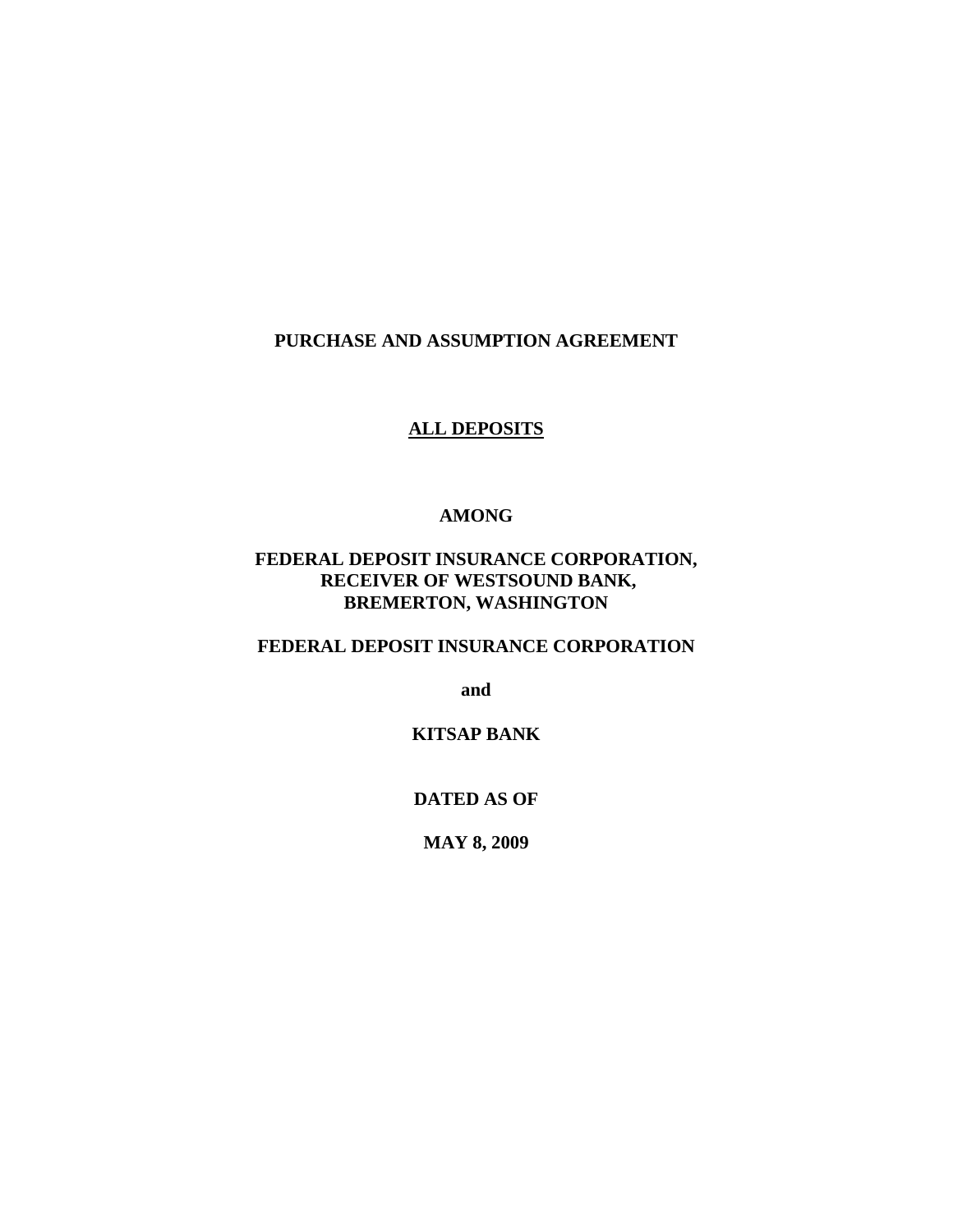# **TABLE OF CONTENTS**

| <b>ARTICLE I</b>   |                                                                     |  |
|--------------------|---------------------------------------------------------------------|--|
| <b>ARTICLE II</b>  |                                                                     |  |
| 2.1                |                                                                     |  |
| 2.2                |                                                                     |  |
| 2.3                |                                                                     |  |
| 2.4                |                                                                     |  |
| <b>ARTICLE III</b> |                                                                     |  |
| 3.1                |                                                                     |  |
| 3.2                |                                                                     |  |
| 3.3                | Manner of Conveyance; Limited Warranty;                             |  |
|                    |                                                                     |  |
| 3.4                |                                                                     |  |
| 3.5                |                                                                     |  |
| 3.6                |                                                                     |  |
| <b>ARTICLE IV</b>  | <b>ASSUMPTION OF CERTAIN DUTIES AND OBLIGATIONS 16</b>              |  |
| 4.1                |                                                                     |  |
| 4.2                |                                                                     |  |
| 4.3                |                                                                     |  |
| 4.4                |                                                                     |  |
| 4.5                |                                                                     |  |
| 4.6                |                                                                     |  |
| 4.7                | Agreement with Respect to Leased Data                               |  |
|                    |                                                                     |  |
| 4.8                | Agreement with Respect to Certain                                   |  |
|                    |                                                                     |  |
| 4.9                |                                                                     |  |
| 4.10               |                                                                     |  |
| 4.11               |                                                                     |  |
| 4.12               |                                                                     |  |
| 4.13               |                                                                     |  |
| 4.14               | Agreement with Respect to Option to Purchase Loan Pools 22          |  |
| 4.15               |                                                                     |  |
| 4.16               | Agreement with Respect to Accounting and Data Processing Services22 |  |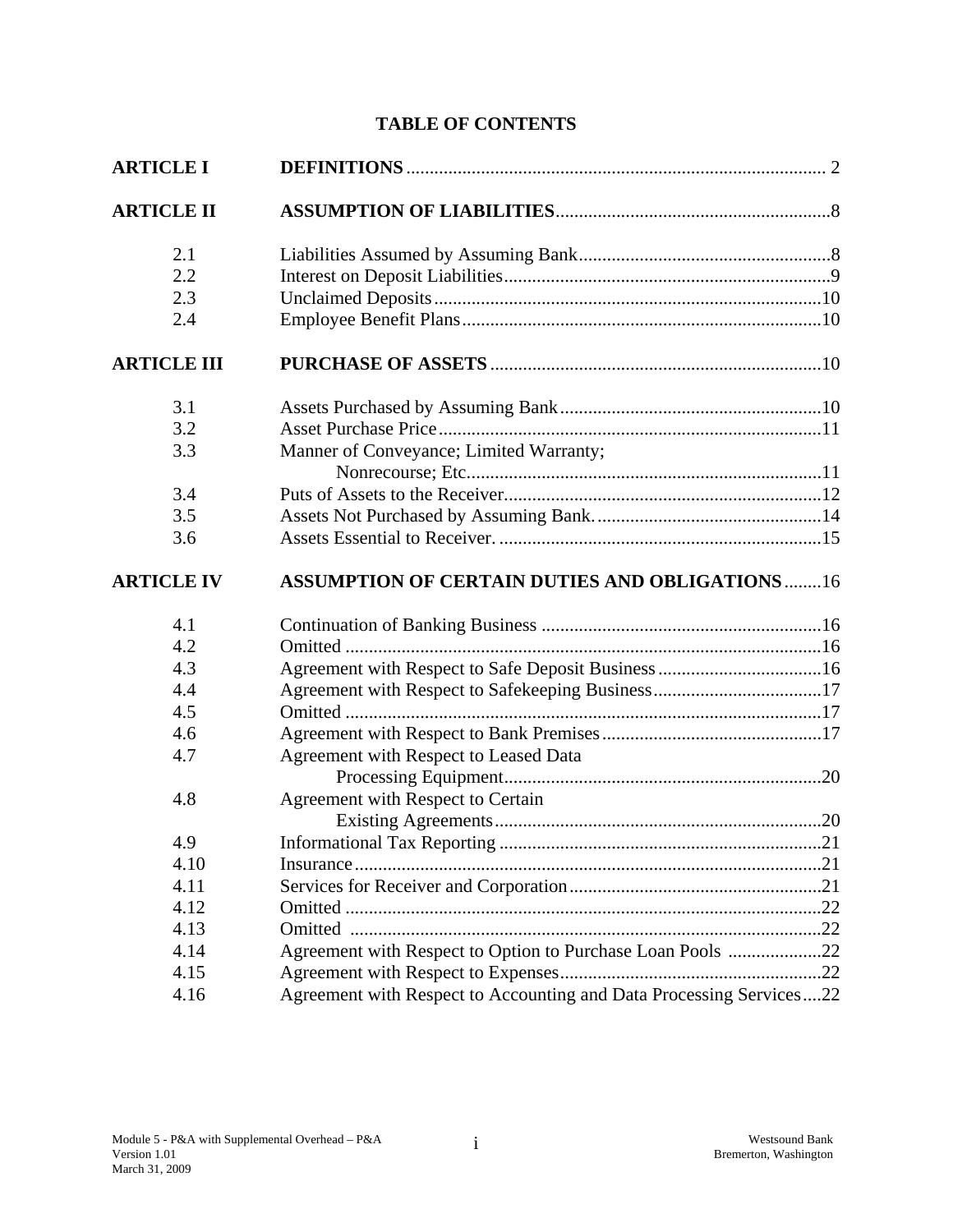| <b>ARTICLE V</b>    | <b>DUTIES WITH RESPECT TO DEPOSITORS</b>              |  |  |
|---------------------|-------------------------------------------------------|--|--|
|                     |                                                       |  |  |
| 5.1                 |                                                       |  |  |
| 5.2                 |                                                       |  |  |
| 5.3                 |                                                       |  |  |
| <b>ARTICLE VI</b>   |                                                       |  |  |
| 6.1                 |                                                       |  |  |
| 6.2                 |                                                       |  |  |
| 6.3                 |                                                       |  |  |
| 6.4                 |                                                       |  |  |
| <b>ARTICLE VII</b>  |                                                       |  |  |
| <b>ARTICLE VIII</b> |                                                       |  |  |
| 8.1                 |                                                       |  |  |
| 8.2                 | Correction of Errors and Omissions; Other Liabilities |  |  |
| 8.3                 |                                                       |  |  |
| 8.4                 |                                                       |  |  |
| 8.5                 |                                                       |  |  |
| <b>ARTICLE IX</b>   |                                                       |  |  |
| 9.1                 |                                                       |  |  |
| 9.2                 |                                                       |  |  |
| 9.3                 |                                                       |  |  |
| 9.4                 |                                                       |  |  |
| 9.5                 |                                                       |  |  |
| 9.6                 | Proceedings with Respect to Certain Assets            |  |  |
| 9.7                 |                                                       |  |  |
| <b>ARTICLE X</b>    |                                                       |  |  |
| <b>ARTICLE XI</b>   | REPRESENTATIONS AND WARRANTIES OF THE                 |  |  |
|                     |                                                       |  |  |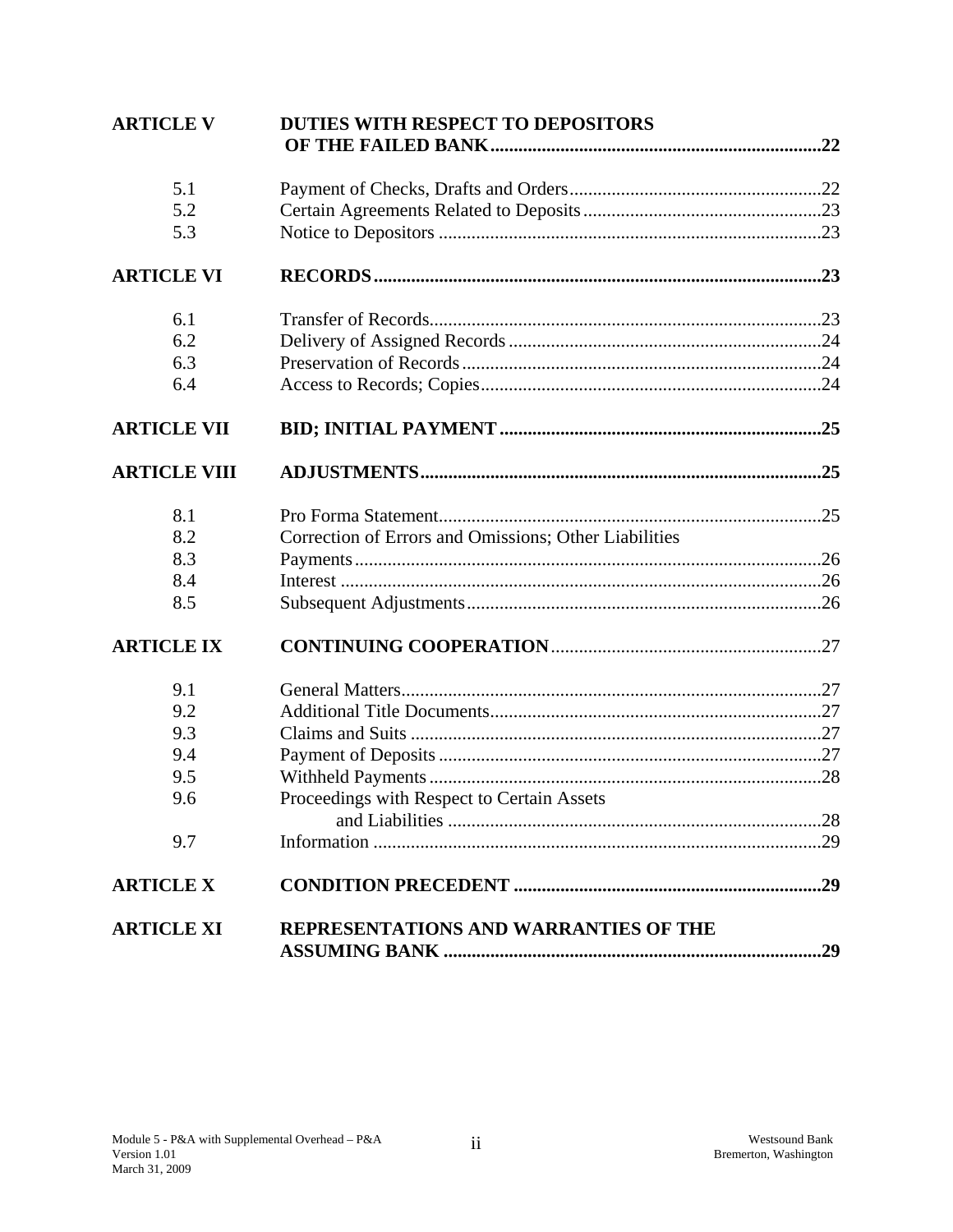| <b>ARTICLE XII</b>  |  |
|---------------------|--|
| 12.1                |  |
| 12.2                |  |
| 12.3                |  |
| 12.4                |  |
| 12.5                |  |
| 12.6                |  |
| 12.7                |  |
| 12.8                |  |
| <b>ARTICLE XIII</b> |  |
| 13.1                |  |
| 13.2                |  |
| 13.3                |  |
| 13.4                |  |
| 13.5                |  |
| 13.6                |  |
| 13.7                |  |
| 13.8                |  |
| 13.9                |  |
| 13.10               |  |
| 13.11               |  |
| 13.12               |  |
| 13.13               |  |

## **SCHEDULES**

| 2.1    |  |
|--------|--|
| 2.1(a) |  |
| 3.1    |  |
| 3.1(e) |  |
| 3.1(i) |  |
| 3.2    |  |
| 3.5(k) |  |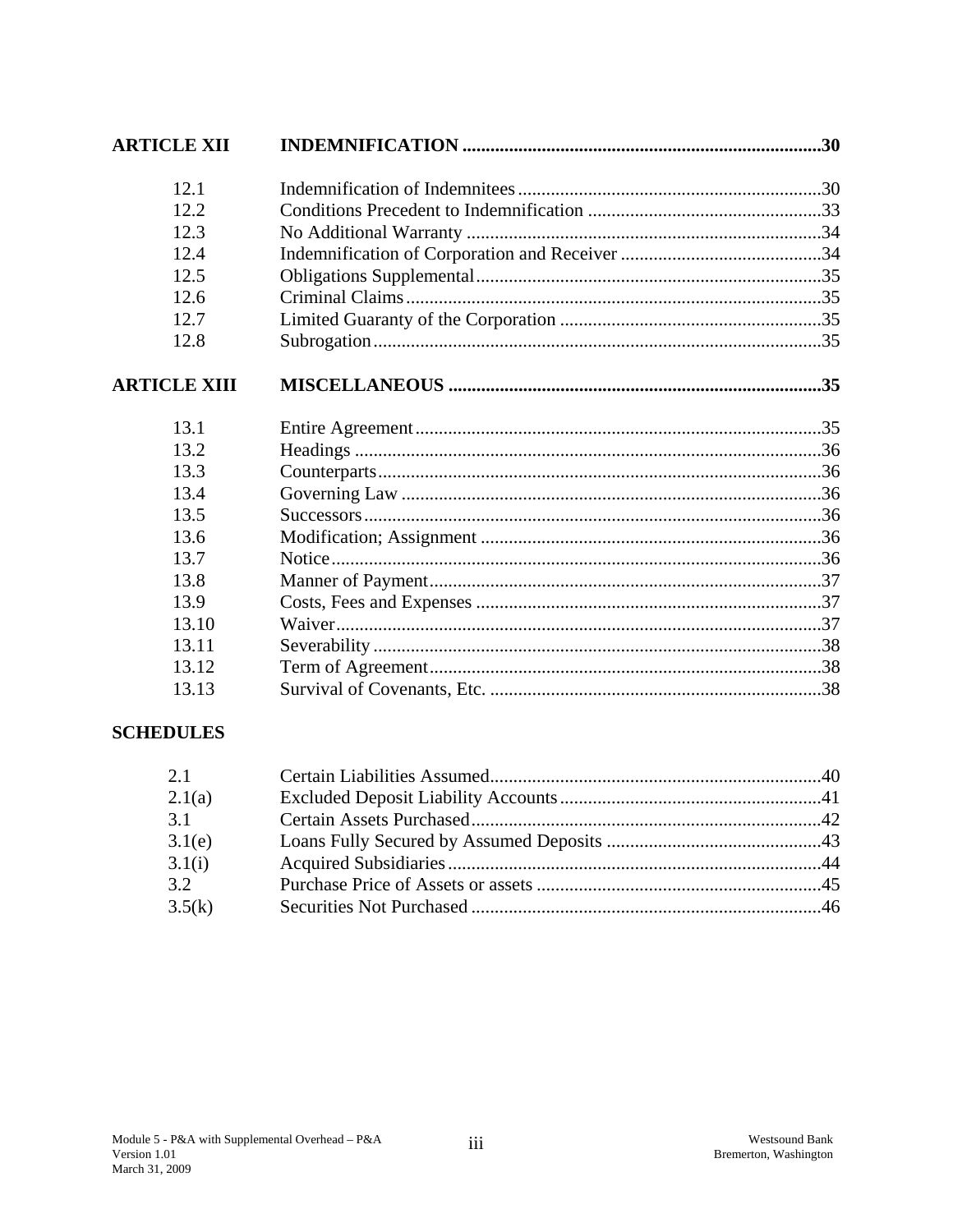#### **PURCHASE AND ASSUMPTION AGREEMENT**

#### **ALL DEPOSITS**

**THIS AGREEMENT**, made and entered into as of **May 8, 2009**, by and among the **FEDERAL DEPOSIT INSURANCE CORPORATION, RECEIVER of WESTSOUND BANK, BREMERTON, WASHINGTON** (the "Receiver"), **KITSAP BANK**, organized under the laws of the State of Washington , and having its principal place of business in Port Orchard, Washington (the "Assuming Bank"), and the **FEDERAL DEPOSIT INSURANCE CORPORATION**, organized under the laws of the United States of America and having its principal office in Washington, D.C., acting in its corporate capacity (the "Corporation").

#### **WITNESSETH**:

**WHEREAS**, on Bank Closing Date, the Chartering Authority closed Westsound Bank (the "Failed Bank") pursuant to applicable law and the Corporation was appointed Receiver thereof; and

**WHEREAS**, the Assuming Bank desires to purchase certain assets and assume certain deposit and other liabilities of the Failed Bank on the terms and conditions set forth in this Agreement; and

**WHEREAS**, pursuant to 12 U.S.C. Section 1823(c)(2)(A), the Corporation may provide assistance to the Assuming Bank to facilitate the transactions contemplated by this Agreement, which assistance may include indemnification pursuant to Article XII; and

**WHEREAS**, the Board of Directors of the Corporation (the "Board") has determined to provide assistance to the Assuming Bank on the terms and subject to the conditions set forth in this Agreement; and

**WHEREAS**, the Board has determined pursuant to 12 U.S.C. Section  $1823(c)(4)(A)$  that such assistance is necessary to meet the obligation of the Corporation to provide insurance coverage for the insured deposits in the Failed Bank and is the least costly to the deposit insurance fund of all possible methods for meeting such obligation.

**NOW THEREFORE**, in consideration of the mutual promises herein set forth and other valuable consideration, the parties hereto agree as follows: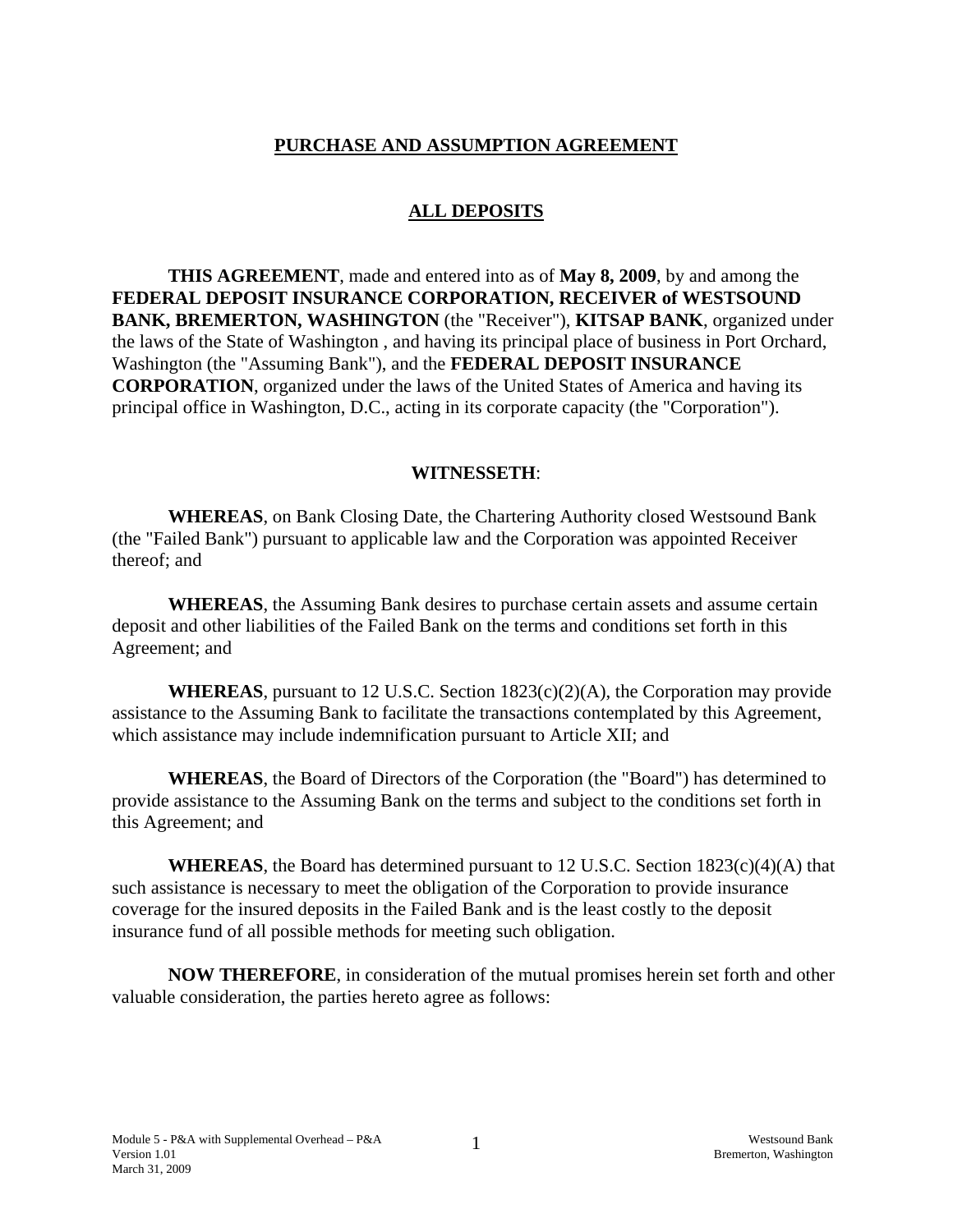### **ARTICLE I DEFINITIONS**

<span id="page-5-0"></span>Capitalized terms used in this Agreement shall have the meanings set forth in this Article I, or elsewhere in this Agreement. As used herein, words imparting the singular include the plural and vice versa.

**"Accounting Records"** means the general ledger and supporting subsidiary ledgers and schedules.

**"Acquired Subsidiaries"** has the meaning provided in Section 3.1.

**"Affiliate"** of any Person means any director, officer, or employee of that Person and any other Person (i) who is directly or indirectly controlling, or controlled by, or under direct or indirect common control with, such Person, or (ii) who is an affiliate of such Person as the term "affiliate" is defined in Section 2 of the Bank Holding Company Act of 1956, as amended, 12 U.S.C. Section 1841.

**"Agreement"** means this Purchase and Assumption Agreement by and among the Assuming Bank, the Corporation and the Receiver, as amended or otherwise modified from time to time.

**"Assets"** means all assets of the Failed Bank purchased pursuant to Section 3.1. Assets owned by Subsidiaries of the Failed Bank are not "Assets" within the meaning of this definition.

**"Assumed Deposits"** means Deposits.

**"Bank Closing Date"** means the close of business of the Failed Bank on the date on which the Chartering Authority closed such institution.

**"Bank Premises"** means the banking houses, drive-in banking facilities, and teller facilities (staffed or automated) together with appurtenant parking, storage and service facilities and structures connecting remote facilities to banking houses, and land on which the foregoing are located, that are owned or leased by the Failed Bank and that are occupied by the Failed Bank as of the Bank Closing Date.

**"Bid Amount"** has the meaning provided in Article VII.

**"Book Value"** means, with respect to any Asset and any Liability Assumed, the dollar amount thereof stated on the Accounting Records of the Failed Bank. The Book Value of any item shall be determined as of the Bank Closing Date after adjustments made by the Receiver for differences in accounts, suspense items, unposted debits and credits, and other similar adjustments or corrections and for setoffs, whether voluntary or involuntary. The Book Value of an Acquired Subsidiary shall be determined from the investment in subsidiary and related accounts on the "bank only" (unconsolidated) balance sheet of the Failed Bank based on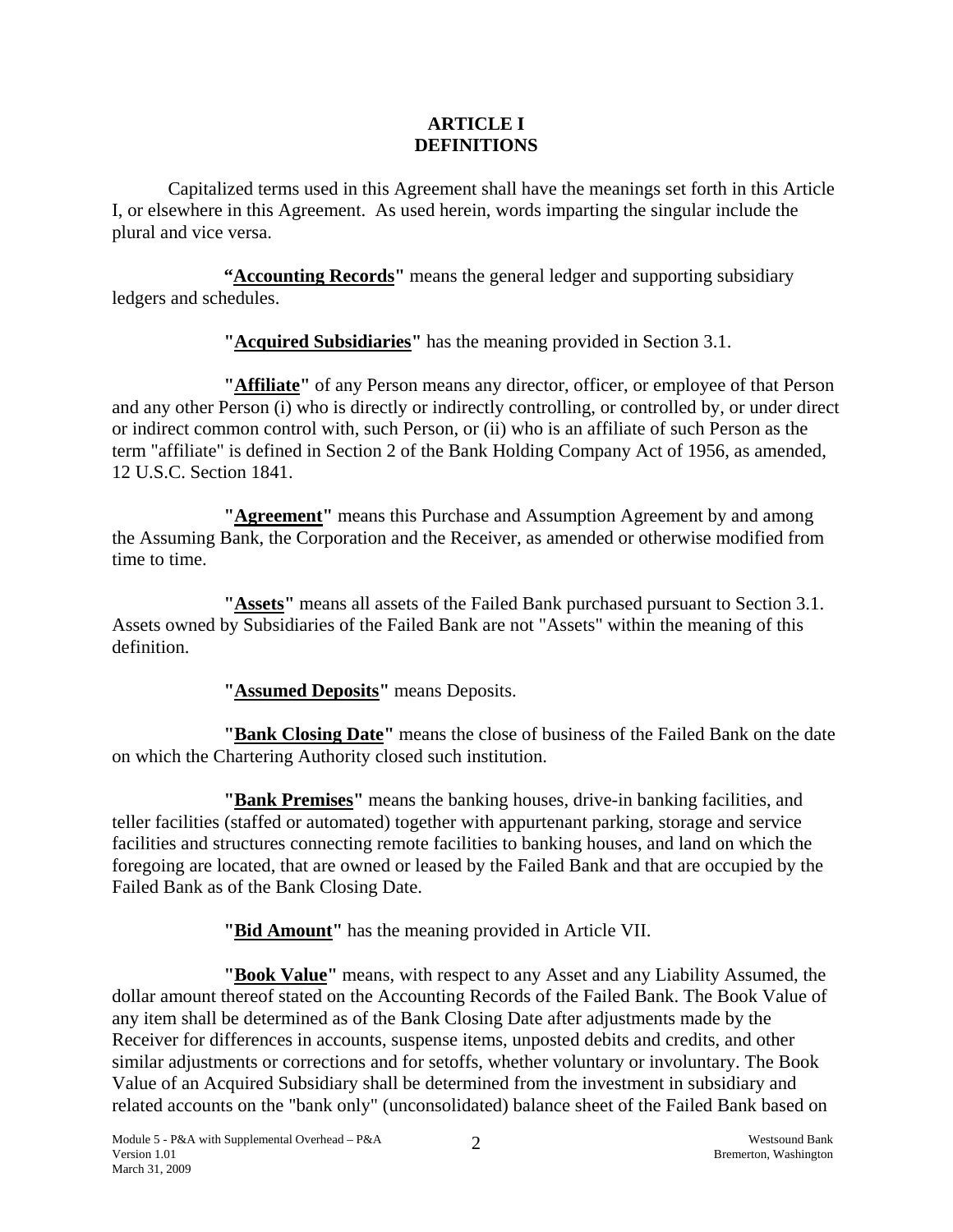the equity method of accounting. Without limiting the generality of the foregoing, (i) the Book Value of a Liability Assumed shall include all accrued and unpaid interest thereon as of the Bank Closing Date, and (ii) the Book Value of a Loan shall reflect adjustments for earned interest, or unearned interest (as it relates to the "rule of 78s" or add-on-interest loans, as applicable), if any, as of the Bank Closing Date, adjustments for the portion of earned or unearned loan-related credit life and/or disability insurance premiums, if any, attributable to the Failed Bank as of the Bank Closing Date, and adjustments for Failed Bank Advances, if any, in each case as determined for financial reporting purposes. The Book Value of an Asset shall not include any adjustment for loan premiums, discounts or any related deferred income or fees, or general or specific reserves on the Accounting Records of the Failed Bank.

**"Business Day"** means any day other than a Saturday, Sunday or federal legal holiday.

**"Chartering Authority"** means (i) with respect to a national bank, the Office of the Comptroller of the Currency, (ii) with respect to a Federal savings association or savings bank, the Office of Thrift Supervision, (iii) with respect to a bank or savings institution chartered by a State, the agency of such State charged with primary responsibility for regulating and/or closing banks or savings institutions, as the case may be, (iv) the Corporation in accordance with 12 U.S.C. Section 1821(c), with regard to self appointment, or (v) the appropriate Federal banking agency in accordance with 12 U.S.C. Section 1821(c)(9).

**"Commitment"** means the unfunded portion of a line of credit or other commitment reflected on the books and records of the Failed Bank to make an extension of credit (or additional advances with respect to a Loan) that was legally binding on the Failed Bank as of Bank Closing, other than extensions of credit pursuant to the credit card business and overdraft protection plans of the Failed Bank, if any.

**"Credit Documents"** mean the agreements, instruments, certificates or other documents at any time evidencing or otherwise relating to, governing or executed in connection with or as security for, a Loan, including without limitation notes, bonds, loan agreements, letter of credit applications, lease financing contracts, banker's acceptances, drafts, interest protection agreements, currency exchange agreements, repurchase agreements, reverse repurchase agreements, guarantees, deeds of trust, mortgages, assignments, security agreements, pledges, subordination or priority agreements, lien priority agreements, undertakings, security instruments, certificates, documents, legal opinions, participation agreements and intercreditor agreements, and all amendments, modifications, renewals, extensions, rearrangements, and substitutions with respect to any of the foregoing.

**"Data Processing Lease"** means any lease or licensing agreement, binding on the Failed Bank as of the Bank Closing Date, the subject of which is data processing equipment or computer hardware or software used in connection with data processing activities. A lease or licensing agreement for computer software used in connection with data processing activities shall constitute a Data Processing Lease regardless of whether such lease or licensing agreement also covers data processing equipment.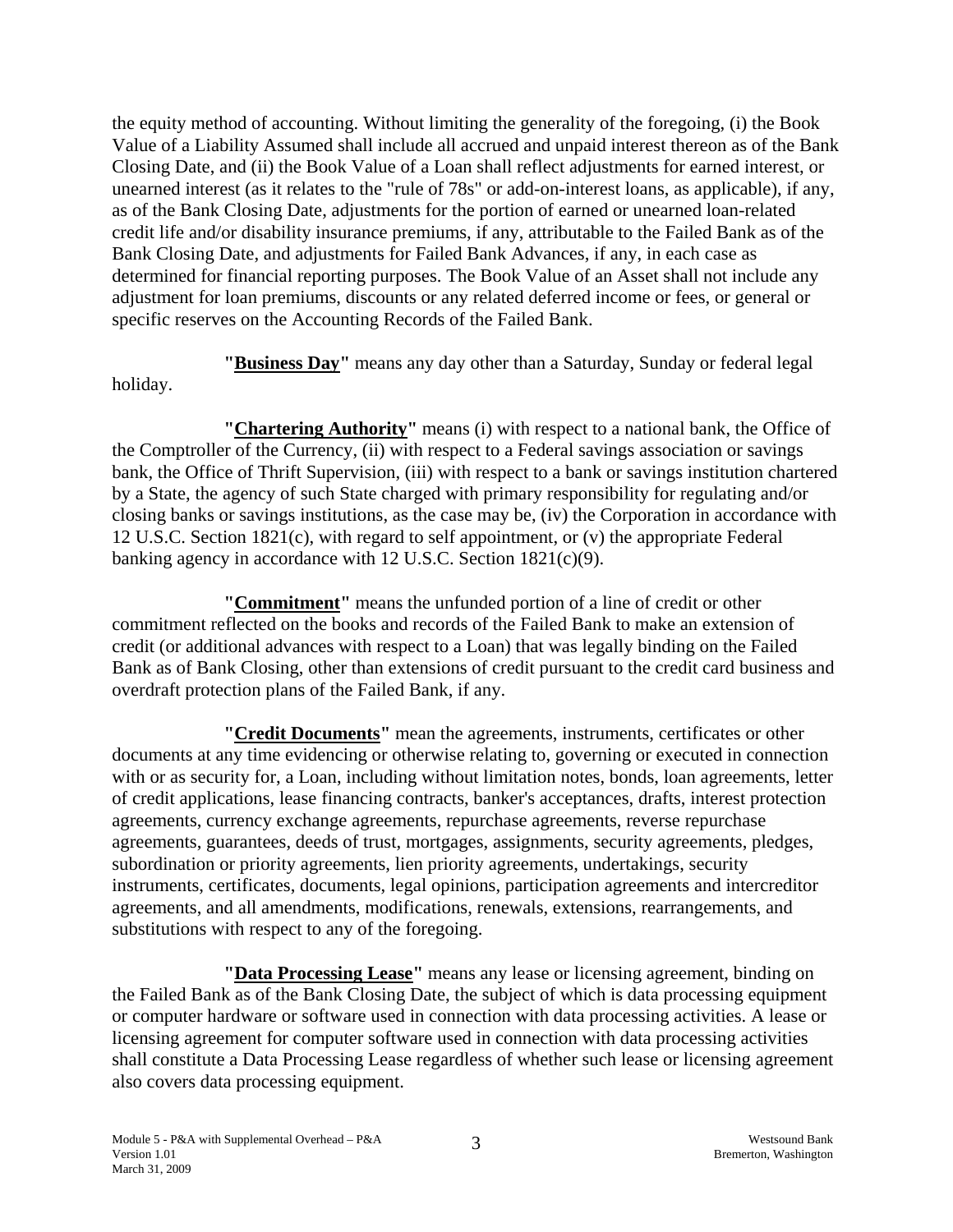**"Deposit"** means a deposit as defined in 12 U.S.C. Section 1813(l), including, without limitation, outstanding cashier's checks and other official checks and all uncollected items included in the depositors' balances and credited on the books and records of the Failed Bank; provided, that the term "Deposit" shall not include all or any portion of those deposit balances which, in the discretion of the Receiver or the Corporation, (i) may be required to satisfy it for any liquidated or contingent liability of any depositor arising from an unauthorized or unlawful transaction, or (ii) may be needed to provide payment of any liability of any depositor to the Failed Bank or the Receiver, including the liability of any depositor as a director or officer of the Failed Bank, whether or not the amount of the liability is or can be determined as of Bank Closing.

**"Failed Bank Advances"** means the total sums paid by the Failed Bank to (i) protect its lien position, (ii) pay ad valorem taxes and hazard insurance, and (iii) pay credit life insurance, accident and health insurance, and vendor's single interest insurance.

**"Fair Market Value"** means (i)(a) "Market Value" as defined in the regulation prescribing the standards for real estate appraisals used in federally related transactions, 12 C.F.R. Section 323.2(g), and accordingly shall mean the most probable price which a property should bring in a competitive and open market under all conditions requisite to a fair sale, the buyer and seller each acting prudently and knowledgeably, and assuming the price is not affected by undue stimulus. Implicit in this definition is the consummation of a sale as of a specified date and the passing of title from seller to buyer under conditions whereby:

(1) Buyer and seller are typically motivated;

(2) Both parties are well informed or well advised, and acting in what they consider their own best interests;

(3) A reasonable time is allowed for exposure in the open market;

(4) Payment is made in terms of cash in U.S. dollars or in terms of financial arrangements comparable thereto; and

(5) The price represents the normal consideration for the property sold unaffected by special or creative financing or sales concessions granted by anyone associated with the sale;

as determined as of the Bank Closing Date by an appraiser mutually acceptable to the Receiver and the Assuming Bank; any costs and fees associated with such determination shall be shared equally by the Receiver and the Assuming Bank, and (b) which, with respect to Bank Premises (to the extent, if any, that Bank Premises are purchased utilizing this valuation method), shall be determined not later than sixty (60) days after the Bank Closing Date by an appraiser selected by the Receiver and the Assuming Bank within seven (7) days after the Bank Closing Date; or (ii) with respect to property other than Bank Premises purchased utilizing this valuation method, the price therefor as established by the Receiver and agreed to by the Assuming Bank, or in the absence of such agreement, as determined in accordance with clause (i)(a) above.

"**Fixtures**" means those leasehold improvements, additions, alterations and installations constituting all or a part of Bank Premises and which were acquired, added, built,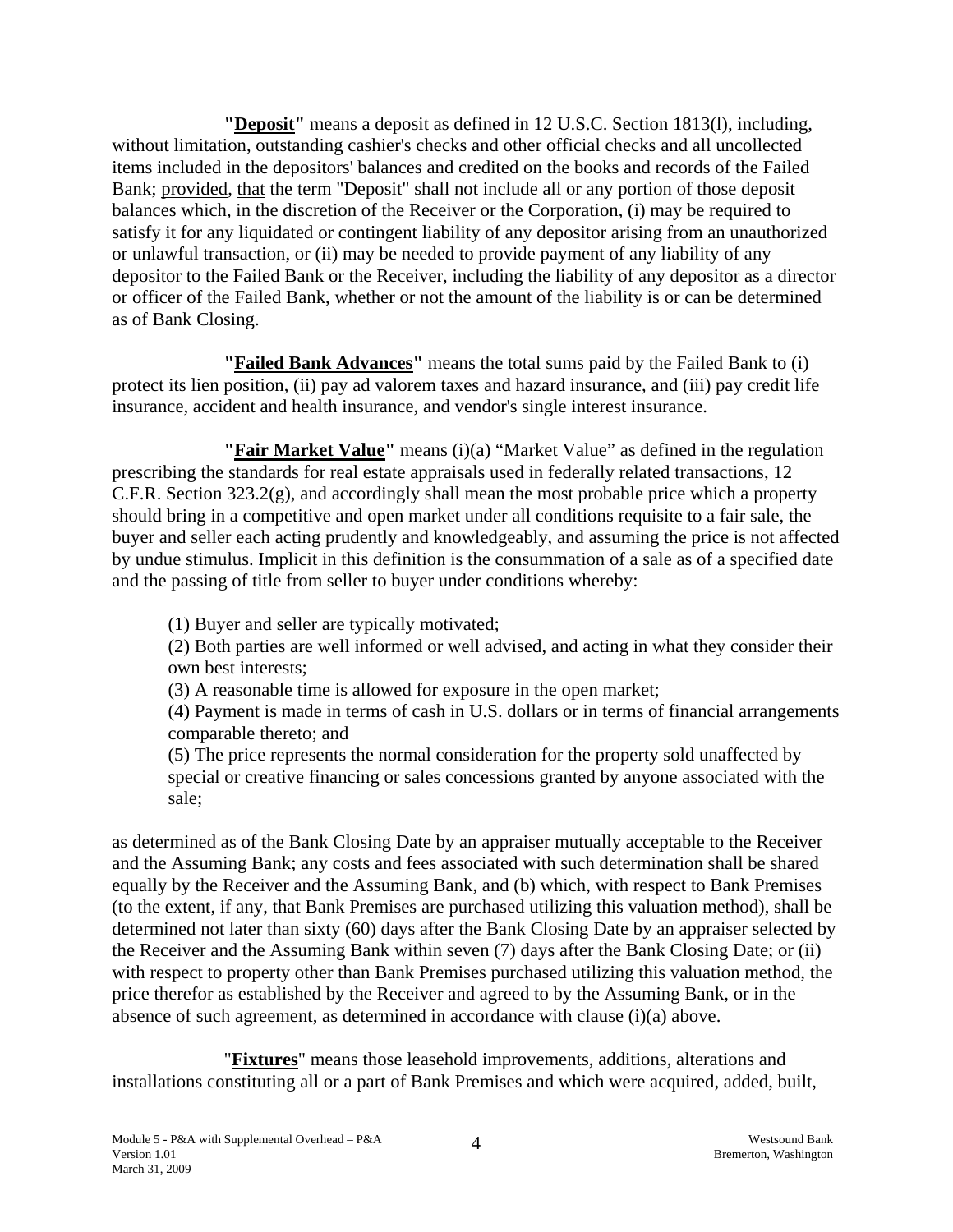installed or purchased at the expense of the Failed Bank, regardless of the holder of legal title thereto as of the Bank Closing Date.

**"Furniture and Equipment"** means the furniture and equipment (other than Safe Deposit Boxes, motor vehicles and leased data processing equipment, including hardware and software), leased or owned by the Failed Bank and reflected on the books of the Failed Bank as of the Bank Closing Date, including without limitation automated teller machines, carpeting, furniture, office machinery (including personal computers), shelving, office supplies, telephone, surveillance and security systems, and artwork.

**"Indemnitees"** means, except as provided in paragraph (11) of Section 12.1(b), (i) the Assuming Bank, (ii) the Subsidiaries and Affiliates of the Assuming Bank other than any Subsidiaries or Affiliates of the Failed Bank that are or become Subsidiaries or Affiliates of the Assuming Bank, and (iii) the directors, officers, employees and agents of the Assuming Bank and its Subsidiaries and Affiliates who are not also present or former directors, officers, employees or agents of the Failed Bank or of any Subsidiary or Affiliate of the Failed Bank.

**"Initial Payment"** means the payment made pursuant to Article VII (based on the best information available as of the Bank Closing Date), the amount of which shall be either (i) if the Bid Amount is positive, the aggregate Book Value of the Liabilities Assumed minus the sum of the aggregate purchase price of the Assets and assets purchased and the positive Bid Amount, or (ii) if the Bid Amount is negative, the sum of the aggregate Book Value of the Liabilities Assumed and the negative Bid Amount minus the aggregate purchase price of the Assets and assets purchased. The Initial Payment shall be payable by the Corporation to the Assuming Bank if (i) the Liabilities Assumed are greater than the sum of the positive Bid Amount and the Assets and assets purchased, or if (ii) the sum of the Liabilities Assumed and the negative Bid Amount are greater than the Assets and assets purchased. The Initial Payment shall be payable by the Assuming Bank to the Corporation if (i) the Liabilities Assumed are less than the sum of the positive Bid Amount and the Assets and assets purchased, or if (ii) the sum of the Liabilities Assumed and the negative Bid Amount is less than the Assets and assets purchased. Such Initial Payment shall be subject to adjustment as provided in Article VIII.

**"Legal Balance"** means the amount of indebtedness legally owed by an Obligor with respect to a Loan, including principal and accrued and unpaid interest, late fees, attorneys' fees and expenses, taxes, insurance premiums, and similar charges, if any.

**"Liabilities Assumed"** has the meaning provided in Section 2.1.

**"Lien"** means any mortgage, lien, pledge, charge, assignment for security purposes, security interest, or encumbrance of any kind with respect to an Asset, including any conditional sale agreement or capital lease or other title retention agreement relating to such Asset.

**"Loan File"** means all Credit Documents and all other credit, collateral, or insurance documents in the possession or custody of the Assuming Bank, or any of its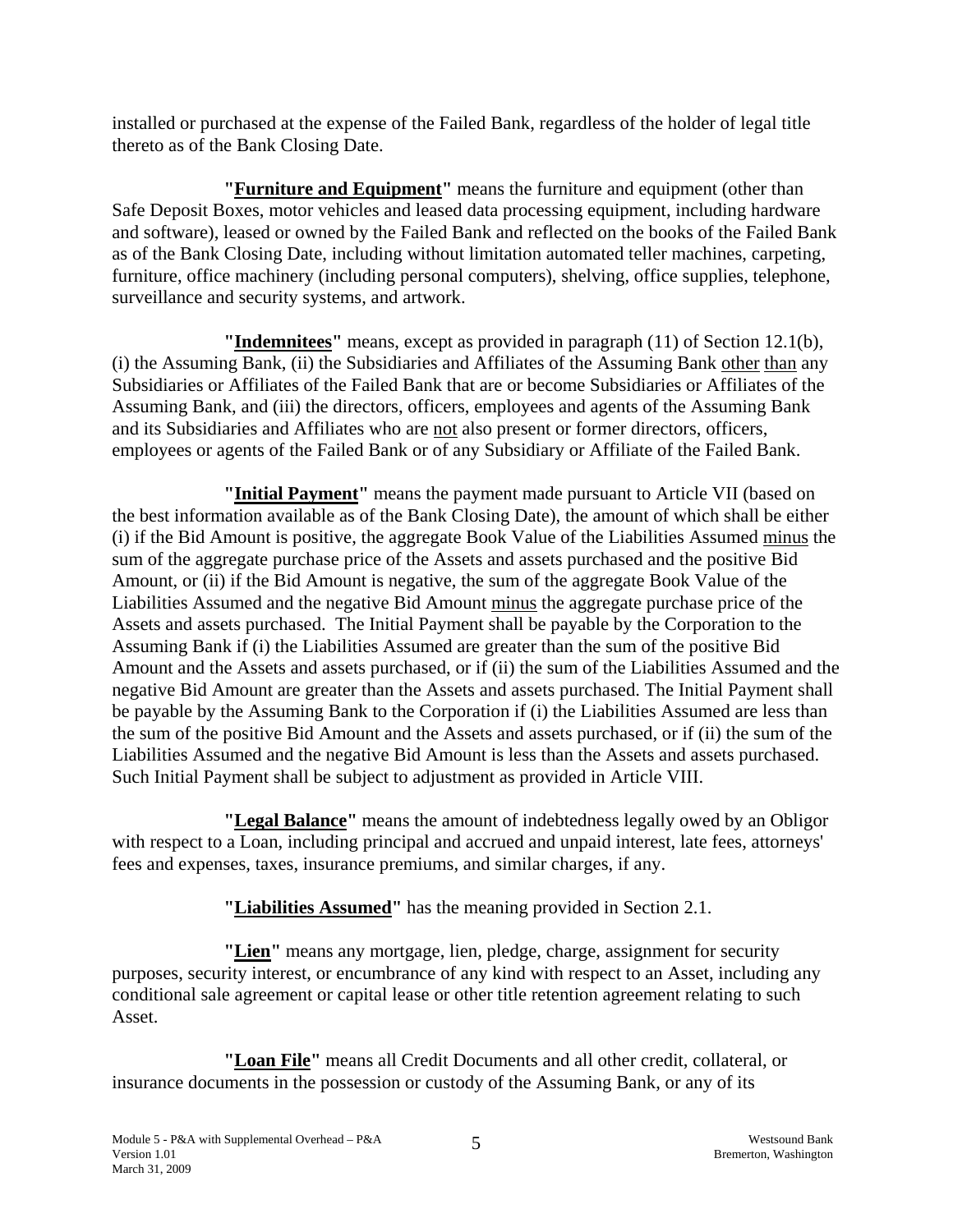any thereof. Subsidiaries or Affiliates, relating to an Asset or a Loan included in a Put Notice, or copies of

**"Loans"** means all of the following owed to or held by the Failed Bank as of the Bank Closing Date:

(i) loans, participation agreements, interests in participations, overdrafts of customers (including but not limited to overdrafts made pursuant to an overdraft protection plan or similar extensions of credit in connection with a deposit account), revolving commercial lines of credit, home equity lines of credit, United States and/or State-guaranteed student loans, and lease financing contracts;

(ii) all Liens, rights (including rights of set-off), remedies, powers, privileges, demands, claims, priorities, equities and benefits owned or held by, or accruing or to accrue to or for the benefit of, the holder of the obligations or instruments referred to in clause (i) above, including but not limited to those arising under or based upon Credit Documents, casualty insurance policies and binders, standby letters of credit, mortgagee title insurance policies and binders, payment bonds and performance bonds at any time and from time to time existing with respect to any of the obligations or instruments referred to in clause (i) above; and

(iii) all amendments, modifications, renewals, extensions, refinancings, and refundings of or for any of the foregoing;

provided, that there shall be excluded from the definition of Loans (a) any portion of the foregoing which the Failed Bank or the Assuming Bank (or any of their respective Subsidiaries) holds not for its own account but solely as agent or fiduciary for, or otherwise as representative of, any other Person, (b) any loans which have been charged off the Accounting Records of the Failed Bank in whole or in part prior to the Bank Closing Date, (c) loans recorded on the Accounting Records of the Failed Bank on "in substance foreclosure" status as of the Bank Closing Date, (d) Commitments and (e) amounts owing under Qualified Financial Contracts.

**"Obligor"** means each Person liable for the full or partial payment or performance of any Loan, whether such Person is obligated directly, indirectly, primarily, secondarily, jointly, or severally.

**"Payment Date"** means the first Business Day after the Bank Closing Date.

**"Person"** means any individual, corporation, partnership, joint venture, association, joint-stock company, trust, unincorporated organization, or government or any agency or political subdivision thereof, excluding the Corporation.

**"Primary Indemnitor"** means any Person (other than the Assuming Bank or any of its Affiliates) who is obligated to indemnify or insure, or otherwise make payments (including payments on account of claims made against) to or on behalf of any Person in connection with the claims covered under Article XII, including without limitation any insurer issuing any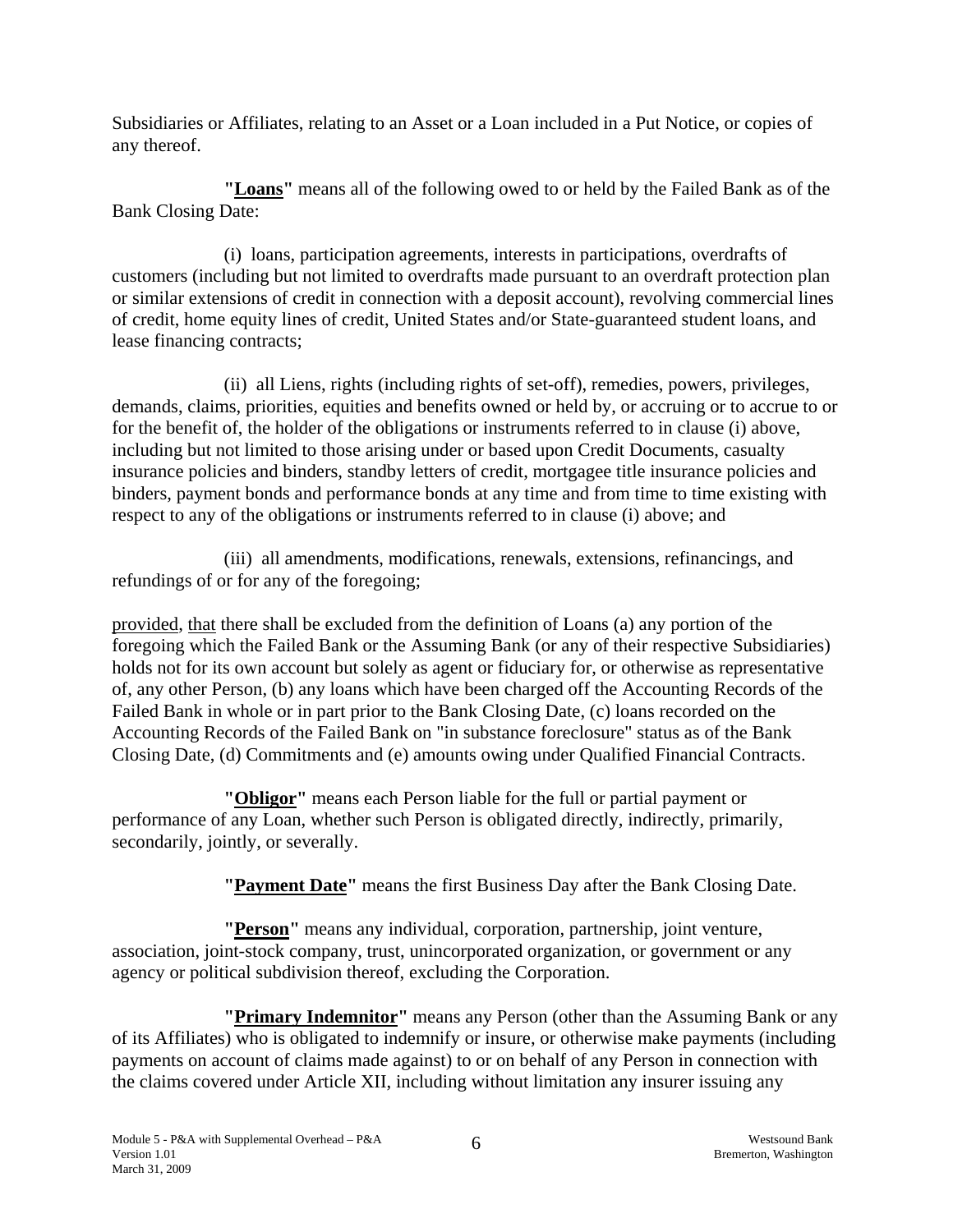directors and officers liability policy or any Person issuing a financial institution bond or banker's blanket bond.

**"Put Date"** has the meaning provided in Section 3.4.

**"Put Notice"** has the meaning provided in Section 3.4.

**"Qualified Financial Contract"** means a qualified financial contract as defined in 12 U.S.C. Section 1821(e)(8)(D).

**"Record"** means any document, microfiche, microfilm and computer records (including but not limited to magnetic tape, disc storage, card forms and printed copy) of the Failed Bank generated or maintained by the Failed Bank that is owned by or in the possession of the Receiver at the Bank Closing Date.

**"Related Liability"** with respect to any Asset means any liability existing and reflected on the Accounting Records of the Failed Bank as of the Bank Closing Date for (i) indebtedness secured by mortgages, deeds of trust, chattel mortgages, security interests or other liens on or affecting such Asset, (ii) ad valorem taxes applicable to such Asset, and (iii) any other obligation determined by the Receiver to be directly related to such Asset.

**"Related Liability Amount"** with respect to any Related Liability on the books of the Assuming Bank, means the amount of such Related Liability as stated on the Accounting Records of the Assuming Bank (as maintained in accordance with generally accepted accounting principles) as of the date as of which the Related Liability Amount is being determined. With respect to a liability that relates to more than one asset, the amount of such Related Liability shall be allocated among such assets for the purpose of determining the Related Liability Amount with respect to any one of such assets. Such allocation shall be made by specific allocation, where determinable, and otherwise shall be pro rata based upon the dollar amount of such assets stated on the Accounting Records of the entity that owns such asset.

**"Repurchase Price"** means with respect to any Asset or asset, which shall be determined by the Receiver, the lesser of (a) or (b):

(a) the amount paid by the Assuming Bank, decreased by the amount of any money received with respect thereto since the Bank Closing Date and, if the Asset is a Loan or other interest bearing or earning asset, the resulting amount shall then be increased or decreased, as the case may be, by interest or discount (whichever is applicable) accrued from and after the Bank Closing Date at the lower of: (i) the contract rate with respect to such Asset, or (ii) the Settlement Interest Rate; net proceeds received by or due to the Assuming Bank from the sale of collateral, any forgiveness of debt, or otherwise shall be deemed money received by the Assuming Bank; or

(b) the dollar amount thereof stated on the Accounting Records of the Assuming Bank as of the date as of which the Repurchase Price is being determined, as maintained in accordance with generally accepted accounting principles, and, if the asset is a Loan, regardless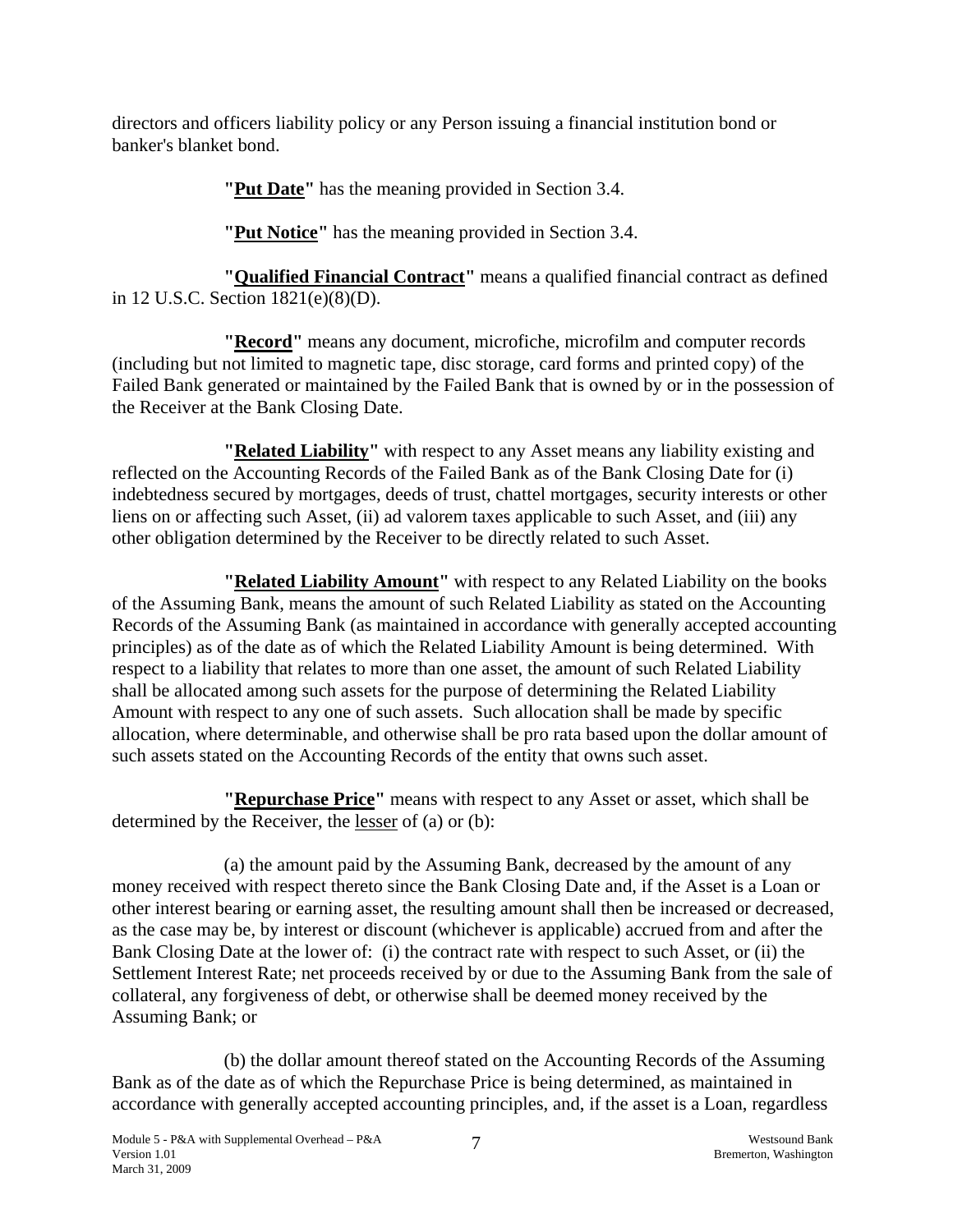<span id="page-11-0"></span>of the Legal Balance thereof and adjusted in the same manner as the Book Value of a Failed Bank Loan would be adjusted hereunder.

Provided, however, (b), above, shall not be applicable for Loans repurchased pursuant to Section  $3.4(a)$ .

If any Asset or asset is purchased as part of a group of Assets or assets for Book Value and/or as a percentage of Book Value, the amount paid by the Assuming Bank, for purposes of (a), above, shall be the Book Value, as of the date of the Bank Closing Date, of the individual Asset or asset being repurchased multiplied, if applicable, by the percentage paid.

**"Safe Deposit Boxes"** means the safe deposit boxes of the Failed Bank, if any, including the removable safe deposit boxes and safe deposit stacks in the Failed Bank's vault(s), all rights and benefits under rental agreements with respect to such safe deposit boxes, and all keys and combinations thereto.

**"Settlement Date"** means the first Business Day immediately prior to the day which is one hundred eighty (180) days after the Bank Closing Date, or such other date prior thereto as may be agreed upon by the Receiver and the Assuming Bank. The Receiver, in its discretion, may extend the Settlement Date.

**"Settlement Interest Rate"** means, for the first calendar quarter or portion thereof during which interest accrues, the rate determined by the Receiver to be equal to the equivalent coupon issue yield on six (6)-month United States Treasury Bills in effect as of the Bank Closing Date as published in The Wall Street Journal; provided, that if no such equivalent coupon issue yield is available as of the Bank Closing Date, the equivalent coupon issue yield for such Treasury Bills most recently published in The Wall Street Journal prior to the Bank Closing Date shall be used. Thereafter, the rate shall be adjusted to the rate determined by the Receiver to be equal to the equivalent coupon issue yield on such Treasury Bills in effect as of the first day of each succeeding calendar quarter during which interest accrues as published in The Wall Street Journal.

**"Subsidiary"** has the meaning set forth in Section 3(w)(4) of the Federal Deposit Insurance Act, 12 U.S.C. Section 1813(w)(4), as amended.

# **ARTICLE II ASSUMPTION OF LIABILITIES**

**2.1** Liabilities Assumed by Assuming Bank. The Assuming Bank expressly assumes at Book Value (subject to adjustment pursuant to Article VIII) and agrees to pay, perform, and discharge all of the following liabilities of the Failed Bank as of the Bank Closing Date, except as otherwise provided in this Agreement (such liabilities referred to as "Liabilities Assumed"):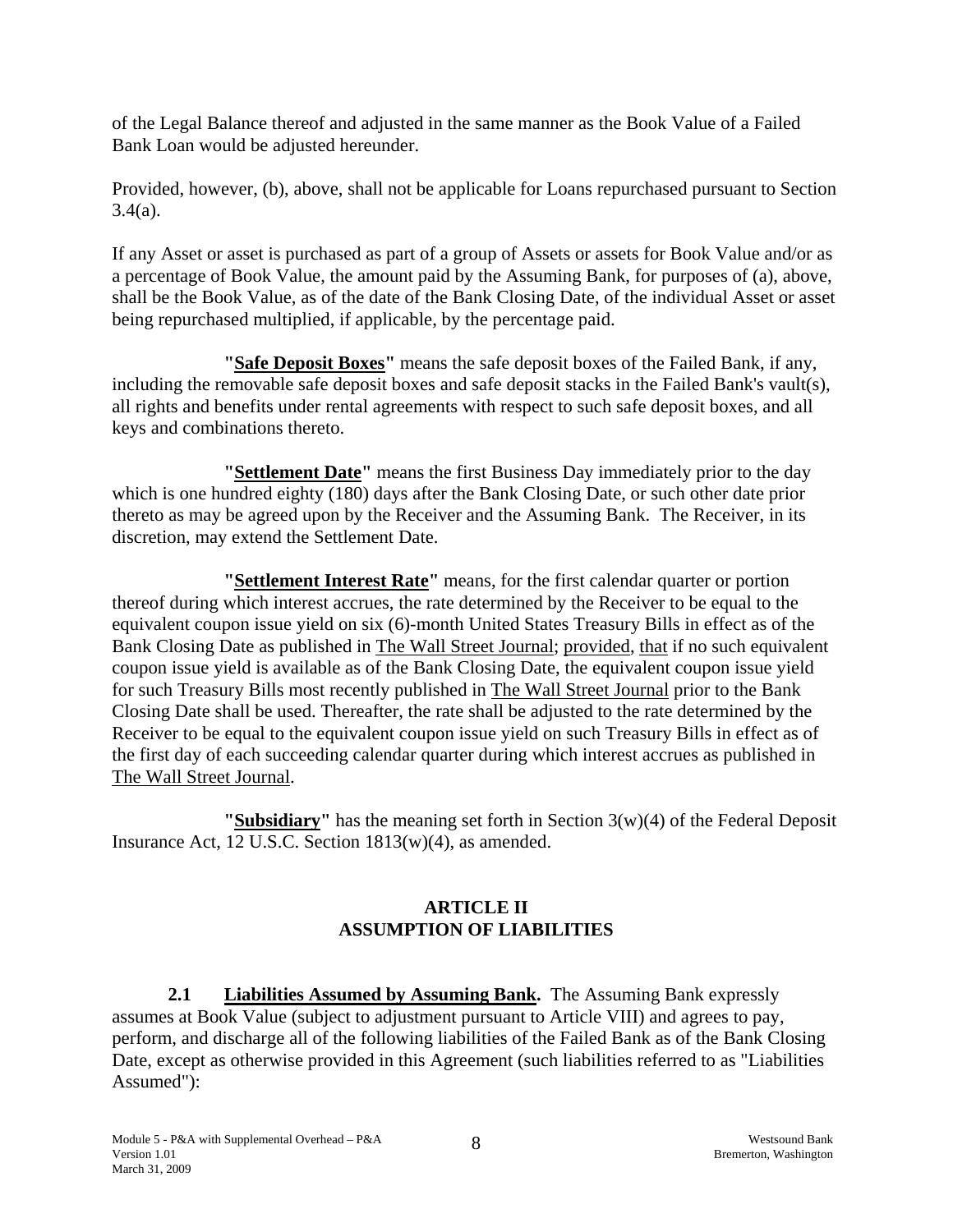- <span id="page-12-0"></span>(a) Assumed Deposits, except those Deposits specifically listed on Schedule 2.1(a); provided, that as to any Deposits of public money which are Assumed Deposits, the Assuming Bank agrees to properly secure such Deposits with such of the Assets as appropriate which, prior to the Bank Closing Date, were pledged as security therefor by the Failed Bank, or with assets of the Assuming Bank, if such securing Assets, if any, are insufficient to properly secure such Deposits;
- (b) omitted;
- (c) overdrafts, debit balances, service charges, reclamations, and adjustments to accounts with the Federal Reserve Banks as reflected on the books and records of any such Federal Reserve Bank within ninety (90) days after the Bank Closing Date, if any;
- (d) omitted;
- (e) liabilities, if any, for federal funds purchased, repurchase agreements and overdrafts in accounts maintained with other depository institutions (including any accrued and unpaid interest thereon computed to and including the Bank Closing Date); provided, that the assumption of any liability pursuant to this paragraph shall be limited to the market value of the Assets securing such liability as determined by the Receiver;
- (f) United States Treasury tax and loan note option accounts, if any;
- (g) omitted;
- (h) duties and obligations assumed pursuant to this Agreement; and
- (i) omitted.

Schedule 2.1 attached hereto and incorporated herein sets forth certain categories of Liabilities Assumed and the aggregate Book Value of the Liabilities Assumed in such categories. Such schedule is based upon the best information available to the Receiver and may be adjusted as provided in Article VIII.

**2.2 Interest on Deposit Liabilities.** The Assuming Bank agrees that, from and after the Bank Closing Date, it will accrue and pay interest on Deposit liabilities assumed pursuant to Section 2.1 at a rate(s) it shall determine; provided, that for nontransaction Deposit liabilities such rate(s) shall not be less than the lowest rate offered by the Assuming Bank to its depositors for nontransaction deposit accounts. The Assuming Bank shall permit each depositor to withdraw, without penalty for early withdrawal, all or any portion of such depositor's Deposit, whether or not the Assuming Bank elects to pay interest in accordance with any deposit agreement formerly existing between the Failed Bank and such depositor; and further provided, that if such Deposit has been pledged to secure an obligation of the depositor or other party, any withdrawal thereof shall be subject to the terms of the agreement governing such pledge. The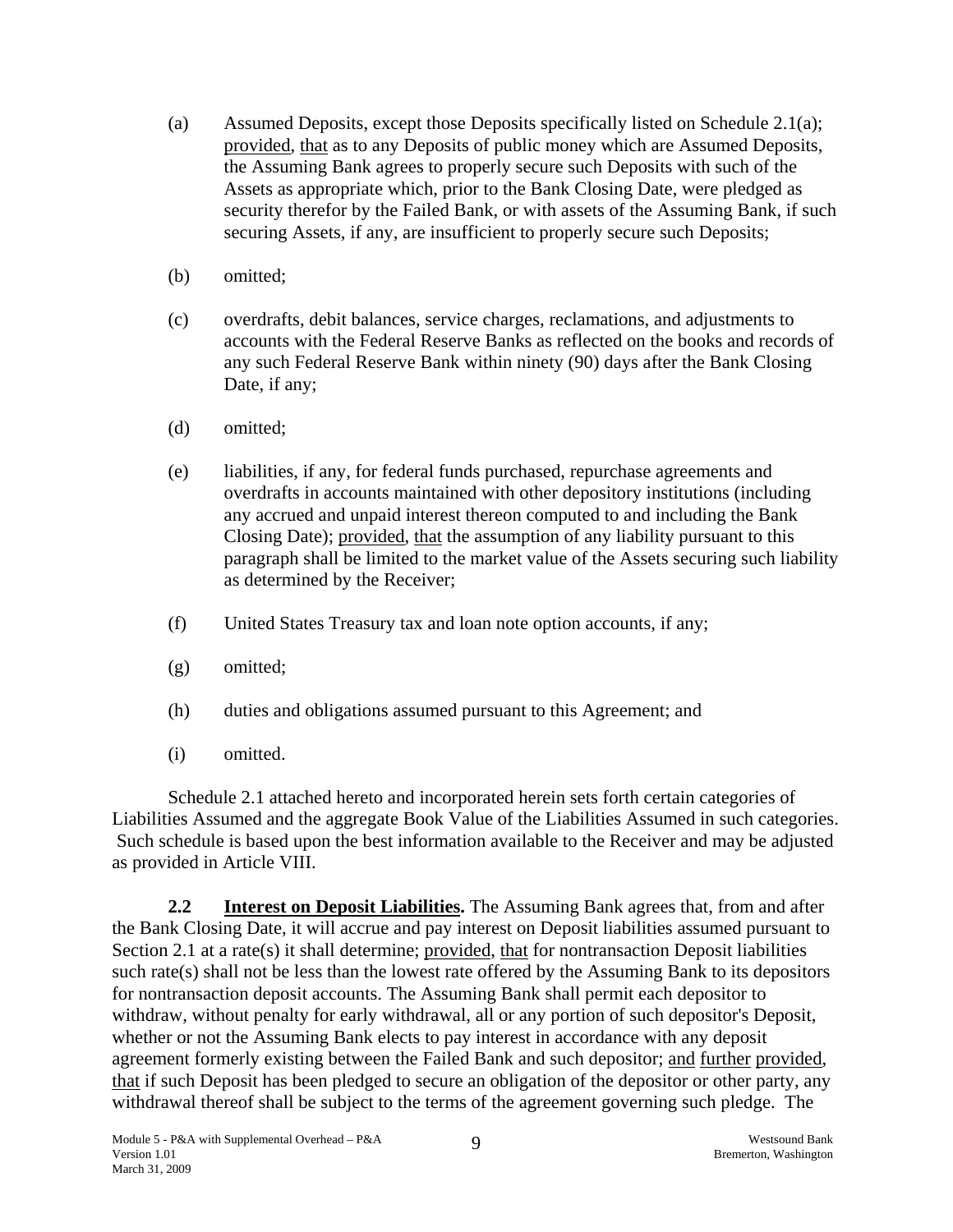<span id="page-13-0"></span>Assuming Bank shall give notice to such depositors as provided in Section 5.3 of the rate(s) of interest which it has determined to pay and of such withdrawal rights.

**2.3 Unclaimed Deposits.** If, within eighteen (18) months after the Bank Closing Date, any depositor of the Failed Bank does not claim or arrange to continue such depositor's Deposit assumed pursuant to Section 2.1 at the Assuming Bank, the Assuming Bank shall, within fifteen (15) Business Days after the end of such eighteen (18)-month period, (i) refund to the Corporation the full amount of each such Deposit (without reduction for service charges), (ii) provide to the Corporation a schedule of all such refunded Deposits in such form as may be prescribed by the Corporation, and (iii) assign, transfer, convey and deliver to the Receiver all right, title and interest of the Assuming Bank in and to Records previously transferred to the Assuming Bank and other records generated or maintained by the Assuming Bank pertaining to such Deposits. During such eighteen (18)-month period, at the request of the Corporation, the Assuming Bank promptly shall provide to the Corporation schedules of unclaimed deposits in such form as may be prescribed by the Corporation.

**2.4 Employee Benefit Plans**. Except as provided in Section 4.12, the Assuming Bank shall have no liabilities, obligations or responsibilities under the Failed Bank's health care, bonus, vacation, pension, profit sharing or stock purchase plans or similar plans, if any, unless the Receiver and the Assuming Bank agree otherwise subsequent to the date of this Agreement.

## **ARTICLE III PURCHASE OF ASSETS**

**3.1 Assets Purchased by Assuming Bank**. Subject to Sections 3.5 and 3.6, the Assuming Bank hereby purchases from the Receiver, and the Receiver hereby sells, assigns, transfers, conveys, and delivers to the Assuming Bank, all right, title, and interest of the Receiver in and to all of the following:

- (a) cash and receivables from depository institutions (including Federal Reserve Banks and Federal Home Loan Banks), including cash items in the process of collection, plus any accrued interest thereon computed to and including Bank Closing;
- (b) omitted;
- (c) omitted;
- (d) omitted;
- (e) Loans secured, in whole or in part, by Assumed Deposits or deposits at other depository institutions, but only such of those Loans which also are listed on Schedule 3.1(e), if any;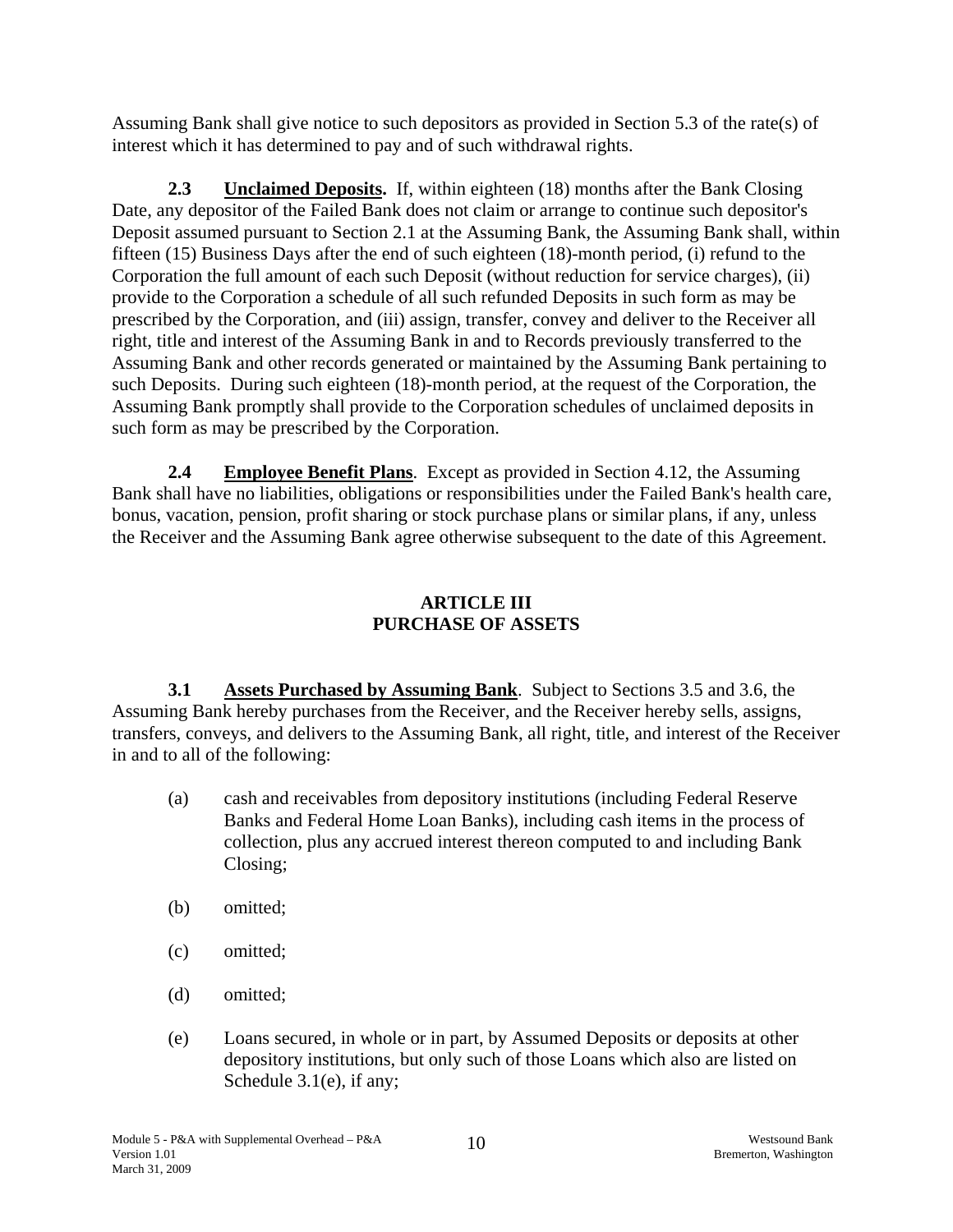- <span id="page-14-0"></span>(f) omitted;
- (g) Safe Deposit Boxes and related business, safekeeping business and trust business, if any, subject to Section 4.3, 4.4 or 4.5, respectively;
- (h) Records and other documents as provided in Section 6.1;
- (i) omitted;
- (j) omitted;
- (k) assets securing Deposits of public money, to the extent not otherwise purchased hereunder; and
- (l) overdrafts of customers (including but not limited to overdrafts made pursuant to an overdraft protection plan or similar extensions of credit in connection with a deposit account).

Schedule 3.1 attached hereto and incorporated herein sets forth certain categories of Assets. Such schedule(s) is based upon the best information available to the Receiver and may be adjusted as provided in Article VIII. Assets are purchased hereunder by the Assuming Bank subject to all liabilities for indebtedness collateralized by Liens affecting such Assets to the extent provided in Section 2.1.

### **3.2 Asset Purchase Price**.

(a) All Assets and assets of the Failed Bank subject to an option to purchase by the Assuming Bank shall be purchased for the amount, or the amount resulting from the method specified for determining the amount, as specified on Schedule 3.2, except as otherwise may be provided herein. Any Asset, asset of the Failed Bank subject to an option to purchase or other asset purchased for which no purchase price is specified on Schedule 3.2 or otherwise herein shall be purchased at its Fair Market Value.

### (b) Omitted.

**3.3 Manner of Conveyance; Limited Warranty; Nonrecourse; Etc.** THE CONVEYANCE OF ALL ASSETS, INCLUDING REAL AND PERSONAL PROPERTY INTERESTS, PURCHASED BY THE ASSUMING BANK UNDER THIS AGREEMENT SHALL BE MADE, AS NECESSARY, BY RECEIVER'S DEED OR RECEIVER'S BILL OF SALE, "AS IS", "WHERE IS", WITHOUT RECOURSE AND, EXCEPT AS OTHERWISE SPECIFICALLY PROVIDED IN THIS AGREEMENT, WITHOUT ANY WARRANTIES WHATSOEVER WITH RESPECT TO SUCH ASSETS, EXPRESS OR IMPLIED, WITH RESPECT TO TITLE, ENFORCEABILITY, COLLECTIBILITY, DOCUMENTATION OR FREEDOM FROM LIENS OR ENCUMBRANCES (IN WHOLE OR IN PART), OR ANY OTHER MATTERS.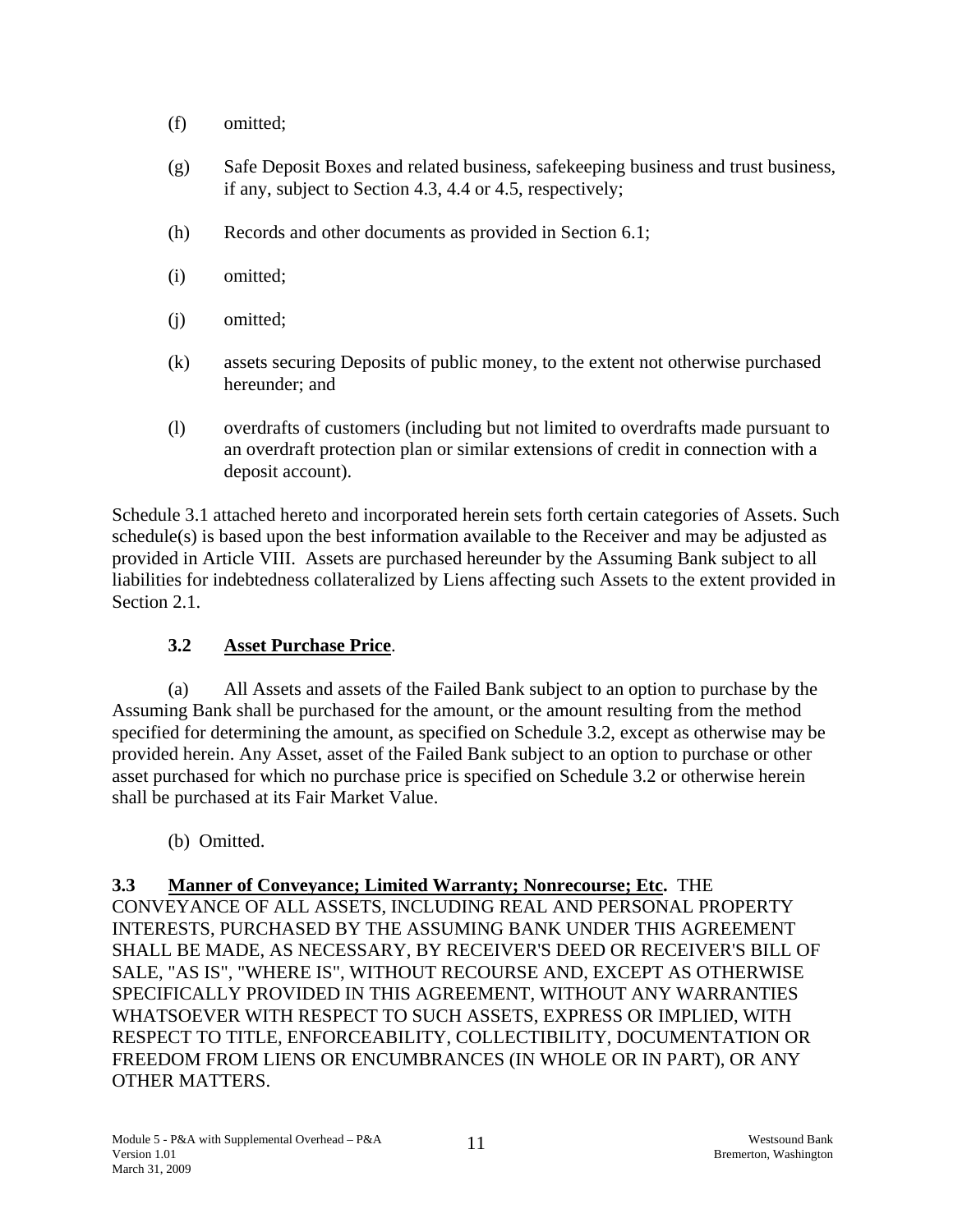## **3.4 Puts of Assets to the Receiver**.

<span id="page-15-0"></span>(a) **Puts Within 30 Days After the Bank Closing Date**. During the thirty (30)-day period following the Bank Closing Date and only during such period (which thirty (30)-day period may be extended in writing in the sole absolute discretion of the Receiver for any Loan), in accordance with this Section 3.4, the Assuming Bank shall be entitled to require the Receiver to purchase (i) any Loan transferred to the Assuming Bank pursuant to Section 3.1(e) which is not fully secured by Assumed Deposits or deposits at other insured depository institutions due to either insufficient Assumed Deposit or deposit collateral or deficient documentation regarding such collateral; provided with regard to any Loan secured by an Assumed Deposit, no such purchase may be required until any Deposit setoff determination, whether voluntary or involuntary, has been made; (ii) any overdraft transferred to the Assuming Bank pursuant to 3.1(l) which was made pursuant to an overdraft protection plan or similar extension of credit; and at the end of the thirty (30)-day period following the Bank Closing Date and at that time only, in accordance with this Section 3.4, the Assuming Bank shall be entitled to require the Receiver to purchase any remaining overdraft transferred to the Assuming Bank pursuant to 3.1(l) which was not made pursuant to an overdraft protection plan or similar extension of credit.

Notwithstanding the foregoing, the Assuming Bank shall not have the right to require the Receiver to purchase any Loan if (i) the Obligor with respect to such Loan is an Acquired Subsidiary, or (ii) the Assuming Bank has:

- (A) made any advance in accordance with the terms of a Commitment or otherwise with respect to such Loan;
- (B) taken any action that increased the amount of a Related Liability with respect to such Loan over the amount of such liability immediately prior to the time of such action;
- (C) created or permitted to be created any Lien on such Loan which secures indebtedness for money borrowed or which constitutes a conditional sales agreement, capital lease or other title retention agreement;
- (D) entered into, agreed to make, grant or permit, or made, granted or permitted any modification or amendment to, any waiver or extension with respect to, or any renewal, refinancing or refunding of, such Loan or related Credit Documents or collateral, including, without limitation, any act or omission which diminished such collateral; or
- (E) sold, assigned or transferred all or a portion of such Loan to a third party (whether with or without recourse).

The Assuming Bank shall transfer all such Loans to the Receiver without recourse, and shall indemnify the Receiver against any and all claims of any Person claiming by, through or under the Assuming Bank with respect to any such Loan, as provided in Section 12.4.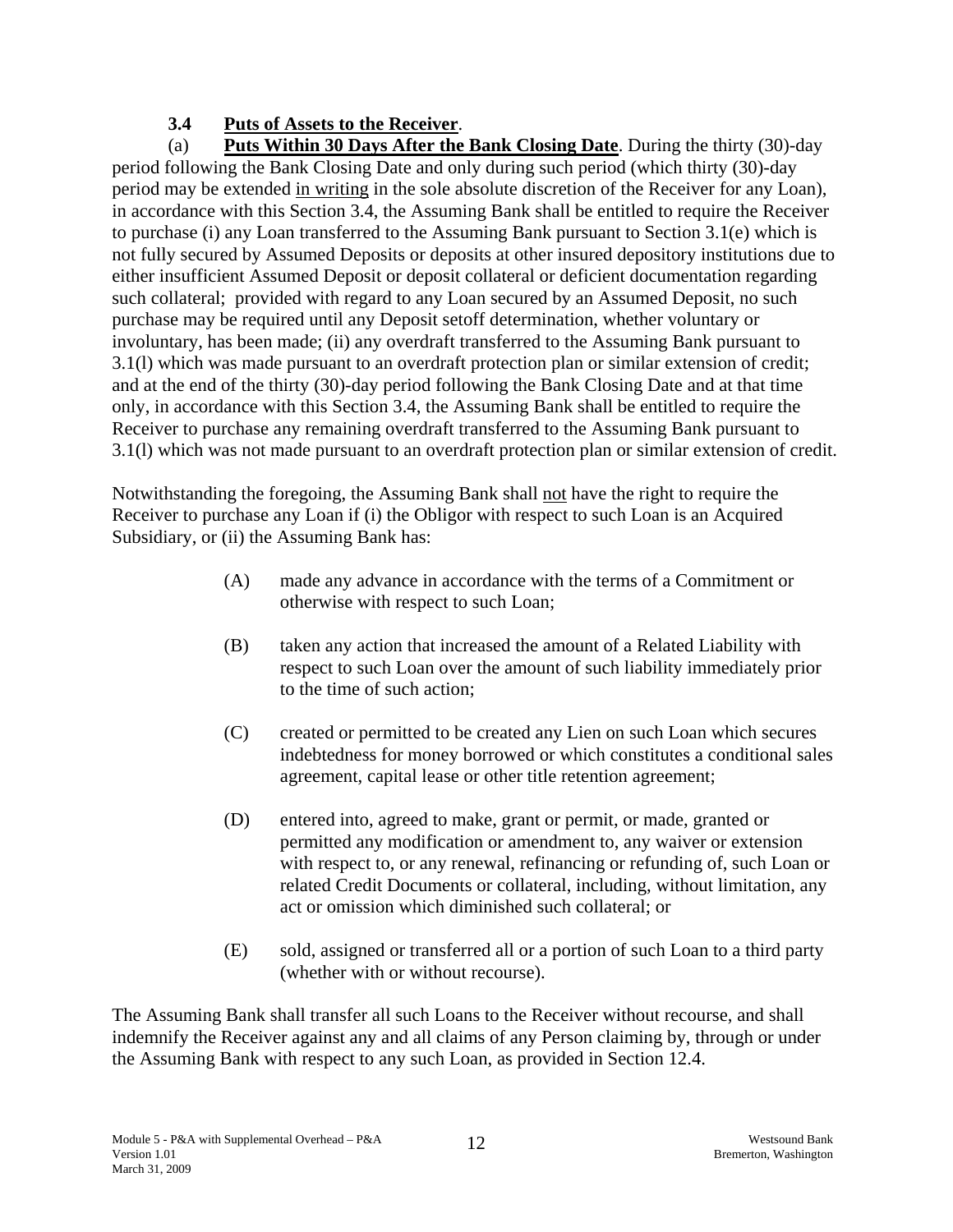(b) **Puts Prior to the Settlement Date.** During the period from the Bank Closing Date to and including the Business Day immediately preceding the Settlement Date, the Assuming Bank shall be entitled to require the Receiver to purchase any Asset which the Assuming Bank can establish is evidenced by forged or stolen instruments as of the Bank Closing Date; provided, that, the Assuming Bank shall not have the right to require the Receiver to purchase any such Asset with respect to which the Assuming Bank has taken any action referred to in Section 3.4(a)(ii) with respect to such Asset. The Assuming Bank shall transfer all such Assets to the Receiver without recourse, and shall indemnify the Receiver against any and all claims of any Person claiming by, through or under the Assuming Bank with respect to any such Asset, as provided in Section 12.4.

(c) **Notices to the Receiver**. In the event that the Assuming Bank elects to require the Receiver to purchase one or more Assets, the Assuming Bank shall deliver to the Receiver a notice (a "Put Notice") which shall include:

(i) a list of all Assets that the Assuming Bank requires the Receiver to purchase;

(ii) a list of all Related Liabilities with respect to the Assets identified pursuant to (i) above; and

(iii) a statement of the estimated Repurchase Price of each Asset identified pursuant to (i) above as of the applicable Put Date.

Such notice shall be in the form prescribed by the Receiver or such other form to which the Receiver shall consent. As provided in Section 9.6, the Assuming Bank shall deliver to the Receiver such documents, Loan Files and such additional information relating to the subject matter of the Put Notice as the Receiver may request and shall provide to the Receiver full access to all other relevant books and records.

(d) **Purchase by Receiver**. The Receiver shall purchase Loans that are specified in the Put Notice and shall assume Related Liabilities with respect to such Loans, and the transfer of such Loans and Related Liabilities shall be effective as of a date determined by the Receiver, which date shall not be later than thirty (30) days after receipt by the Receiver of the Loan Files with respect to such Loans (the "Put Date").

(e) **Purchase Price and Payment Date**. Each Loan purchased by the Receiver pursuant to this Section 3.4 shall be purchased at a price equal to the Repurchase Price of such Loan less the Related Liability Amount applicable to such Loan, in each case determined as of the applicable Put Date. If the difference between such Repurchase Price and such Related Liability Amount is positive, then the Receiver shall pay to the Assuming Bank the amount of such difference; if the difference between such amounts is negative, then the Assuming Bank shall pay to the Receiver the amount of such difference. The Assuming Bank or the Receiver, as the case may be, shall pay the purchase price determined pursuant to this Section 3.4(e) not later than the twentieth (20th) Business Day following the applicable Put Date, together with interest on such amount at the Settlement Interest Rate for the period from and including such Put Date to and including the day preceding the date upon which payment is made.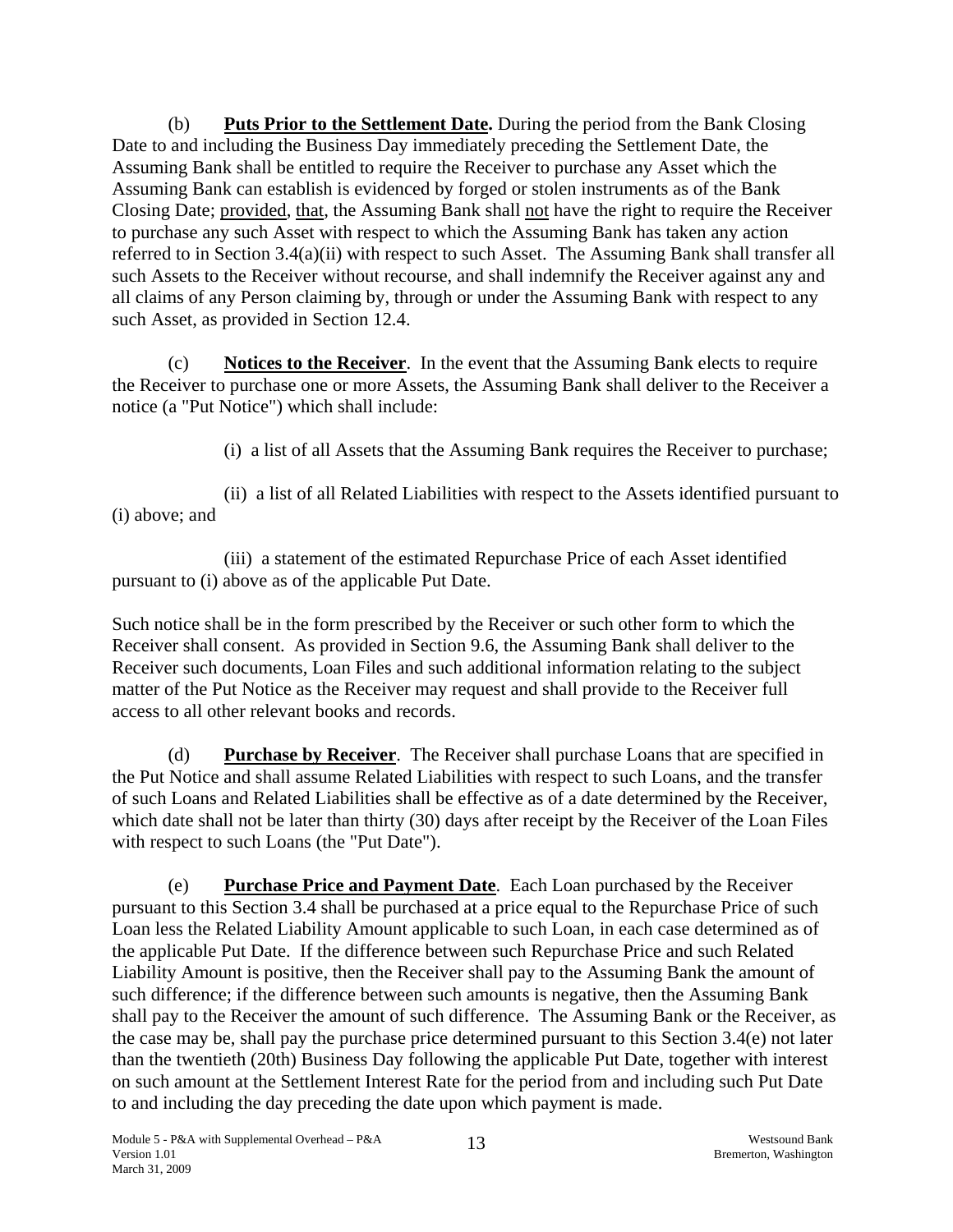<span id="page-17-0"></span> (f) **Servicing.** The Assuming Bank shall administer and manage any Asset subject to purchase by the Receiver in accordance with usual and prudent banking standards and business practices until such time as such Asset is purchased by the Receiver.

(g) **Reversals**. In the event that the Receiver purchases an Asset (and assumes the Related Liability) that it is not required to purchase pursuant to this Section 3.4, the Assuming Bank shall repurchase such Asset (and assume such Related Liability) from the Receiver at a price computed so as to achieve the same economic result as would apply if the Receiver had never purchased such Asset pursuant to this Section 3.4.

**3.5 Assets Not Purchased by Assuming Bank**. The Assuming Bank does not purchase, acquire or assume, or (except as otherwise expressly provided in this Agreement) obtain an option to purchase, acquire or assume under this Agreement:

(a) any financial institution bonds, banker's blanket bonds, or public liability, fire, or extended coverage insurance policy or any other insurance policy of the Failed Bank, or premium refund, unearned premium derived from cancellation, or any proceeds payable with respect to any of the foregoing;

(b) any interest, right, action, claim, or judgment against (i) any officer, director, employee, accountant, attorney, or any other Person employed or retained by the Failed Bank or any Subsidiary of the Failed Bank on or prior to the Bank Closing Date arising out of any act or omission of such Person in such capacity, (ii) any underwriter of financial institution bonds, banker's blanket bonds or any other insurance policy of the Failed Bank, (iii) any shareholder or holding company of the Failed Bank, or (iv) any other Person whose action or inaction may be related to any loss (exclusive of any loss resulting from such Person's failure to pay on a Loan made by the Failed Bank) incurred by the Failed Bank; provided, that for the purposes hereof, the acts, omissions or other events giving rise to any such claim shall have occurred on or before the Bank Closing Date, regardless of when any such claim is discovered and regardless of whether any such claim is made with respect to a financial institution bond, banker's blanket bond, or any other insurance policy of the Failed Bank in force as of the Bank Closing Date;

(c) prepaid regulatory assessments of the Failed Bank, if any;

(d) legal or equitable interests in tax receivables of the Failed Bank, if any, including any claims arising as a result of the Failed Bank having entered into any agreement or otherwise being joined with another Person with respect to the filing of tax returns or the payment of taxes;

(e) Federal Reserve Bank and Federal Home Loan Bank stock, if any;

(f) amounts reflected on the Accounting Records of the Failed Bank as of the Bank Closing Date as a general or specific loss reserve or contingency account, if any;

(g) owned and leased Bank Premises and owned and leased Furniture and Equipment and Fixtures and data processing equipment (including hardware and software) located on Bank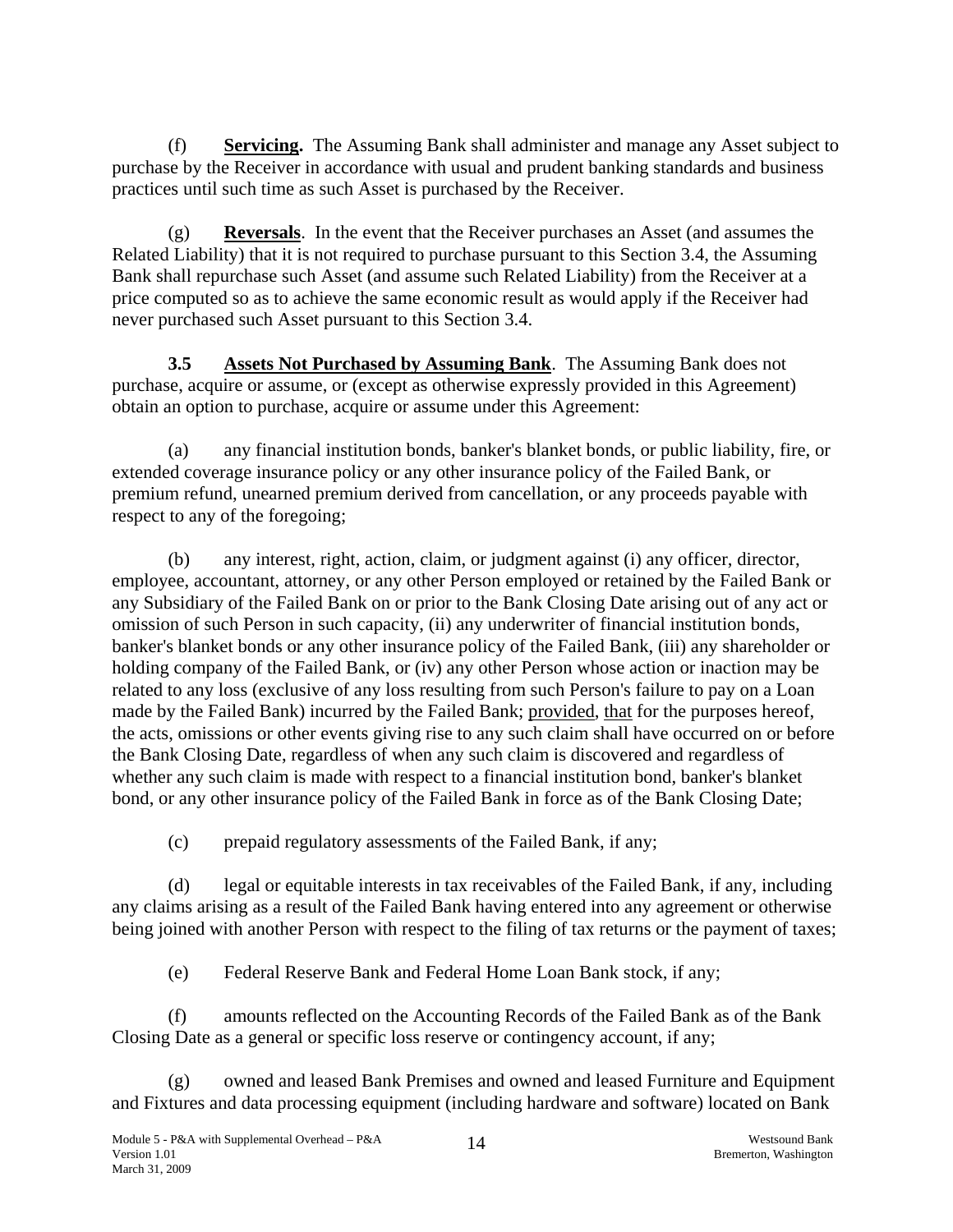<span id="page-18-0"></span>Premises, if any; provided, that the Assuming Bank does obtain an option under Section 4.6, Section 4.7 or Section 4.8, as the case may be, with respect thereto;

(h) owned Bank Premises which the Receiver, in its discretion, determines may contain environmentally hazardous substances;

(i) any amounts owed to the Failed Bank by any Subsidiary of the Failed Bank other than an Acquired Subsidiary;

(j) any "goodwill," as such term is defined in the instructions to the report of condition prepared by banks examined by the Corporation in accordance with 12 C.F.R. Section 304.4, and other intangibles;

(k) any security if, in the discretion of the Receiver, the value of such security either cannot be determined or is determined to be zero pursuant to Section 3.2(b), all private label asset backed securities, including, but not limited to, those listed on Schedule 3.5(k), and any other security listed on Schedule 3.5(k), if any; and

(l) any criminal restitution or forfeiture orders issued in favor of the Failed Bank.

The Assuming Bank only acquires assets and rights as provided in this Agreement. The foregoing shall not be construed to imply that any particular asset or right listed otherwise would have been sold or assigned or that any asset or right not listed is sold or assigned.

# **3.6 Assets Essential to Receiver**.

(a) The Receiver may refuse to sell to the Assuming Bank, or the Assuming Bank agrees, at the request of the Receiver set forth in a written notice to the Assuming Bank, to assign, transfer, convey, and deliver to the Receiver all of the Assuming Bank's right, title and interest in and to, any Asset or asset essential to the Receiver as determined by the Receiver in its discretion (together with all Credit Documents evidencing or pertaining thereto), which may include any Asset or asset that the Receiver determines to be:

(i) made to an officer, director, or other Person engaging in the affairs of the Failed Bank, its Subsidiaries or Affiliates or any related entities of any of the foregoing;

(ii) the subject of any investigation relating to any claim with respect to any item described in Section 3.5(a) or (b), or the subject of, or potentially the subject of, any legal proceedings;

(iii) made to a Person who is an Obligor on a loan owned by the Receiver or the Corporation in its corporate capacity or its capacity as receiver of any institution;

(iv) secured by collateral which also secures any asset owned by the Receiver; or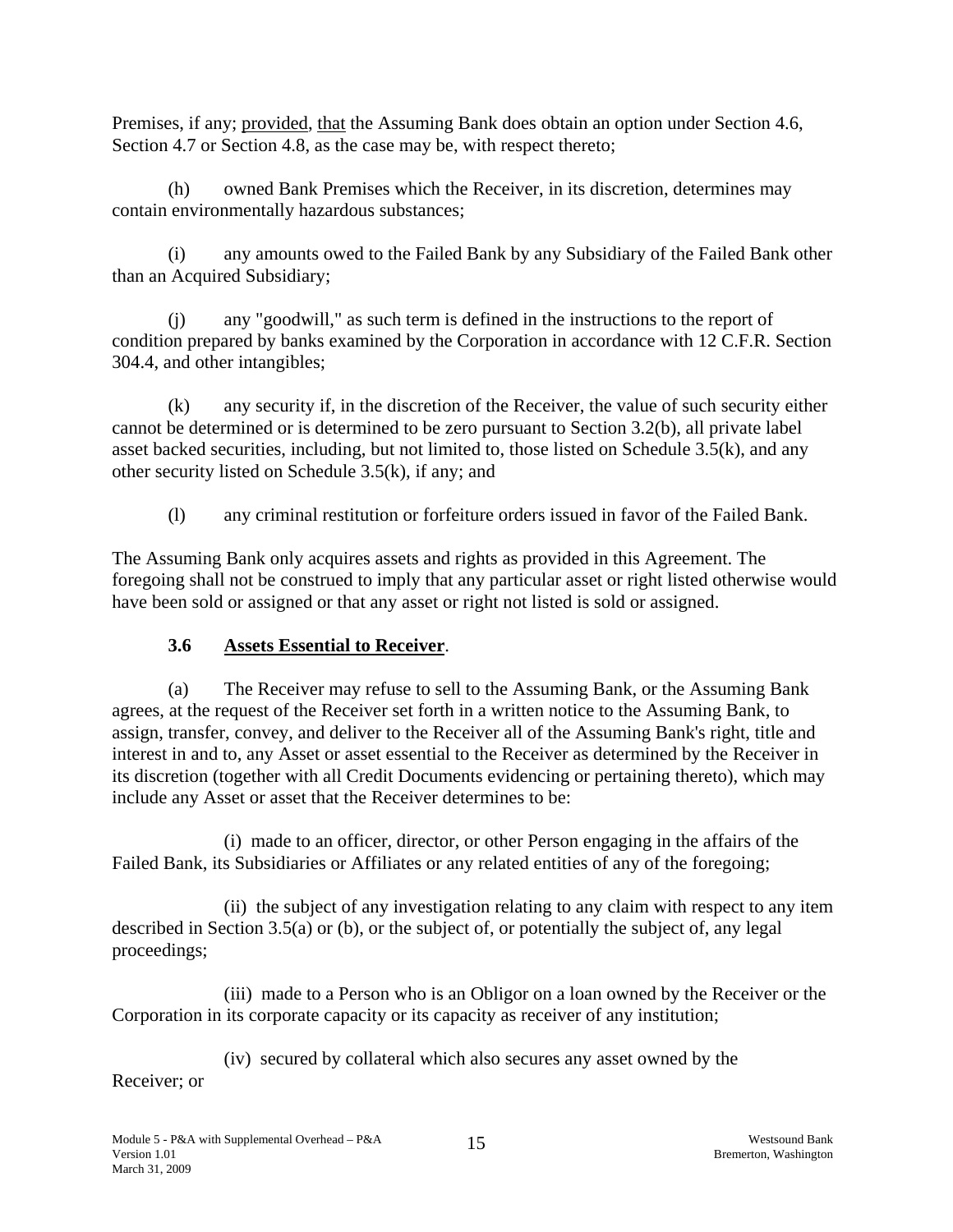<span id="page-19-0"></span>(v) related to any asset of the Failed Bank not purchased by the Assuming Bank under this Article III or any liability of the Failed Bank not assumed by the Assuming Bank under Article II.

(b) Each such Asset or asset purchased by the Receiver shall be purchased at a price equal to the Repurchase Price thereof less the Related Liability Amount with respect to any Related Liabilities related to such Asset or asset, in each case determined as of the date of the notice provided by the Receiver pursuant to Section 3.6(a). The Receiver shall pay the Assuming Bank not later than the twentieth (20th) Business Day following receipt of related Credit Documents and Loan Files together with interest on such amount at the Settlement Interest Rate for the period from and including the date of receipt of such documents to and including the day preceding the day on which payment is made. The Assuming Bank agrees to administer and manage each such Asset or asset in accordance with usual and prudent banking standards and business practices until each such Loan is purchased by the Receiver. All transfers with respect to Loans under this Section 3.6 shall be made as provided in Section 9.6. The Assuming Bank shall transfer all such Assets or assets and Related Liabilities to the Receiver without recourse, and shall indemnify the Receiver against any and all claims of any Person claiming by, through or under the Assuming Bank with respect to any such Asset or asset, as provided in Section 12.4.

### **ARTICLE IV ASSUMPTION OF CERTAIN DUTIES AND OBLIGATIONS**

The Assuming Bank agrees with the Receiver and the Corporation as follows:

**4.1 Continuation of Banking Business**. The Assuming Bank agrees to provide full service banking in the trade area of the Failed Bank commencing on the first banking business day (including a Saturday) after Bank Closing and to maintain such presence until it has received all necessary regulatory approvals to cease providing such banking services in the trade area. At the option of the Assuming Bank, such banking services may be provided at any or all of the Bank Premises, or at other premises within such trade area.

# **4.2 Omitted**.

**4.3 Agreement with Respect to Safe Deposit Business**. The Assuming Bank assumes and agrees to discharge, from and after the Bank Closing Date, in the usual course of conducting a banking business, the duties and obligations of the Failed Bank with respect to all Safe Deposit Boxes, if any, of the Failed Bank and to maintain all of the necessary facilities for the use of such boxes by the renters thereof during the period for which such boxes have been rented and the rent therefor paid to the Failed Bank, subject to the provisions of the rental agreements between the Failed Bank and the respective renters of such boxes; provided, that the Assuming Bank may relocate the Safe Deposit Boxes of the Failed Bank to any office of the Assuming Bank located in the trade area of the Failed Bank. Fees related to the safe deposit business earned prior to the Bank Closing Date shall be for the benefit of the Receiver and fees earned after the Bank Closing Date shall be for the benefit of the Assuming Bank.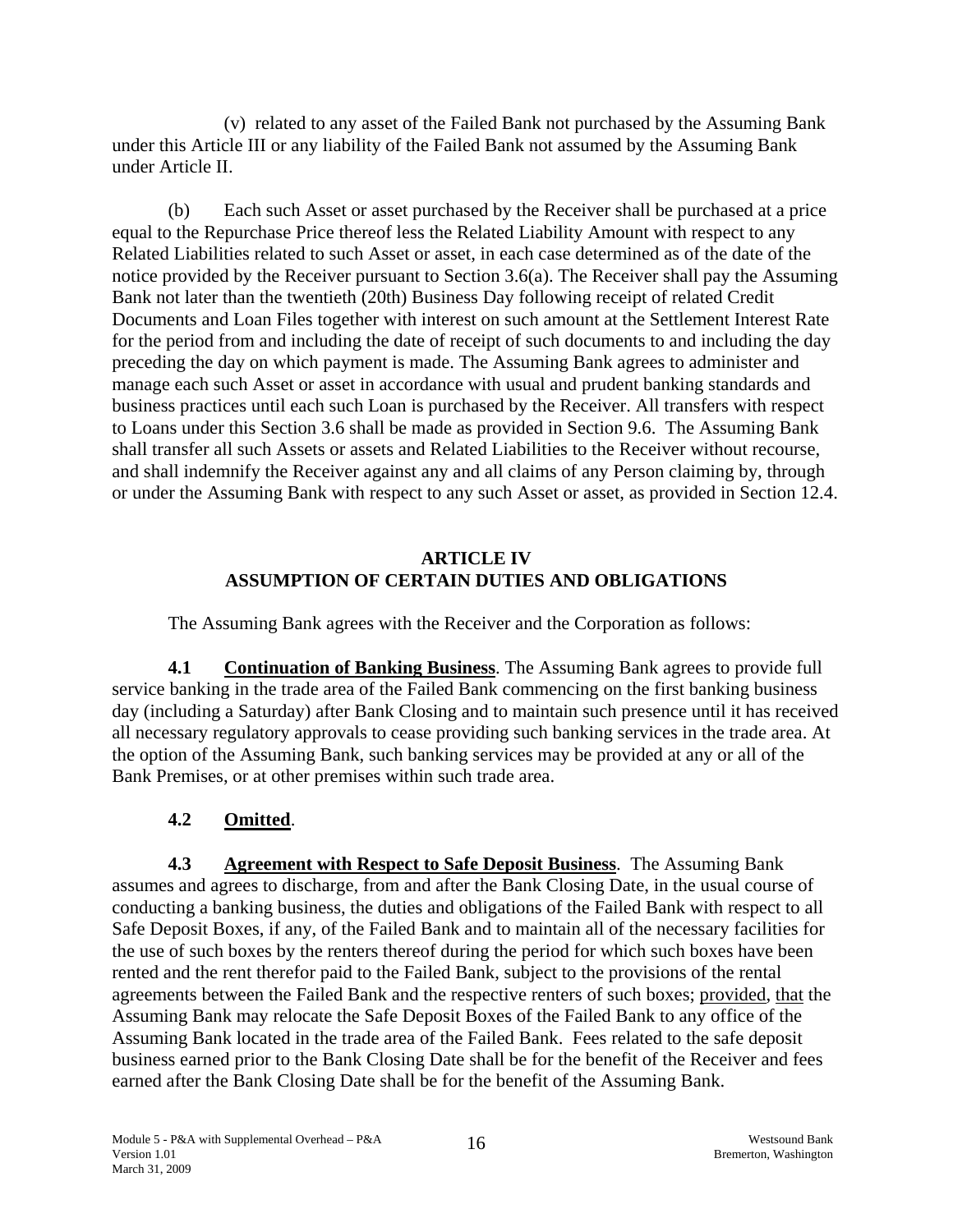<span id="page-20-0"></span>**4.4 Agreement with Respect to Safekeeping Business**. The Receiver transfers, conveys and delivers to the Assuming Bank and the Assuming Bank accepts all securities and other items, if any, held by the Failed Bank in safekeeping for its customers as of the Bank Closing Date. The Assuming Bank assumes and agrees to honor and discharge, from and after the Bank Closing Date, the duties and obligations of the Failed Bank with respect to such securities and items held in safekeeping. The Assuming Bank shall be entitled to all rights and benefits heretofore accrued or hereafter accruing with respect thereto; provided, that, fees related to the safe keeping business earned prior to the Bank Closing Date shall be for the benefit of the Receiver and fees earned after the Bank Closing Date shall be for the benefit of the Assuming Bank. The Assuming Bank shall provide to the Receiver written verification of all assets held by the Failed Bank for safekeeping within sixty (60) days after the Bank Closing Date.

# **4.5 Omitted**.

# **4.6 Agreement with Respect to Bank Premises**.

(a) **Option to Purchase.** Subject to Section 3.5, the Receiver hereby grants to the Assuming Bank an exclusive option for the period of ninety (90) days commencing the day after the Bank Closing Date to purchase any or all owned Bank Premises. The Assuming Bank shall give written notice to the Receiver within the option period of its election to purchase or not to purchase any of the owned Bank Premises. Any purchase of such premises shall be effective as of the Bank Closing Date and such purchase shall be consummated as soon as practicable thereafter, and in no event later than the Settlement Date.

(b) **Option to Lease.** The Receiver hereby grants to the Assuming Bank an exclusive option for the period of ninety (90) days commencing the day after the Bank Closing Date to cause the Receiver to assign to the Assuming Bank any or all leases for leased Bank Premises, if any, which have been continuously occupied by the Assuming Bank from the Bank Closing Date to the date it elects to accept an assignment of the leases with respect thereto to the extent such leases can be assigned; provided, that the exercise of this option with respect to any lease must be as to all premises or other property subject to the lease. If an assignment cannot be made of any such leases, the Receiver may, in its discretion, enter into subleases with the Assuming Bank containing the same terms and conditions provided under such existing leases for such leased Bank Premises or other property. The Assuming Bank shall give notice to the Receiver within the option period of its election to accept or not to accept an assignment of any or all leases (or enter into subleases or new leases in lieu thereof). The Assuming Bank agrees to assume all leases assigned (or enter into subleases or new leases in lieu thereof) pursuant to this Section 4.6.

(c) **Facilitation.** The Receiver agrees to facilitate the assumption, assignment or sublease of leases or the negotiation of new leases by the Assuming Bank; provided, that neither the Receiver nor the Corporation shall be obligated to engage in litigation, make payments to the Assuming Bank or to any third party in connection with facilitating any such assumption, assignment, sublease or negotiation or commit to any other obligations to third parties.

(d) **Occupancy.** The Assuming Bank shall give the Receiver fifteen (15) days' prior written notice of its intention to vacate prior to vacating any leased Bank Premises with respect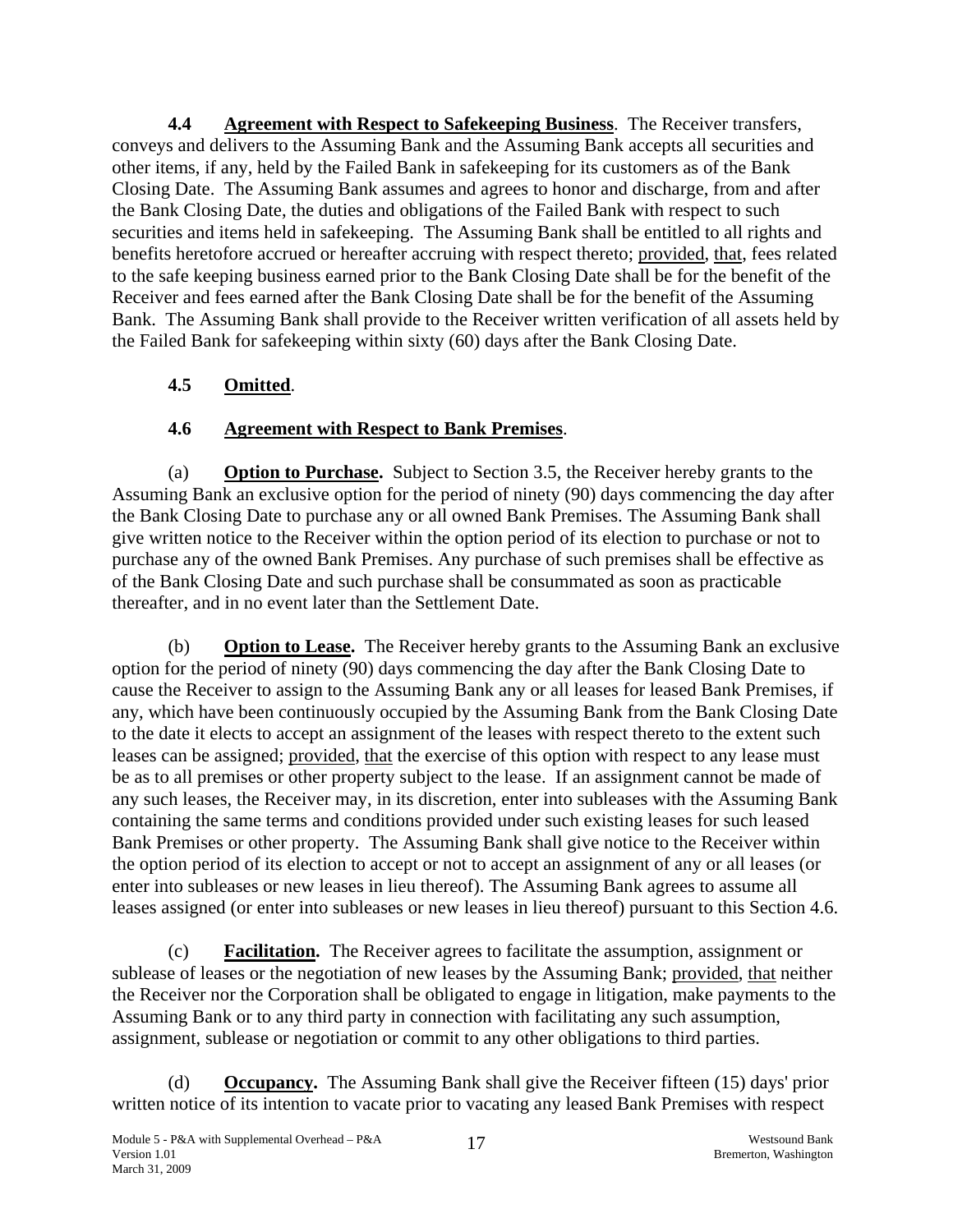to which the Assuming Bank has not exercised the option provided in Section 4.6(b). Any such notice shall be deemed to terminate the Assuming Bank's option with respect to such leased Bank Premises.

## (e) **Occupancy Costs.**

(i) The Assuming Bank agrees to pay to the Receiver, or to appropriate third parties at the direction of the Receiver, during and for the period of any occupancy by it of (x) owned Bank Premises the market rental value and all operating costs, and (y) leased Bank Premises, all operating costs with respect thereto and to comply with all relevant terms of applicable leases entered into by the Failed Bank, including without limitation the timely payment of all rent. Operating costs include, without limitation all taxes, fees, charges, utilities, insurance and assessments, to the extent not included in the rental value or rent. If the Assuming Bank elects to purchase any owned Bank Premises in accordance with Section 4.6(a), the amount of any rent paid (and taxes paid to the Receiver which have not been paid to the taxing authority and for which the Assuming Bank assumes liability) by the Assuming Bank with respect thereto shall be applied as an offset against the purchase price thereof.

(ii) The Assuming Bank agrees during the period of occupancy by it of owned or leased Bank Premises, to pay to the Receiver rent for the use of all owned or leased Furniture and Equipment and all owned or leased Fixtures located on such Bank Premises for the period of such occupancy. Rent for such property owned by the Failed Bank shall be the market rental value thereof, as determined by the Receiver within sixty (60) days after the Bank Closing Date. Rent for such leased property shall be an amount equal to any and all rent and other amounts which the Receiver incurs or accrues as an obligation or is obligated to pay for such period of occupancy pursuant to all leases and contracts with respect to such property. If the Assuming Bank purchases any owned Furniture and Equipment or owned Fixtures in accordance with Section 4.6(f) or 4.6(h), the amount of any rents paid by the Assuming Bank with respect thereto shall be applied as an offset against the purchase price thereof.

(f) **Certain Requirements as to Furniture, Equipment and Fixtures.** If the Assuming Bank purchases owned Bank Premises or accepts an assignment of the lease (or enters into a sublease or a new lease in lieu thereof) for leased Bank Premises as provided in Section 4.6(a) or 4.6(b), or if the Assuming Bank does not exercise such option but within twelve (12) months following the Bank Closing Date obtains the right to occupy such premises (whether by assignment, lease, sublease, purchase or otherwise), other than in accordance with Section 4.6(a) or (b), the Assuming Bank shall (i) effective as of the date of the Bank Closing Date, purchase from the Receiver all Furniture and Equipment and Fixtures owned by the Failed Bank and located thereon as of the Bank Closing Date, (ii) accept an assignment or a sublease of the leases or negotiate new leases for all Furniture and Equipment and Fixtures leased by the Failed Bank and located thereon, and (iii) if applicable, accept an assignment or a sublease of any ground lease or negotiate a new ground lease with respect to any land on which such Bank Premises are located; provided, that the Receiver shall not have disposed of such Furniture and Equipment and Fixtures or repudiated the leases specified in clause (ii) or (iii).

# (g) **Vacating Premises.**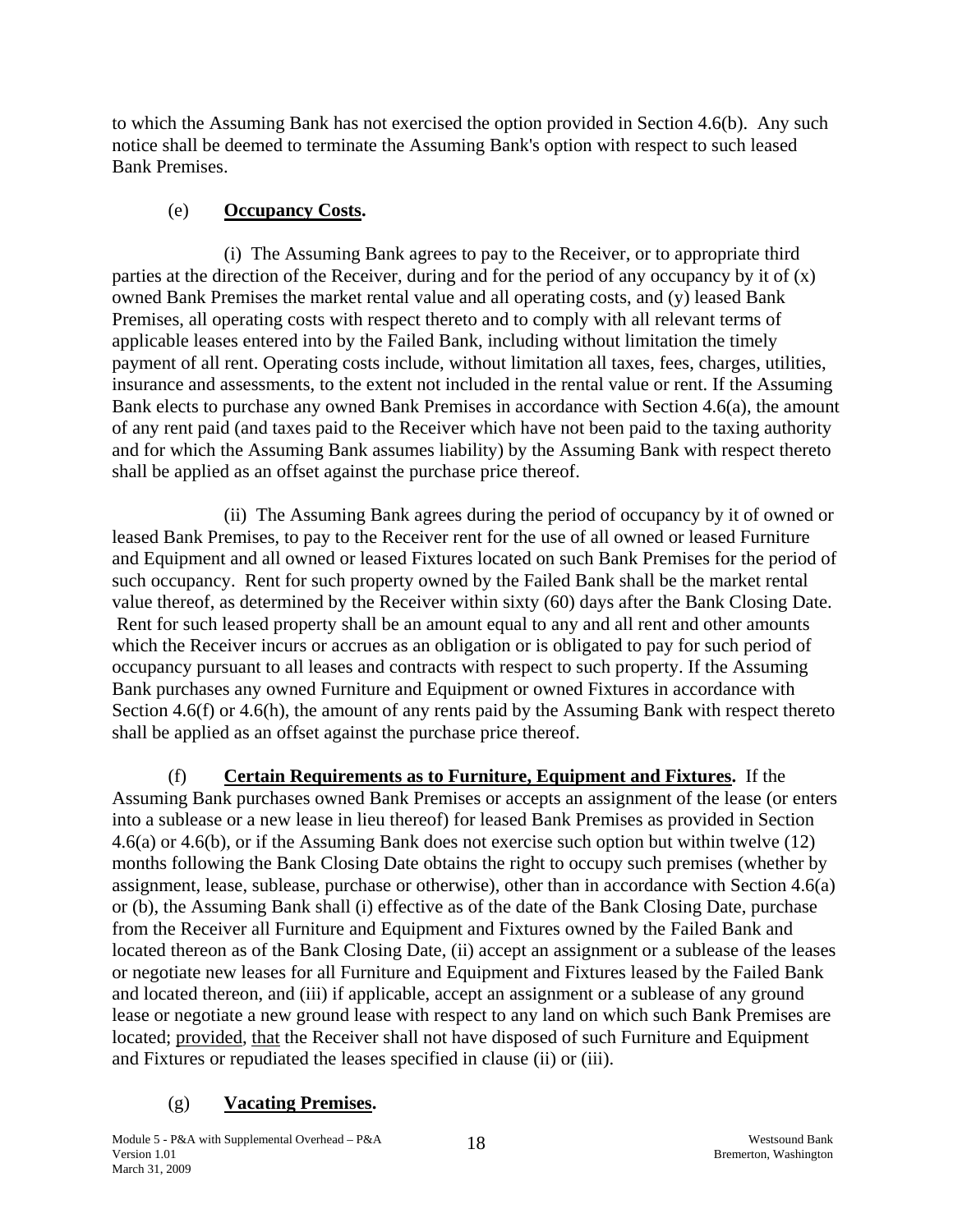(i) If the Assuming Bank elects not to purchase any owned Bank Premises, the notice of such election in accordance with Section 4.6(a) shall specify the date upon which the Assuming Bank's occupancy of such premises shall terminate, which date shall not be later than ninety (90) days after the date of the Assuming Bank's notice not to exercise such option. The Assuming Bank promptly shall relinquish and release to the Receiver such premises and the Furniture and Equipment and Fixtures located thereon in the same condition as at the Bank Closing Date, normal wear and tear excepted. By occupying any such premises after the expiration of such ninety (90)-day period, the Assuming Bank shall, at the Receiver's option, (x) be deemed to have agreed to purchase such Bank Premises, and to assume all leases, obligations and liabilities with respect to leased Furniture and Equipment and leased Fixtures located thereon and any ground lease with respect to the land on which such premises are located, and (y) be required to purchase all Furniture and Equipment and Fixtures owned by the Failed Bank and located on such premises as of the Bank Closing Date.

(ii) If the Assuming Bank elects not to accept an assignment of the lease or sublease any leased Bank Premises, the notice of such election in accordance with Section 4.6(b) shall specify the date upon which the Assuming Bank's occupancy of such leased Bank Premises shall terminate, which date shall not be later than the date which is one hundred eighty (180) days after the Bank Closing Date. Upon vacating such premises, the Assuming Bank shall relinquish and release to the Receiver such premises and the Fixtures and the Furniture and Equipment located thereon in the same condition as at the Bank Closing Date, normal wear and tear excepted. By failing to provide notice of its intention to vacate such premises prior to the expiration of the option period specified in Section 4.6(b), or by occupying such premises after the one hundred eighty (180)-day period specified above in this paragraph (ii), the Assuming Bank shall, at the Receiver's option, (x) be deemed to have assumed all leases, obligations and liabilities with respect to such premises (including any ground lease with respect to the land on which premises are located), and leased Furniture and Equipment and leased Fixtures located thereon in accordance with this Section 4.6 (unless the Receiver previously repudiated any such lease), and (y) be required to purchase all Furniture and Equipment and Fixtures owned by the Failed Bank and located on such premises as of the Bank Closing Date.

(h) **Furniture and Equipment and Certain Other Equipment.** The Receiver hereby grants to the Assuming Bank an option to purchase, effective as of the date of the Bank Closing Date, all Furniture and Equipment or any telecommunications, data processing equipment (including hardware and software) and check processing and similar operating equipment owned by the Failed Bank and located at any owned or leased Bank Premises that the Assuming Bank elects to vacate or which it could have, but did not occupy, pursuant to this Section 4.6; provided, that, the Assuming Bank shall give the Receiver notice of its election to purchase such property at the time it gives notice of its intention to vacate such Bank Premises or within ten (10) days after the Bank Closing Date for Bank Premises it could have, but did not, occupy.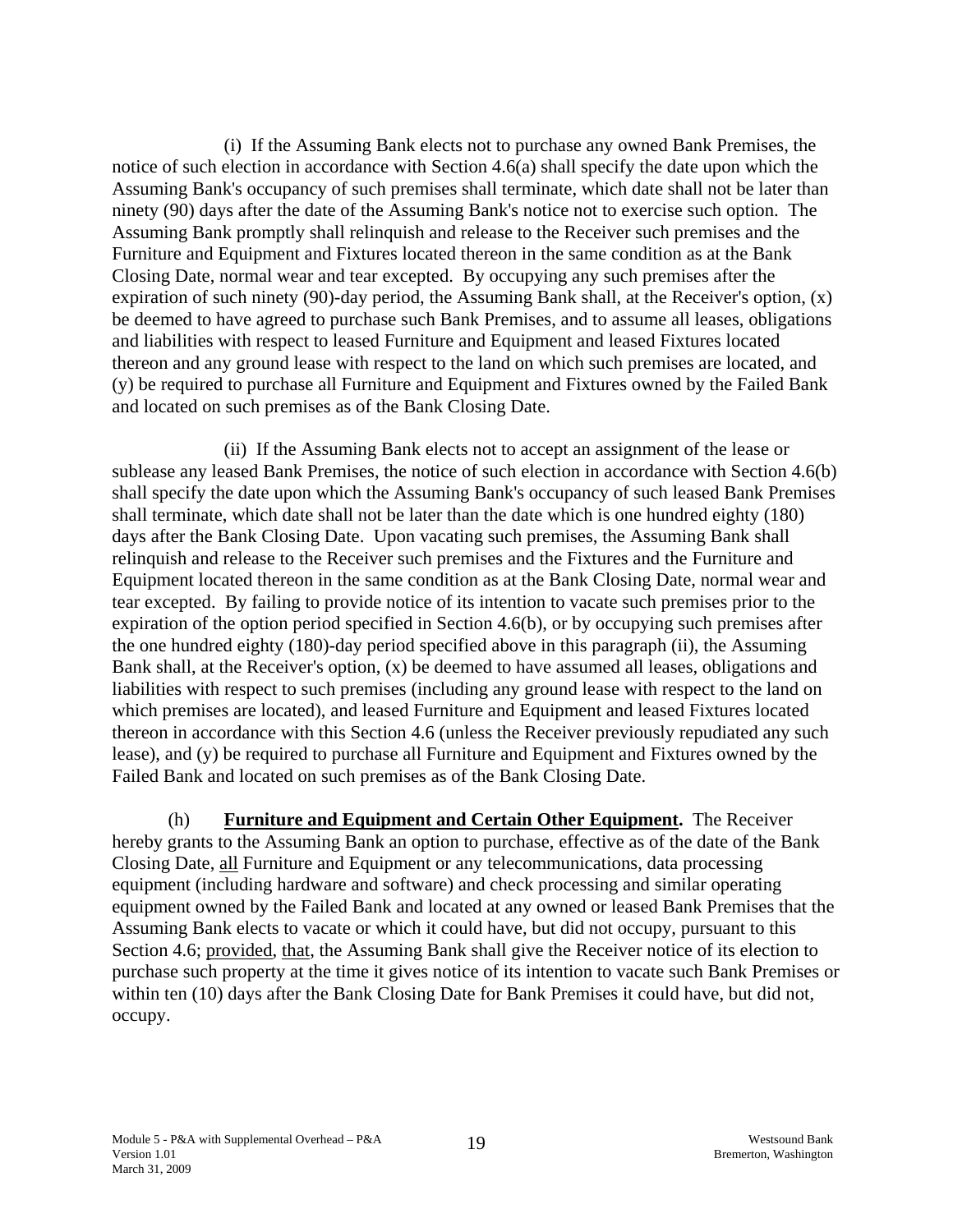# **4.7 Agreement with Respect to Leased Data Processing Equipment**.

<span id="page-23-0"></span>(a) The Receiver hereby grants to the Assuming Bank an exclusive option for the period of ninety (90) days commencing the day after the Bank Closing Date to accept an assignment from the Receiver of any or all Data Processing Leases to the extent that such Data Processing Leases can be assigned.

(b) The Assuming Bank shall (i) give written notice to the Receiver within the option period specified in Section 4.7(a) of its intent to accept an assignment or sublease of any or all Data Processing Leases and promptly accept an assignment or sublease of such Data Processing Leases, and (ii) give written notice to the appropriate lessor(s) that it has accepted an assignment or sublease of any such Data Processing Leases.

(c) The Receiver agrees to facilitate the assignment or sublease of Data Processing Leases or the negotiation of new leases or license agreements by the Assuming Bank; provided, that neither the Receiver nor the Corporation shall be obligated to engage in litigation or make payments to the Assuming Bank or to any third party in connection with facilitating any such assumption, assignment, sublease or negotiation.

(d) The Assuming Bank agrees, during its period of use of any property subject to a Data Processing Lease, to pay to the Receiver or to appropriate third parties at the direction of the Receiver all operating costs with respect thereto and to comply with all relevant terms of the applicable Data Processing Leases entered into by the Failed Bank, including without limitation the timely payment of all rent, taxes, fees, charges, utilities, insurance and assessments.

(e) The Assuming Bank shall, not later than fifty (50) days after giving the notice provided in Section 4.7(b), (i) relinquish and release to the Receiver all property subject to the relevant Data Processing Lease, in the same condition as at the Bank Closing Date, normal wear and tear excepted, or (ii) accept an assignment or a sublease thereof or negotiate a new lease or license agreement under this Section 4.7.

# **4.8 Agreement with Respect to Certain Existing Agreements**.

(a) Subject to the provisions of Section 4.8(b), with respect to agreements existing as of the Bank Closing Date which provide for the rendering of services by or to the Failed Bank, within one hundred twenty (120) days after the Bank Closing Date, the Assuming Bank shall give the Receiver written notice specifying whether it elects to assume or not to assume each such agreement. Except as may be otherwise provided in this Article IV, the Assuming Bank agrees to comply with the terms of each such agreement for a period commencing on the day after the Bank Closing Date and ending on: (i) in the case of an agreement that provides for the rendering of services by the Failed Bank, the date which is ninety (90) days after the Bank Closing Date, and (ii) in the case of an agreement that provides for the rendering of services to the Failed Bank, the date which is thirty (30) days after the Assuming Bank has given notice to the Receiver of its election not to assume such agreement; provided, that the Receiver can reasonably make such service agreements available to the Assuming Bank. The Assuming Bank shall be deemed by the Receiver to have assumed agreements for which no notification is timely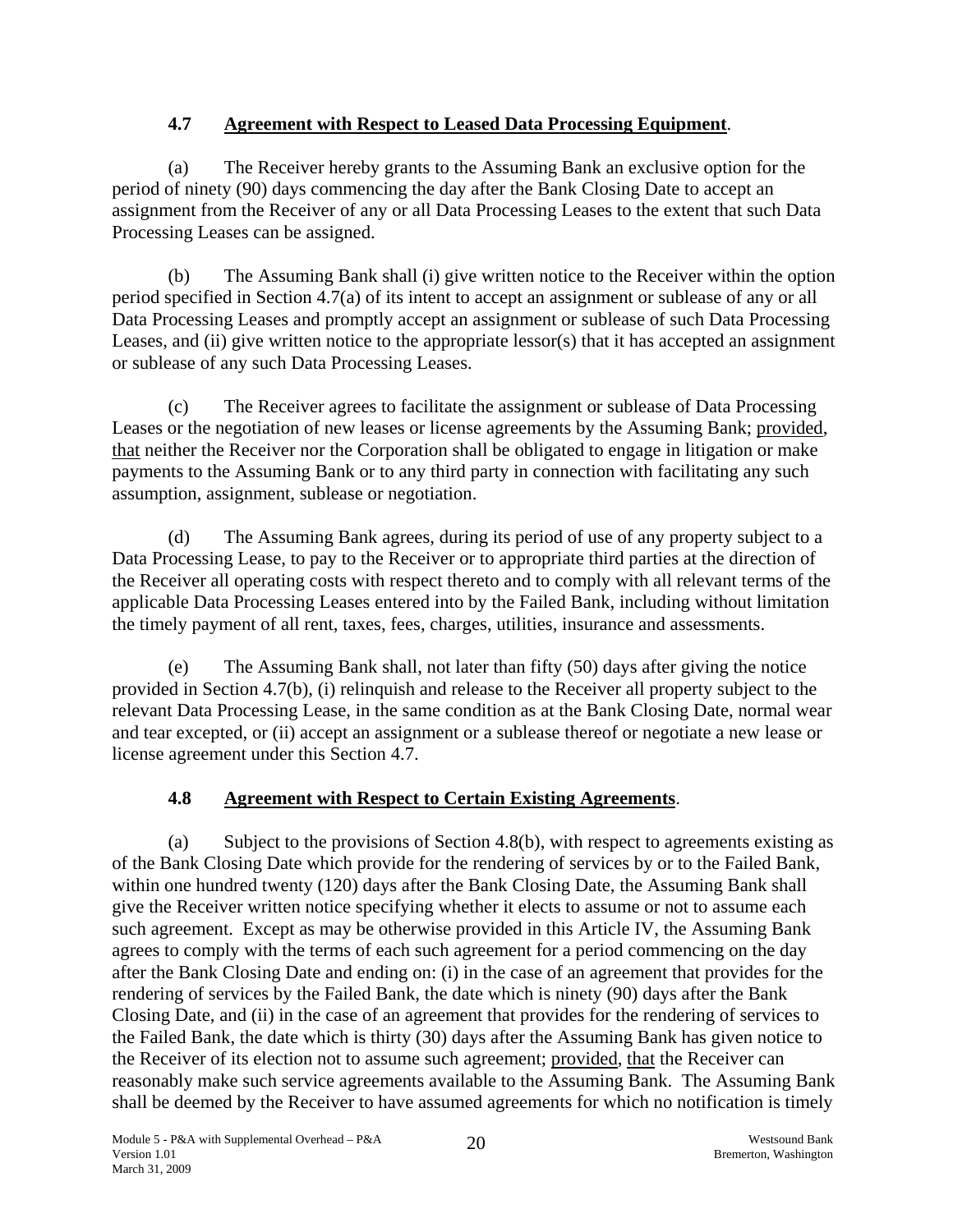<span id="page-24-0"></span>given. The Receiver agrees to assign, transfer, convey, and deliver to the Assuming Bank all right, title and interest of the Receiver, if any, in and to agreements the Assuming Bank assumes hereunder. In the event the Assuming Bank elects not to accept an assignment of any lease (or sublease) or negotiate a new lease for leased Bank Premises under Section 4.6 and does not otherwise occupy such premises, the provisions of this Section 4.8(a) shall not apply to service agreements related to such premises. The Assuming Bank agrees, during the period it has the use or benefit of any such agreement, promptly to pay to the Receiver or to appropriate third parties at the direction of the Receiver all operating costs with respect thereto and to comply with all relevant terms of such agreement.

(b) The provisions of Section 4.8(a) shall not apply to (i) agreements pursuant to which the Failed Bank provides mortgage servicing for others or mortgage servicing is provided to the Failed Bank by others, (ii) agreements that are subject to Sections 4.1 through 4.7 and any insurance policy or bond referred to in Section 3.5(a) or other agreement specified in Section 3.5, and (iii) consulting, management or employment agreements, if any, between the Failed Bank and its employees or other Persons. Except as otherwise expressly set forth elsewhere in this Agreement, the Assuming Bank does not assume any liabilities or acquire any rights under any of the agreements described in this Section 4.8(b).

**4.9 Informational Tax Reporting**. The Assuming Bank agrees to perform all obligations of the Failed Bank with respect to Federal and State income tax informational reporting related to the Assets and the Liabilities Assumed.

**4.10 Insurance**. The Assuming Bank agrees to obtain insurance coverage effective from and after the Bank Closing Date, including public liability, fire and extended coverage insurance acceptable to the Receiver with respect to owned or leased Bank Premises that it occupies, and all owned or leased Furniture and Equipment and Fixtures and leased data processing equipment (including hardware and software) located thereon, in the event such insurance coverage is not already in force and effect with respect to the Assuming Bank as the insured as of the Bank Closing Date. All such insurance shall, where appropriate (as determined by the Receiver), name the Receiver as an additional insured.

**4.11 Services for Receiver and Corporation**. For the period commencing on the day following Bank Closing and ending on the one hundred eightieth (180th) day thereafter, the Assuming Bank agrees to provide to the Receiver and the Corporation, without charge, adequate and suitable office space (including parking facilities and vault space), furniture, equipment (including photocopying and telecopying machines), email accounts, network access and technology resources (such as shared drive) and utilities (including local telephone service and fax machines) at the Bank Premises occupied by the Assuming Bank for their use in the discharge of their respective functions with respect to the Failed Bank. In the event the Receiver and the Corporation determine that the space provided is inadequate or unsuitable, the Receiver and the Corporation may relocate to other quarters having adequate and suitable space and the costs of relocation and any rental and utility costs for the balance of the period of occupancy by the Receiver and the Corporation shall be borne by the Assuming Bank. Additionally, the Assuming Bank agrees to pay such bills and invoices on behalf of the Receiver and Corporation as the Receiver or Corporation may direct for the period beginning on the date of Bank Closing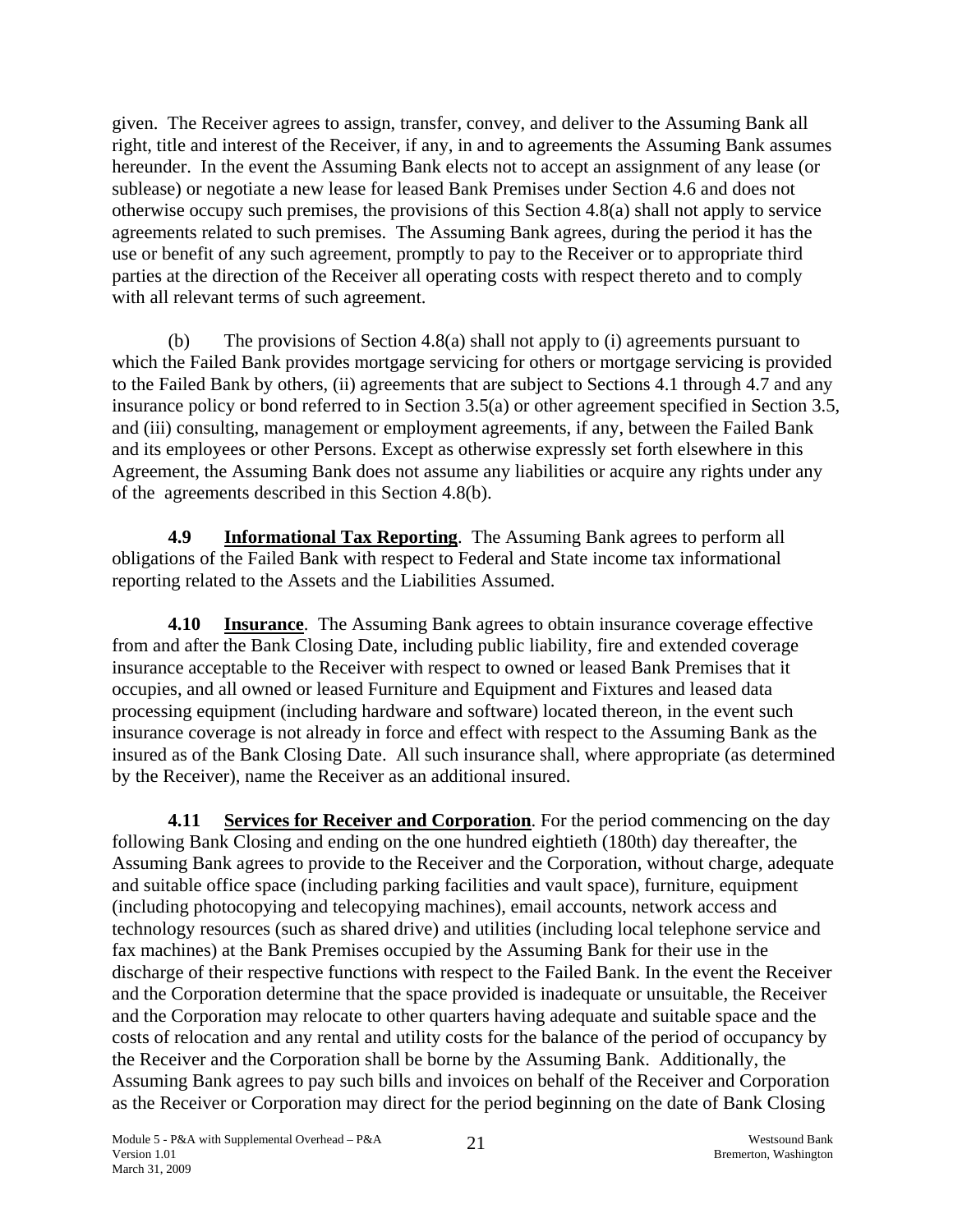<span id="page-25-0"></span>and ending on Settlement Date. Assuming Bank shall submit it requests for reimbursement of such expenditures pursuant to Article VIII of this Agreement.

# **4.12 Omitted.**

# 4.13 Omitted.

 **Agreement with Respect to Option to Purchase Loan Pools.** The Receiver hereby grants to the Assuming Bank an exclusive option for the period of 30 days commencing the day after the Bank Closing Date to establish and purchase loan pools at Book Value. The Assuming Bank shall give written notice to the Receiver within the option period of its election to establish and purchase any of the established pools. The pools shall be purchased pursuant to the FDIC's loan sale agreement.

**4.15 Agreement with Respect to Expenses.** Notwithstanding anything to the contrary in this Agreement, for the period of ninety (90) days (or such longer period as determined by the Receiver in its sole discretion) commencing the day after Bank Closing (the "Free Rent Period"), the Receiver agrees to pay the overhead expenses, as determined by the Receiver, for owned and leased Bank Premises, which includes all taxes, lease payments (real and for Furniture and Equipment and leased Fixtures), utilities and Failed Bank' employee and data processing costs associated with any Bank Premises. However, the Assuming Bank shall be responsible for providing its own insurance covering its occupancy of any Bank Premises including, without any limitation, that required by Section 4.10 hereof. Furthermore, the cost associated with any Assuming Bank employees shall not be included in any calculation of overhead expenses. At the conclusion of the Free Rent Period, this Section 4.15 shall have no further force or effect.

**4.16 Agreement with Respect to Accounting and Data Processing Services**. The Receiver shall pay all normal accounting and data processing related expenses and provide these services to the Assuming Bank. The services and reports will be consistent with those provided to or by the Failed Bank prior to failure. The following expenses are not part of the normal costs and shall be the Assuming Bank's sole responsibility:

- (a) Special or additional projects that the Assuming Bank requests.
- (b) Expenses related to the conversion of data from the failed bank's system to another system.

The Receiver may assign its responsibilities for Accounting and data processing.

### **ARTICLE V DUTIES WITH RESPECT TO DEPOSITORS OF THE FAILED BANK**

**5.1 Payment of Checks, Drafts and Orders.** Subject to Section 9.5, the Assuming Bank agrees to pay all properly drawn checks, drafts and withdrawal orders of depositors of the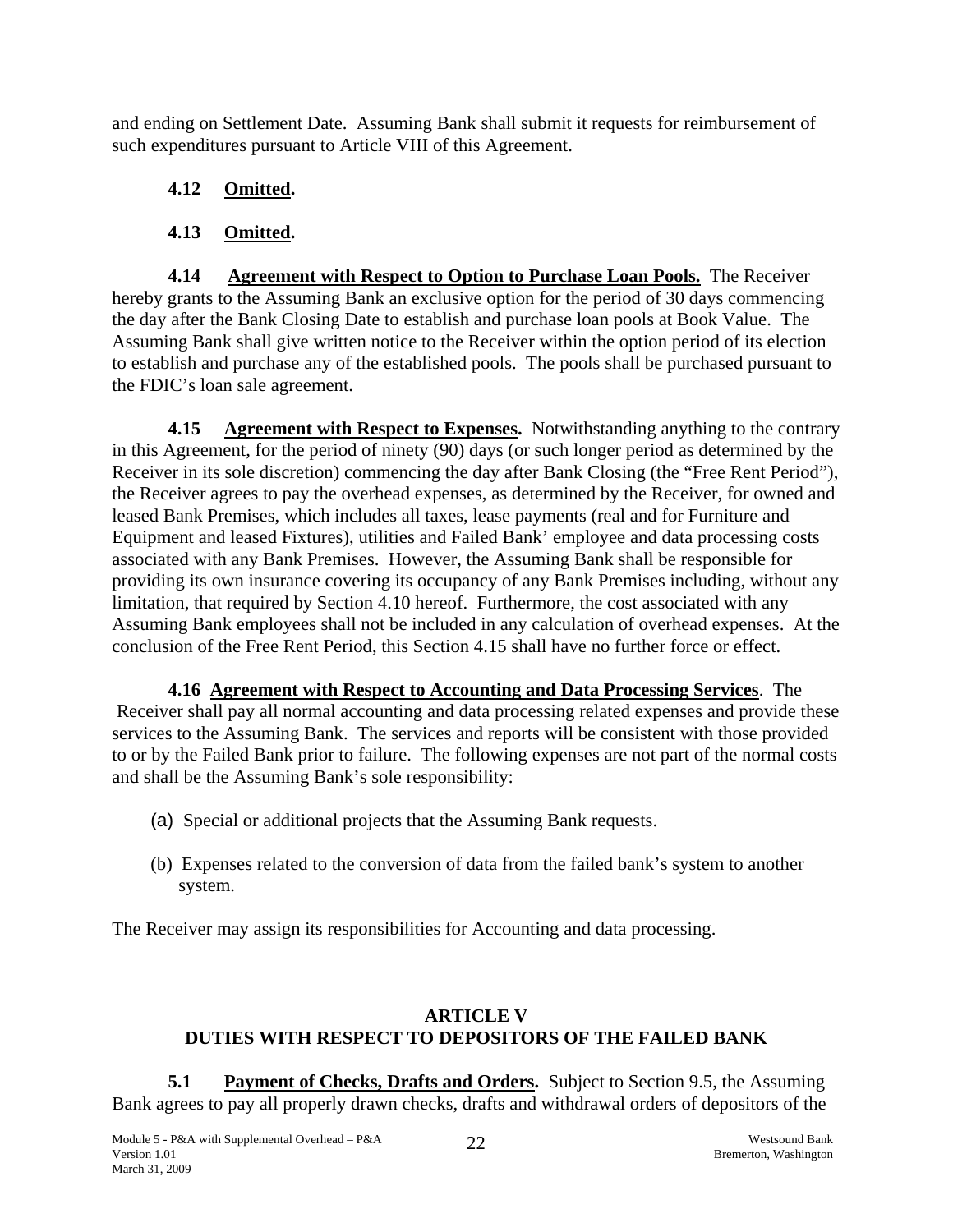<span id="page-26-0"></span>Failed Bank presented for payment, whether drawn on the check or draft forms provided by the Failed Bank or by the Assuming Bank, to the extent that the Deposit balances to the credit of the respective makers or drawers assumed by the Assuming Bank under this Agreement are sufficient to permit the payment thereof, and in all other respects to discharge, in the usual course of conducting a banking business, the duties and obligations of the Failed Bank with respect to the Deposit balances due and owing to the depositors of the Failed Bank assumed by the Assuming Bank under this Agreement.

**5.2 Certain Agreements Related to Deposits.** Subject to Section 2.2, the Assuming Bank agrees to honor the terms and conditions of any written escrow or mortgage servicing agreement or other similar agreement relating to a Deposit liability assumed by the Assuming Bank pursuant to this Agreement.

## **5.3 Notice to Depositors.**

(a) Within seven (7) days after the Bank Closing Date, the Assuming Bank shall give (i) notice to depositors of the Failed Bank of its assumption of the Deposit liabilities of the Failed Bank, and (ii) any notice required under Section 2.2, by mailing to each such depositor a notice with respect to such assumption and by advertising in a newspaper of general circulation in the county or counties in which the Failed Bank was located. The Assuming Bank agrees that it will obtain prior approval of all such notices and advertisements from counsel for the Receiver and that such notices and advertisements shall not be mailed or published until such approval is received.

(b) The Assuming Bank shall give notice by mail to depositors of the Failed Bank concerning the procedures to claim their deposits, which notice shall be provided to the Assuming Bank by the Receiver or the Corporation. Such notice shall be included with the notice to depositors to be mailed by the Assuming Bank pursuant to Section 5.3(a).

(c) If the Assuming Bank proposes to charge fees different from those charged by the Failed Bank before it establishes new deposit account relationships with the depositors of the Failed Bank, the Assuming Bank shall give notice by mail of such changed fees to such depositors.

#### **ARTICLE VI RECORDS**

### **6.1 Transfer of Records**.

(a) In accordance with Section 3.1, the Receiver assigns, transfers, conveys and delivers to the Assuming Bank the following Records pertaining to the Deposit liabilities of the Failed Bank assumed by the Assuming Bank under this Agreement, except as provided in Section 6.4: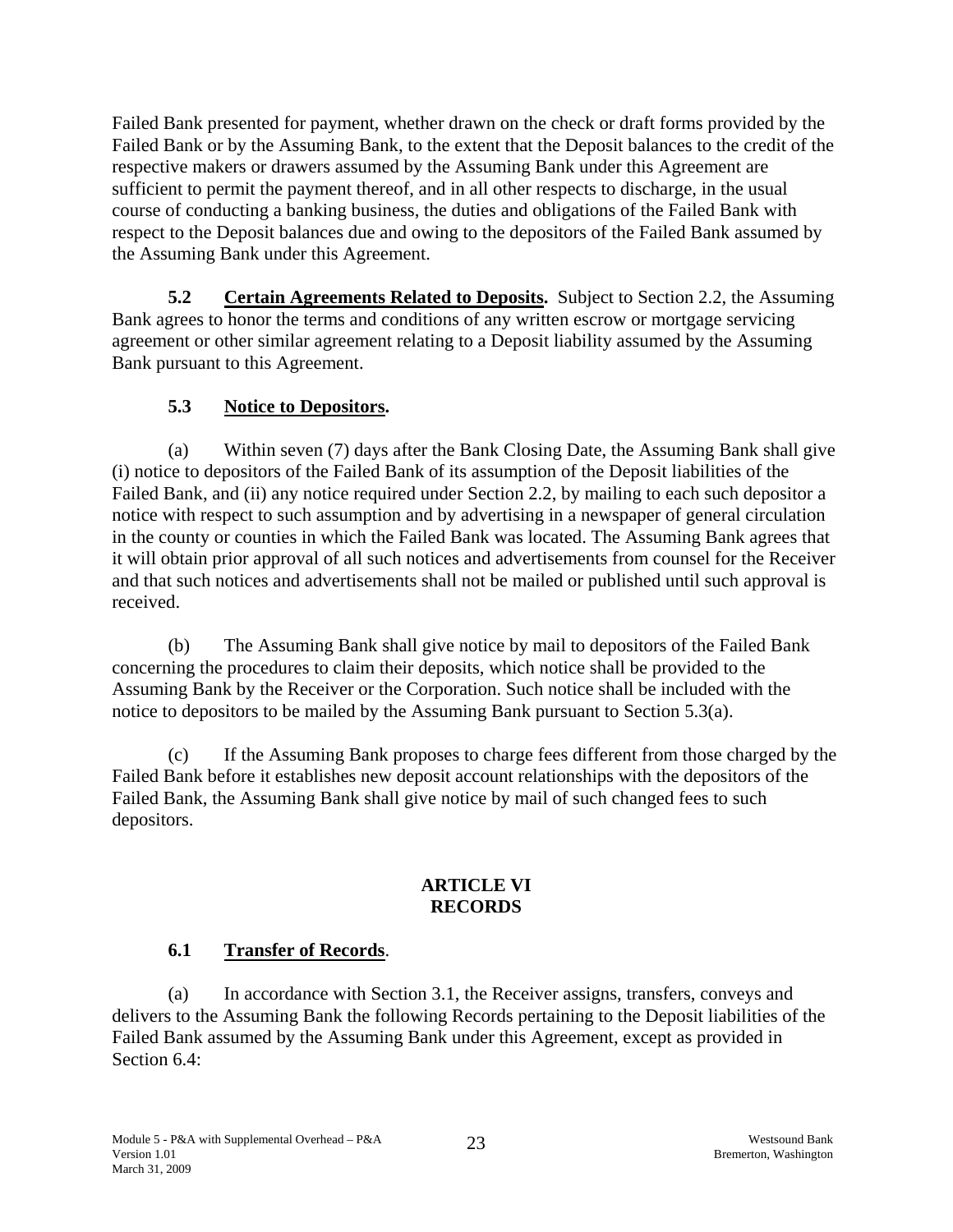<span id="page-27-0"></span>(i) signature cards, orders, contracts between the Failed Bank and its depositors and Records of similar character;

(ii) passbooks of depositors held by the Failed Bank, deposit slips, cancelled checks and withdrawal orders representing charges to accounts of depositors;

and the following Records pertaining to the Assets:

(iii) records of deposit balances carried with other banks, bankers or trust companies;

(iv) omitted;

(v) omitted;

(vi) signature cards, agreements and records pertaining to Safe Deposit Boxes, if

any; and

- (vii) omitted.
- (b) Omitted.

**6.2 Delivery of Assigned Records**. The Receiver shall deliver to the Assuming Bank all Records described in (i) Section 6.1(a) as soon as practicable on or after the date of this Agreement, and (ii) Section 6.1(b) as soon as practicable after making any assignment described therein.

**6.3 Preservation of Records**. The Assuming Bank agrees that it will preserve and maintain for the joint benefit of the Receiver, the Corporation and the Assuming Bank, all Records of which it has custody for such period as either the Receiver or the Corporation in its discretion may require, until directed otherwise, in writing, by the Receiver or Corporation. The Assuming Bank shall have the primary responsibility to respond to subpoenas, discovery requests, and other similar official inquiries with respect to the Records of which it has custody.

**6.4** Access to Records; Copies. The Assuming Bank agrees to permit the Receiver and the Corporation access to all Records of which the Assuming Bank has custody, and to use, inspect, make extracts from or request copies of any such Records in the manner and to the extent requested, and to duplicate, in the discretion of the Receiver or the Corporation, any Record in the form of microfilm or microfiche pertaining to Deposit account relationships; provided, that in the event that the Failed Bank maintained one or more duplicate copies of such microfilm or microfiche Records, the Assuming Bank hereby assigns, transfers, and conveys to the Corporation one such duplicate copy of each such Record without cost to the Corporation, and agrees to deliver to the Corporation all Records assigned and transferred to the Corporation under this Article VI as soon as practicable on or after the date of this Agreement. The party requesting a copy of any Record shall bear the cost (based on standard accepted industry charges to the extent applicable, as determined by the Receiver) for providing such duplicate Records. A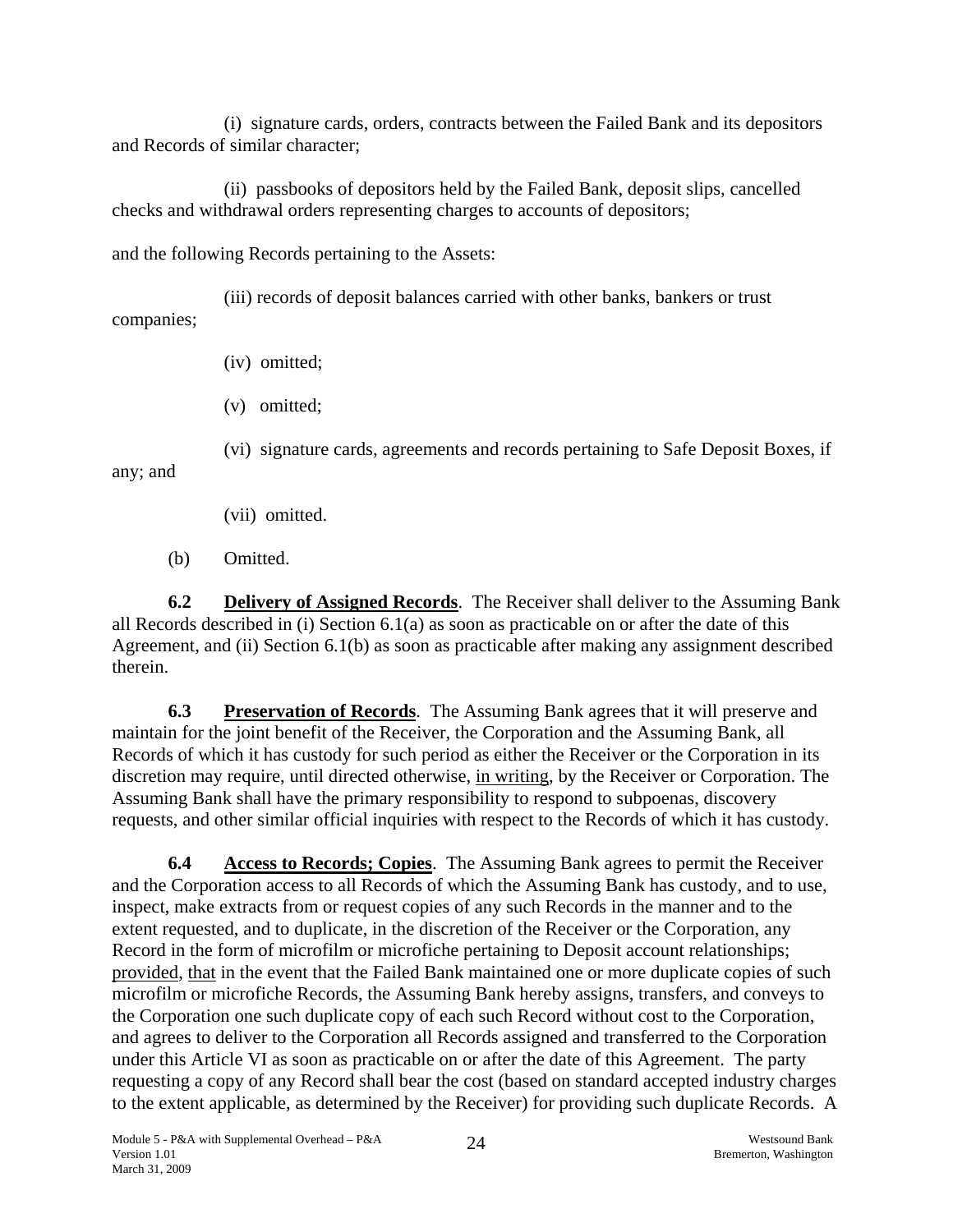<span id="page-28-0"></span>copy of each Record requested shall be provided as soon as practicable by the party having custody thereof.

#### **ARTICLE VII BID; INITIAL PAYMENT**

The Assuming Bank has submitted to the Receiver a positive bid of 0.00% of the Assumed Deposits for the Assets purchased and Liabilities Assumed hereunder (the "Bid Amount"). On the Payment Date, the Assuming Bank will pay to the Corporation, or the Corporation will pay to the Assuming Bank, as the case may be, the Initial Payment, together with interest on such amount (if the Payment Date is not the day following the day of the Bank Closing Date) from and including the day following the Bank Closing Date to and including the day preceding the Payment Date at the Settlement Interest Rate.

#### **ARTICLE VIII ADJUSTMENTS**

**8.1 Pro Forma Statement**. It is understood that the determination of the Initial Payment is based on the Receiver's best estimate of the Liabilities Assumed and the Assets at the Bank Closing Date. The Receiver, as soon as practicable after the Bank Closing Date, in accordance with the best information then available, shall provide to the Assuming Bank a pro forma statement reflecting any adjustments of such liabilities and assets as may be necessary. Such pro forma statement shall take into account, to the extent possible, (i) liabilities and assets of a nature similar to those contemplated by Section 2.1 or Section 3.1, respectively, which at the Bank Closing Date were carried in the Failed Bank's suspense accounts, (ii) accruals as of the Bank Closing Date for all income related to the assets and business of the Failed Bank acquired by the Assuming Bank hereunder, whether or not such accruals were reflected on the Accounting Records of the Failed Bank in the normal course of its operations, and (iii) adjustments to determine the Book Value of any investment in an Acquired Subsidiary and related accounts on the "bank only" (unconsolidated) balance sheet of the Failed Bank based on the equity method of accounting, whether or not the Failed Bank used the equity method of accounting for investments in subsidiaries, except that the resulting amount cannot be less than the Acquired Subsidiary's recorded equity as of the Bank Closing Date as reflected on the Accounting Records of the Acquired Subsidiary. Any Loan purchased by the Assuming Bank pursuant to Section 3.1 which the Failed Bank charged off shall be deemed not to be charged off for the purposes of the pro forma statement, and the purchase price shall be determined pursuant to Section 3.2.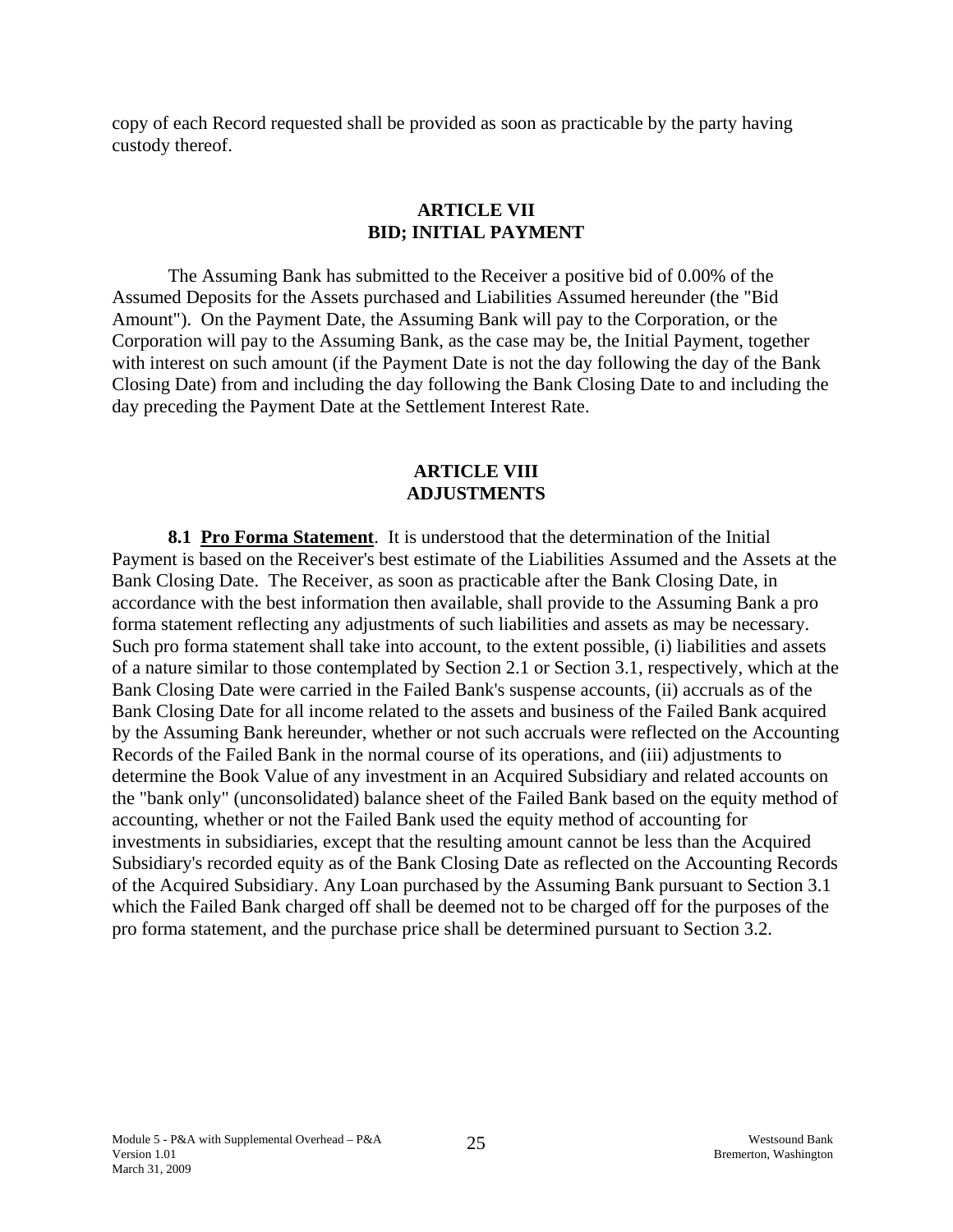## **8.2 Correction of Errors and Omissions; Other Liabilities**.

<span id="page-29-0"></span>(a) In the event any bookkeeping omissions or errors are discovered in preparing any pro forma statement or in completing the transfers and assumptions contemplated hereby, the parties hereto agree to correct such errors and omissions, it being understood that, as far as practicable, all adjustments will be made consistent with the judgments, methods, policies or accounting principles utilized by the Failed Bank in preparing and maintaining Accounting Records, except that adjustments made pursuant to this Section 8.2(a) are not intended to bring the Accounting Records of the Failed Bank into accordance with generally accepted accounting principles.

(b) If the Receiver discovers at any time subsequent to the date of this Agreement that any claim exists against the Failed Bank which is of such a nature that it would have been included in the liabilities assumed under Article II had the existence of such claim or the facts giving rise thereto been known as of the Bank Closing Date, the Receiver may, in its discretion, at any time, require that such claim be assumed by the Assuming Bank in a manner consistent with the intent of this Agreement. The Receiver will make appropriate adjustments to the pro forma statement provided by the Receiver to the Assuming Bank pursuant to Section 8.1 as may be necessary.

**8.3 Payments**. The Receiver agrees to cause to be paid to the Assuming Bank, or the Assuming Bank agrees to pay to the Receiver, as the case may be, on the Settlement Date, a payment in an amount which reflects net adjustments (including any costs, expenses and fees associated with determinations of value as provided in this Agreement) made pursuant to Section 8.1 or Section 8.2, plus interest as provided in Section 8.4. The Receiver and the Assuming Bank agree to effect on the Settlement Date any further transfer of assets to or assumption of liabilities or claims by the Assuming Bank as may be necessary in accordance with Section 8.1 or Section 8.2.

**8.4 Interest**. Any amounts paid under Section 8.3 or Section 8.5, shall bear interest for the period from and including the day following the Bank Closing Date to and including the day preceding the payment at the Settlement Interest Rate.

**8.5 Subsequent Adjustments.** In the event that the Assuming Bank or the Receiver discovers any errors or omissions as contemplated by Section 8.2 or any error with respect to the payment made under Section 8.3 after the Settlement Date, the Assuming Bank and the Receiver agree to promptly correct any such errors or omissions, make any payments and effect any transfers or assumptions as may be necessary to reflect any such correction plus interest as provided in Section 8.4.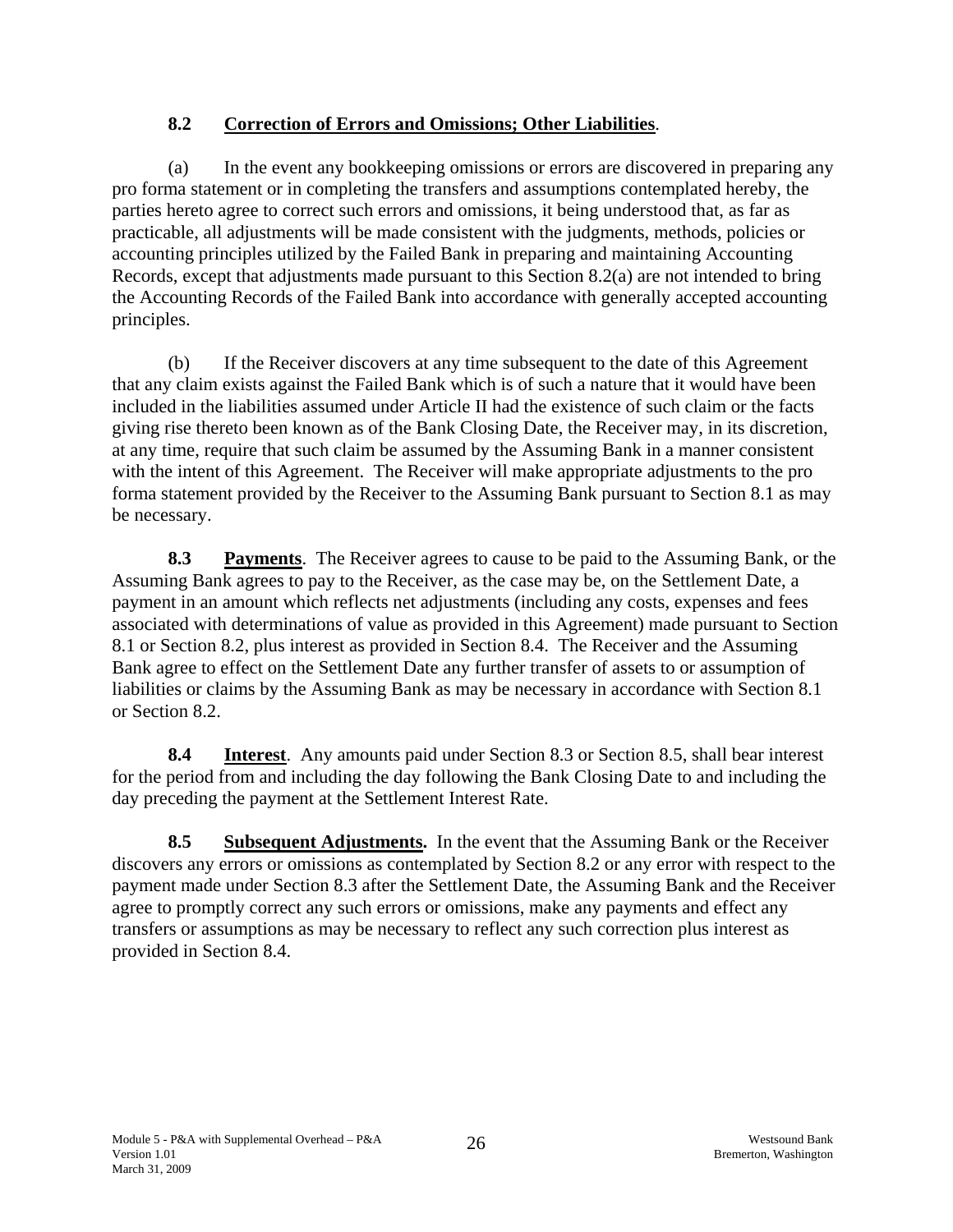### **ARTICLE IX CONTINUING COOPERATION**

<span id="page-30-0"></span>**9.1** General Matters. The parties hereto agree that they will, in good faith and with their best efforts, cooperate with each other to carry out the transactions contemplated by this Agreement and to effect the purposes hereof.

**9.2** Additional Title Documents. The Receiver, the Corporation and the Assuming Bank each agree, at any time, and from time to time, upon the request of any party hereto, to execute and deliver such additional instruments and documents of conveyance as shall be reasonably necessary to vest in the appropriate party its full legal or equitable title in and to the property transferred pursuant to this Agreement or to be transferred in accordance herewith. The Assuming Bank shall prepare such instruments and documents of conveyance (in form and substance satisfactory to the Receiver) as shall be necessary to vest title to the Assets in the Assuming Bank. The Assuming Bank shall be responsible for recording such instruments and documents of conveyance at its own expense.

# **9.3 Claims and Suits**.

(a) The Receiver shall have the right, in its discretion, to (i) defend or settle any claim or suit against the Assuming Bank with respect to which the Receiver has indemnified the Assuming Bank in the same manner and to the same extent as provided in Article XII, and (ii) defend or settle any claim or suit against the Assuming Bank with respect to any Liability Assumed, which claim or suit may result in a loss to the Receiver arising out of or related to this Agreement, or which existed against the Failed Bank on or before the Bank Closing Date. The exercise by the Receiver of any rights under this Section 9.3(a) shall not release the Assuming Bank with respect to any of its obligations under this Agreement.

(b) In the event any action at law or in equity shall be instituted by any Person against the Receiver and the Corporation as codefendants with respect to any asset of the Failed Bank retained or acquired pursuant to this Agreement by the Receiver, the Receiver agrees, at the request of the Corporation, to join with the Corporation in a petition to remove the action to the United States District Court for the proper district. The Receiver agrees to institute, with or without joinder of the Corporation as coplaintiff, any action with respect to any such retained or acquired asset or any matter connected therewith whenever notice requiring such action shall be given by the Corporation to the Receiver.

**9.4 Payment of Deposits**. In the event any depositor does not accept the obligation of the Assuming Bank to pay any Deposit liability of the Failed Bank assumed by the Assuming Bank pursuant to this Agreement and asserts a claim against the Receiver for all or any portion of any such Deposit liability, the Assuming Bank agrees on demand to provide to the Receiver funds sufficient to pay such claim in an amount not in excess of the Deposit liability reflected on the books of the Assuming Bank at the time such claim is made. Upon payment by the Assuming Bank to the Receiver of such amount, the Assuming Bank shall be discharged from any further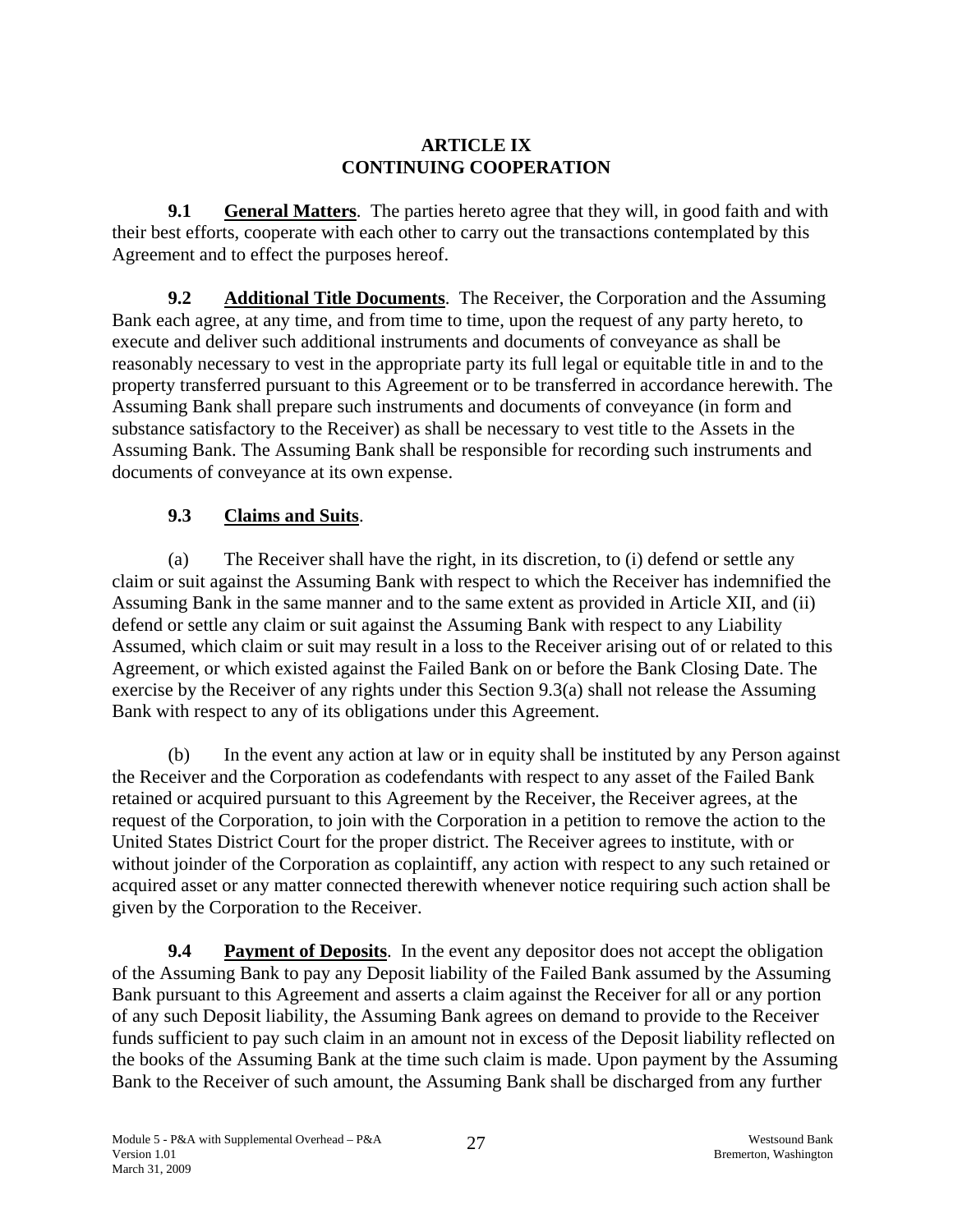<span id="page-31-0"></span>obligation under this Agreement to pay to any such depositor the amount of such Deposit liability paid to the Receiver.

**9.5 Withheld Payments**. At any time, the Receiver or the Corporation may, in its discretion, determine that all or any portion of any deposit balance assumed by the Assuming Bank pursuant to this Agreement does not constitute a "Deposit" (or otherwise, in its discretion, determine that it is the best interest of the Receiver or Corporation to withhold all or any portion of any deposit), and may direct the Assuming Bank to withhold payment of all or any portion of any such deposit balance. Upon such direction, the Assuming Bank agrees to hold such deposit and not to make any payment of such deposit balance to or on behalf of the depositor, or to itself, whether by way of transfer, set-off, or otherwise. The Assuming Bank agrees to maintain the "withheld payment" status of any such deposit balance until directed in writing by the Receiver or the Corporation as to its disposition. At the direction of the Receiver or the Corporation, the Assuming Bank shall return all or any portion of such deposit balance to the Receiver or the Corporation, as appropriate, and thereupon the Assuming Bank shall be discharged from any further liability to such depositor with respect to such returned deposit balance. If such deposit balance has been paid to the depositor prior to a demand for return by the Corporation or the Receiver, and payment of such deposit balance had not been previously withheld pursuant to this Section, the Assuming Bank shall not be obligated to return such deposit balance to the Receiver or the Corporation. The Assuming Bank shall be obligated to reimburse the Corporation or the Receiver, as the case may be, for the amount of any deposit balance or portion thereof paid by the Assuming Bank in contravention of any previous direction to withhold payment of such deposit balance or return such deposit balance the payment of which was withheld pursuant to this Section.

# **9.6 Proceedings with Respect to Certain Assets and Liabilities**.

(a) In connection with any investigation, proceeding or other matter with respect to any asset or liability of the Failed Bank retained by the Receiver, or any asset of the Failed Bank acquired by the Receiver pursuant to this Agreement, the Assuming Bank shall cooperate to the extent reasonably required by the Receiver.

(b) In addition to its obligations under Section 6.4, the Assuming Bank shall provide representatives of the Receiver access at reasonable times and locations without other limitation or qualification to (i) its directors, officers, employees and agents and those of the Acquired Subsidiaries, and (ii) its books and records, the books and records of the Acquired Subsidiaries and all Loan Files, and copies thereof. Copies of books, records and Loan Files shall be provided by the Assuming Bank as requested by the Receiver and the costs of duplication thereof shall be borne by the Receiver.

(c) Not later than ten (10) days after the Put Notice pursuant to Section 3.4 or the date of the notice of transfer of any Loan by the Assuming Bank to the Receiver pursuant to Section 3.6, the Assuming Bank shall deliver to the Receiver such documents with respect to such Loan as the Receiver may request, including without limitation the following: (i) all related Credit Documents (other than certificates, notices and other ancillary documents), (ii) a certificate setting forth the principal amount on the date of the transfer and the amount of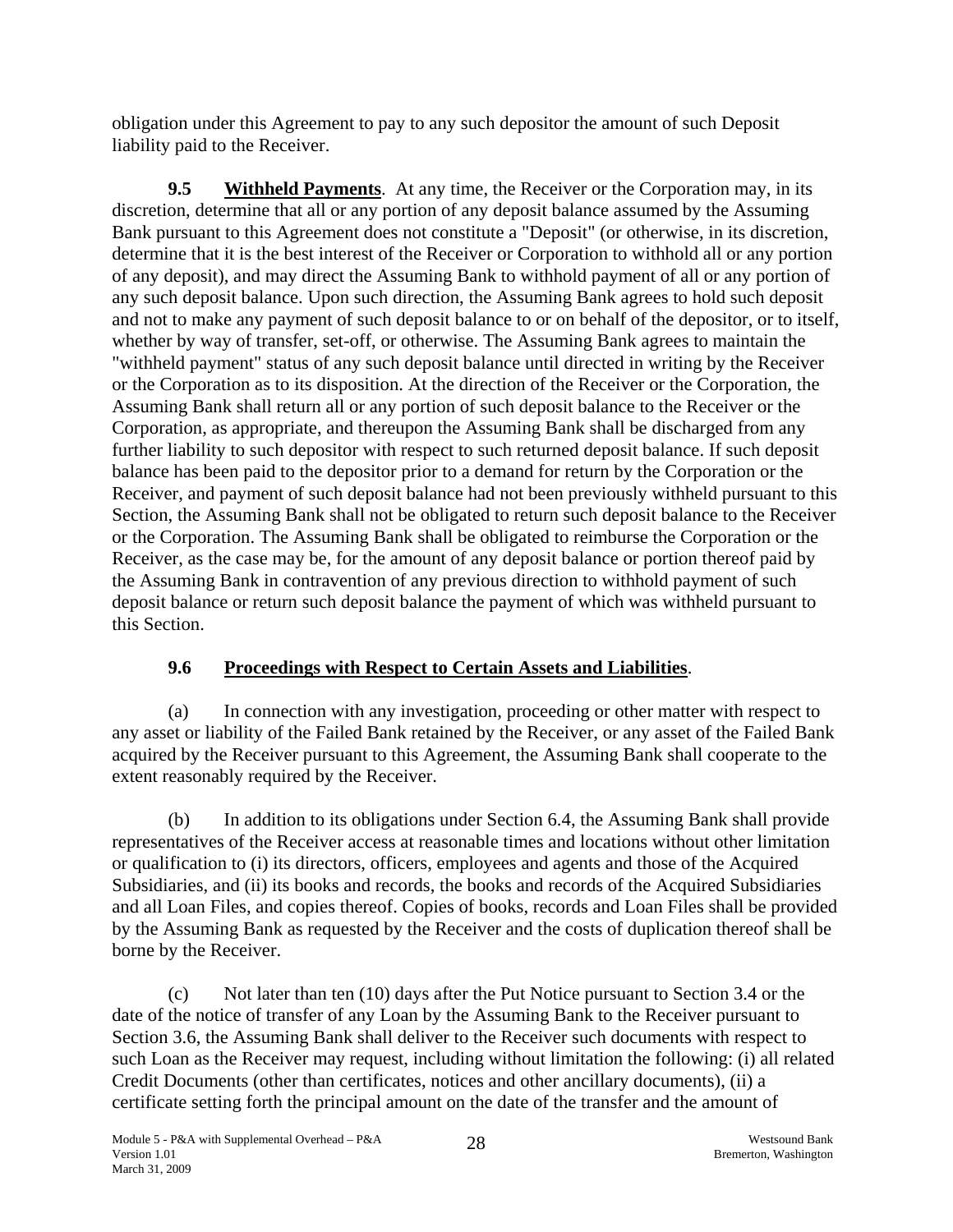<span id="page-32-0"></span>interest, fees and other charges then accrued and unpaid thereon, and any restrictions on transfer to which any such Loan is subject, and (iii) all Loan Files, and all documents, microfiche, microfilm and computer records (including but not limited to magnetic tape, disc storage, card forms and printed copy) maintained by, owned by, or in the possession of the Assuming Bank or any Affiliate of the Assuming Bank relating to the transferred Loan.

**9.7 Information.** The Assuming Bank promptly shall provide to the Corporation such other information, including financial statements and computations, relating to the performance of the provisions of this Agreement as the Corporation or the Receiver may request from time to time, and, at the request of the Receiver, make available employees of the Failed Bank employed or retained by the Assuming Bank to assist in preparation of the pro forma statement pursuant to Section 8.1.

## **ARTICLE X CONDITION PRECEDENT**

The obligations of the parties to this Agreement are subject to the Receiver and the Corporation having received at or before the Bank Closing Date evidence reasonably satisfactory to each of any necessary approval, waiver, or other action by any governmental authority, the board of directors of the Assuming Bank, or other third party, with respect to this Agreement and the transactions contemplated hereby, the closing of the Failed Bank and the appointment of the Receiver, the chartering of the Assuming Bank, and any agreements, documents, matters or proceedings contemplated hereby or thereby.

#### **ARTICLE XI REPRESENTATIONS AND WARRANTIES OF THE ASSUMING BANK**

The Assuming Bank represents and warrants to the Corporation and the Receiver as follows:

(a) **Corporate Existence and Authority**. The Assuming Bank (i) is duly organized, validly existing and in good standing under the laws of its Chartering Authority and has full power and authority to own and operate its properties and to conduct its business as now conducted by it, and (ii) has full power and authority to execute and deliver this Agreement and to perform its obligations hereunder. The Assuming Bank has taken all necessary corporate action to authorize the execution, delivery and performance of this Agreement and the performance of the transactions contemplated hereby.

(b) **Third Party Consents**. No governmental authority or other third party consents (including but not limited to approvals, licenses, registrations or declarations) are required in connection with the execution, delivery or performance by the Assuming Bank of this Agreement, other than such consents as have been duly obtained and are in full force and effect.

(c) **Execution and Enforceability**. This Agreement has been duly executed and delivered by the Assuming Bank and when this Agreement has been duly authorized, executed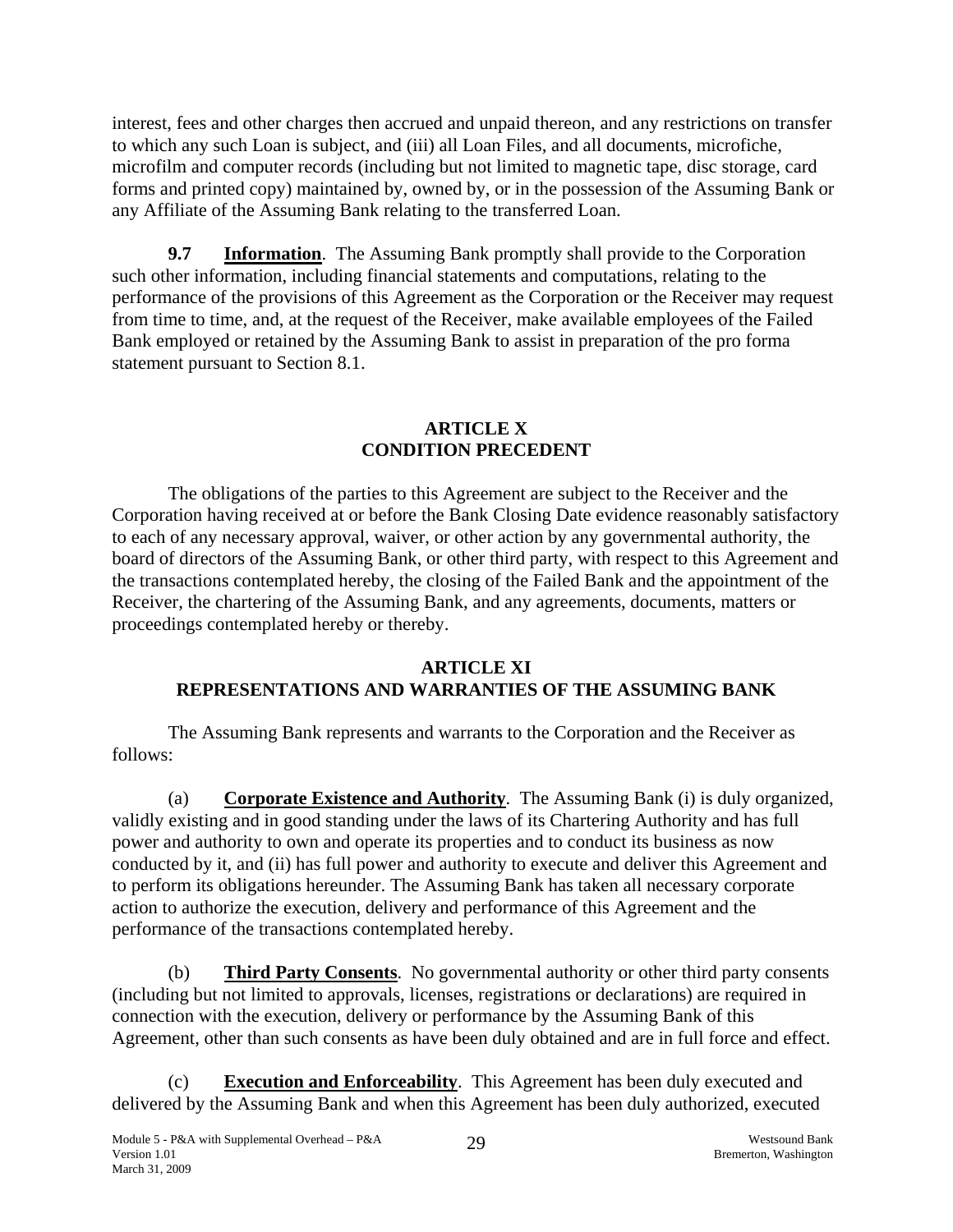<span id="page-33-0"></span>and delivered by the Corporation and the Receiver, this Agreement will constitute the legal, valid and binding obligation of the Assuming Bank, enforceable in accordance with its terms.

## (d) **Compliance with Law**.

(i) Neither the Assuming Bank nor any of its Subsidiaries is in violation of any statute, regulation, order, decision, judgment or decree of, or any restriction imposed by, the United States of America, any State, municipality or other political subdivision or any agency of any of the foregoing, or any court or other tribunal having jurisdiction over the Assuming Bank or any of its Subsidiaries or any assets of any such Person, or any foreign government or agency thereof having such jurisdiction, with respect to the conduct of the business of the Assuming Bank or of any of its Subsidiaries, or the ownership of the properties of the Assuming Bank or any of its Subsidiaries, which, either individually or in the aggregate with all other such violations, would materially and adversely affect the business, operations or condition (financial or otherwise) of the Assuming Bank or the ability of the Assuming Bank to perform, satisfy or observe any obligation or condition under this Agreement.

(ii) Neither the execution and delivery nor the performance by the Assuming Bank of this Agreement will result in any violation by the Assuming Bank of, or be in conflict with, any provision of any applicable law or regulation, or any order, writ or decree of any court or governmental authority.

e) **Representations Remain True**. The Assuming Bank represents and warrants that it has executed and delivered to the Corporation a Purchaser Eligibility Certification and Confidentiality Agreement and that all information provided and representations made by or on behalf of the Assuming Bank in connection with this Agreement and the transactions contemplated hereby, including, but not limited to, the Purchaser Eligibility Certification and Confidentiality Agreement (which are affirmed and ratified hereby) are and remain true and correct in all material respects and do not fail to state any fact required to make the information contained therein not misleading.

### **ARTICLE XII INDEMNIFICATION**

**12.1 Indemnification of Indemnitees**. From and after the Bank Closing Date and subject to the limitations set forth in this Section and Section 12.6 and compliance by the Indemnitees with Section 12.2, the Receiver agrees to indemnify and hold harmless the Indemnitees against any and all costs, losses, liabilities, expenses (including attorneys' fees) incurred prior to the assumption of defense by the Receiver pursuant to paragraph (d) of Section 12.2, judgments, fines and amounts paid in settlement actually and reasonably incurred in connection with claims against any Indemnitee based on liabilities of the Failed Bank that are not assumed by the Assuming Bank pursuant to this Agreement or subsequent to the execution hereof by the Assuming Bank or any Subsidiary or Affiliate of the Assuming Bank for which indemnification is provided hereunder in (a) of this Section 12.1, subject to certain exclusions as provided in (b) of this Section 12.1: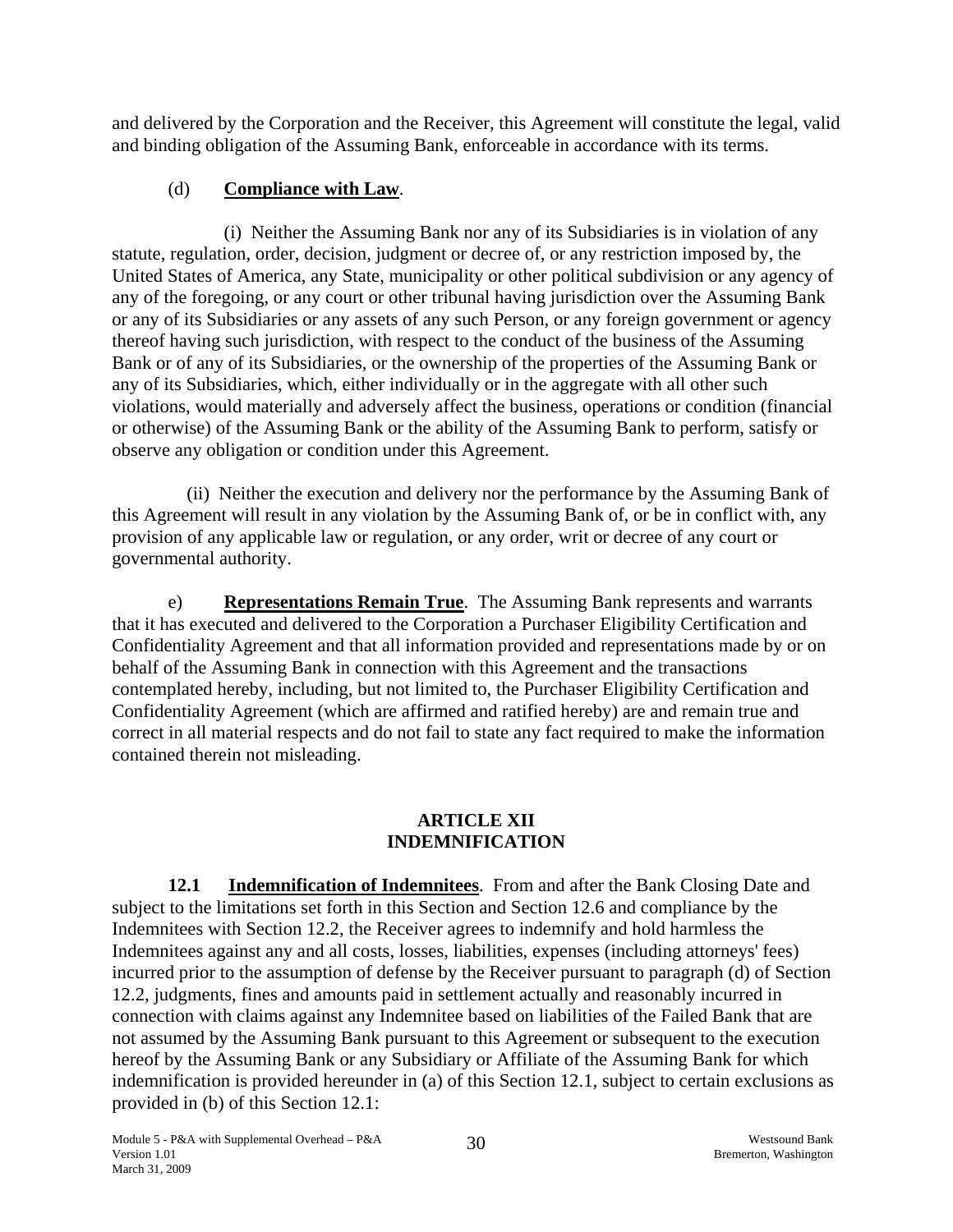(a)

(1) claims based on the rights of any shareholder or former shareholder as such of (x) the Failed Bank, or (y) any Subsidiary or Affiliate of the Failed Bank;

(2) claims based on the rights of any creditor as such of the Failed Bank, or any creditor as such of any director, officer, employee or agent of the Failed Bank, with respect to any indebtedness or other obligation of the Failed Bank arising prior to the Bank Closing Date;

(3) claims based on the rights of any present or former director, officer, employee or agent as such of the Failed Bank or of any Subsidiary or Affiliate of the Failed Bank;

(4) claims based on any action or inaction prior to the Bank Closing Date of the Failed Bank, its directors, officers, employees or agents as such, or any Subsidiary or Affiliate of the Failed Bank, or the directors, officers, employees or agents as such of such Subsidiary or Affiliate;

(5) claims based on any malfeasance, misfeasance or nonfeasance of the Failed Bank, its directors, officers, employees or agents with respect to the trust business of the Failed Bank, if any;

(6) claims based on any failure or alleged failure (not in violation of law) by the Assuming Bank to continue to perform any service or activity previously performed by the Failed Bank which the Assuming Bank is not required to perform pursuant to this Agreement or which arise under any contract to which the Failed Bank was a party which the Assuming Bank elected not to assume in accordance with this Agreement and which neither the Assuming Bank nor any Subsidiary or Affiliate of the Assuming Bank has assumed subsequent to the execution hereof;

(7) claims arising from any action or inaction of any Indemnitee, including for purposes of this Section 12.1(a)(7) the former officers or employees of the Failed Bank or of any Subsidiary or Affiliate of the Failed Bank that is taken upon the specific written direction of the Corporation or the Receiver, other than any action or inaction taken in a manner constituting bad faith, gross negligence or willful misconduct; and

(8) claims based on the rights of any depositor of the Failed Bank whose deposit has been accorded "withheld payment" status and/or returned to the Receiver or Corporation in accordance with Section 9.5 and/or has become an "unclaimed deposit" or has been returned to the Corporation or the Receiver in accordance with Section 2.3;

(b) provided, that, with respect to this Agreement, except for paragraphs (7) and (8) of Section 12.1(a), no indemnification will be provided under this Agreement for any:

(1) judgment or fine against, or any amount paid in settlement (without the written approval of the Receiver) by, any Indemnitee in connection with any action that seeks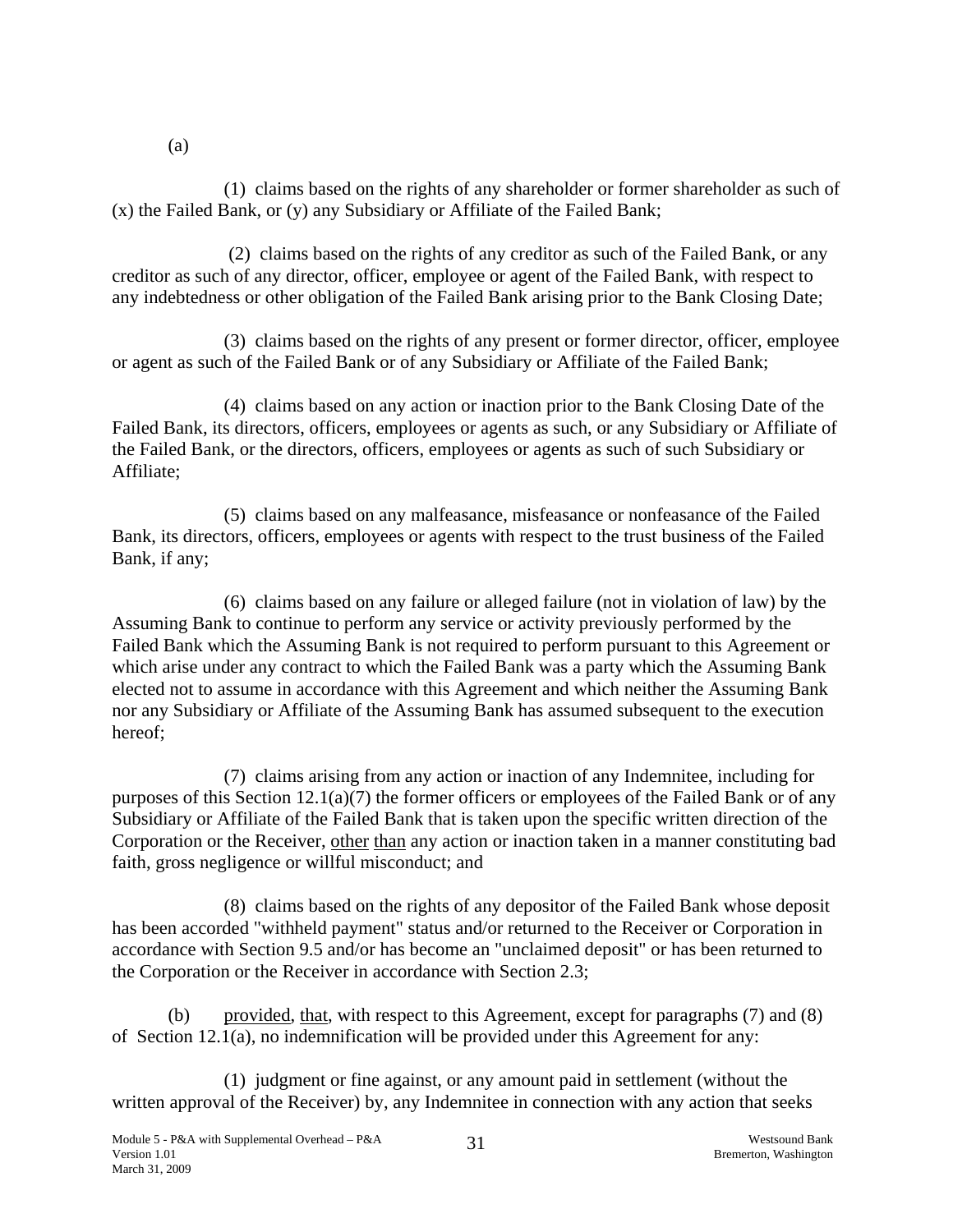damages against any Indemnitee (a "counterclaim") arising with respect to any Asset and based on any action or inaction of either the Failed Bank, its directors, officers, employees or agents as such prior to the Bank Closing Date, unless any such judgment, fine or amount paid in settlement exceeds the greater of (i) the Repurchase Price of such Asset, or (ii) the monetary recovery sought on such Asset by the Assuming Bank in the cause of action from which the counterclaim arises; and in such event the Receiver will provide indemnification only in the amount of such excess; and no indemnification will be provided for any costs or expenses other than any costs or expenses (including attorneys' fees) which, in the determination of the Receiver, have been actually and reasonably incurred by such Indemnitee in connection with the defense of any such counterclaim; and it is expressly agreed that the Receiver reserves the right to intervene, in its discretion, on its behalf and/or on behalf of the Receiver, in the defense of any such counterclaim;

(2) claims with respect to any liability or obligation of the Failed Bank that is expressly assumed by the Assuming Bank pursuant to this Agreement or subsequent to the execution hereof by the Assuming Bank or any Subsidiary or Affiliate of the Assuming Bank;

(3) claims with respect to any liability of the Failed Bank to any present or former employee as such of the Failed Bank or of any Subsidiary or Affiliate of the Failed Bank, which liability is expressly assumed by the Assuming Bank pursuant to this Agreement or subsequent to the execution hereof by the Assuming Bank or any Subsidiary or Affiliate of the Assuming Bank;

(4) claims based on the failure of any Indemnitee to seek recovery of damages from the Receiver for any claims based upon any action or inaction of the Failed Bank, its directors, officers, employees or agents as fiduciary, agent or custodian prior to the Bank Closing Date:

(5) claims based on any violation or alleged violation by any Indemnitee of the antitrust, branching, banking or bank holding company or securities laws of the United States of America or any State thereof;

(6) claims based on the rights of any present or former creditor, customer, or supplier as such of the Assuming Bank or any Subsidiary or Affiliate of the Assuming Bank;

(7) claims based on the rights of any present or former shareholder as such of the Assuming Bank or any Subsidiary or Affiliate of the Assuming Bank regardless of whether any such present or former shareholder is also a present or former shareholder of the Failed Bank;

(8) claims, if the Receiver determines that the effect of providing such indemnification would be to (i) expand or alter the provisions of any warranty or disclaimer thereof provided in Section 3.3 or any other provision of this Agreement, or (ii) create any warranty not expressly provided under this Agreement;

(9) claims which could have been enforced against any Indemnitee had the Assuming Bank not entered into this Agreement;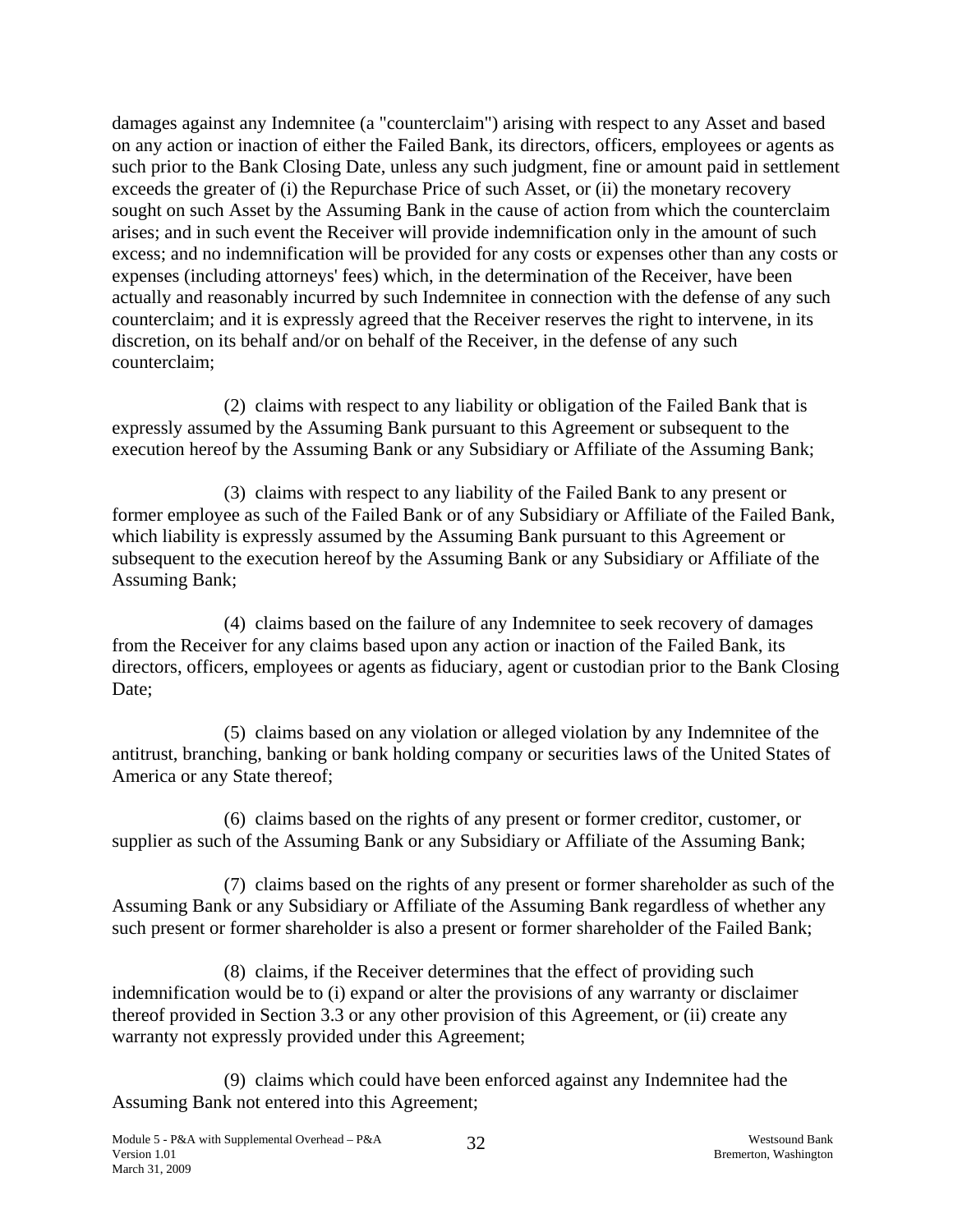<span id="page-36-0"></span>(10) claims based on any liability for taxes or fees assessed with respect to the consummation of the transactions contemplated by this Agreement, including without limitation any subsequent transfer of any Assets or Liabilities Assumed to any Subsidiary or Affiliate of the Assuming Bank;

(11) except as expressly provided in this Article XII, claims based on any action or inaction of any Indemnitee, and nothing in this Agreement shall be construed to provide indemnification for (i) the Failed Bank, (ii) any Subsidiary or Affiliate of the Failed Bank, or (iii) any present or former director, officer, employee or agent of the Failed Bank or its Subsidiaries or Affiliates; provided, that the Receiver, in its discretion, may provide indemnification hereunder for any present or former director, officer, employee or agent of the Failed Bank or its Subsidiaries or Affiliates who is also or becomes a director, officer, employee or agent of the Assuming Bank or its Subsidiaries or Affiliates;

(12) claims or actions which constitute a breach by the Assuming Bank of the representations and warranties contained in Article XI;

(13) claims arising out of or relating to the condition of or generated by an Asset arising from or relating to the presence, storage or release of any hazardous or toxic substance, or any pollutant or contaminant, or condition of such Asset which violate any applicable Federal, State or local law or regulation concerning environmental protection; and

(14) claims based on, related to or arising from any asset, including a loan, acquired or liability assumed by the Assuming Bank, other than pursuant to this Agreement.

**12.2** Conditions Precedent to Indemnification. It shall be a condition precedent to the obligation of the Receiver to indemnify any Person pursuant to this Article XII that such Person shall, with respect to any claim made or threatened against such Person for which such Person is or may be entitled to indemnification hereunder:

(a) give written notice to the Regional Counsel (Litigation Branch) of the Corporation in the manner and at the address provided in Section 13.7 of such claim as soon as practicable after such claim is made or threatened; provided, that notice must be given on or before the date which is six (6) years from the date of this Agreement;

(b) provide to the Receiver such information and cooperation with respect to such claim as the Receiver may reasonably require;

(c) cooperate and take all steps, as the Receiver may reasonably require, to preserve and protect any defense to such claim;

(d) in the event suit is brought with respect to such claim, upon reasonable prior notice, afford to the Receiver the right, which the Receiver may exercise in its sole discretion, to conduct the investigation, control the defense and effect settlement of such claim, including without limitation the right to designate counsel and to control all negotiations, litigation,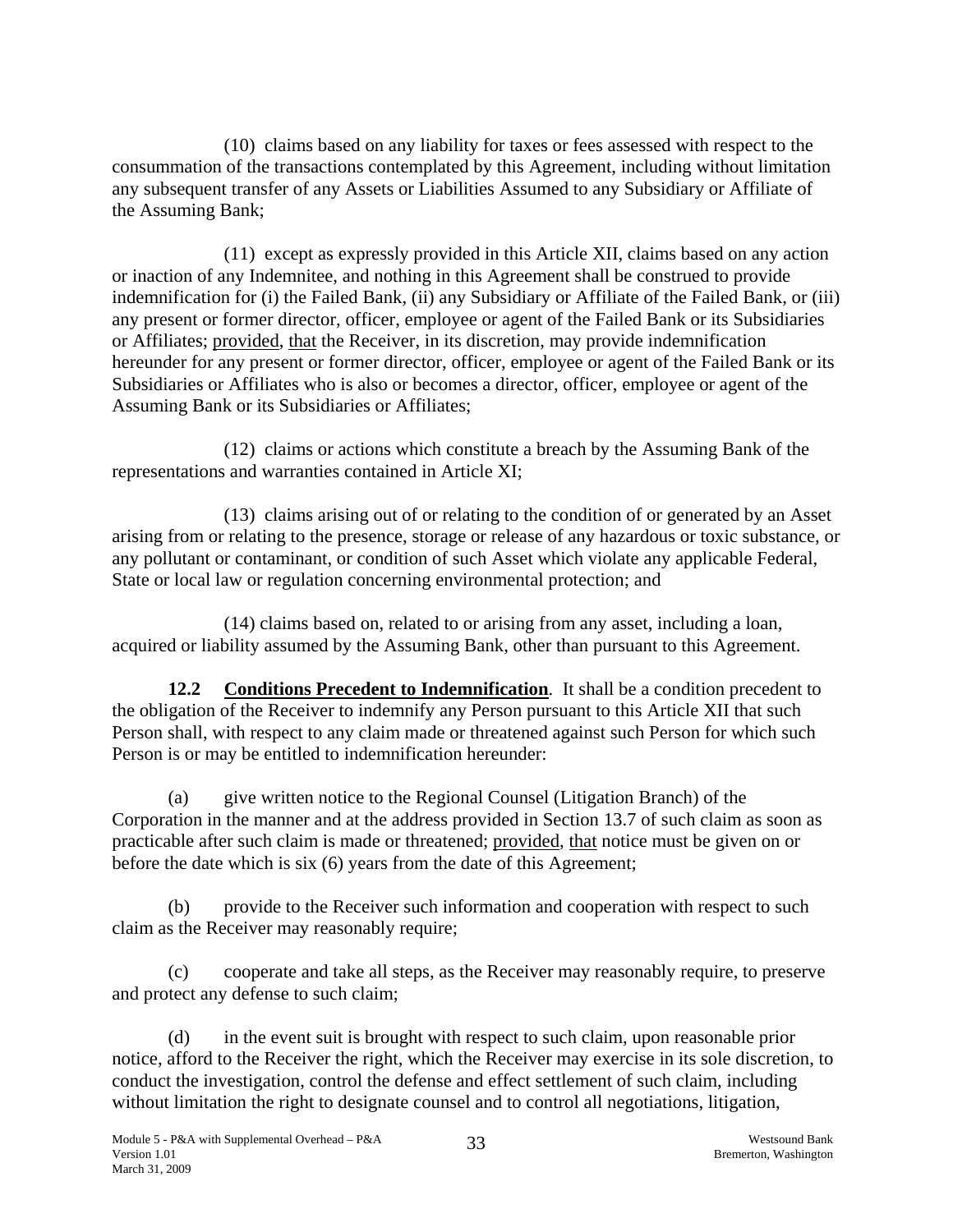<span id="page-37-0"></span>arbitration, settlements, compromises and appeals of any such claim, all of which shall be at the expense of the Receiver; provided, that the Receiver shall have notified the Person claiming indemnification in writing that such claim is a claim with respect to which the Person claiming indemnification is entitled to indemnification under this Article XII;

(e) not incur any costs or expenses in connection with any response or suit with respect to such claim, unless such costs or expenses were incurred upon the written direction of the Receiver; provided, that the Receiver shall not be obligated to reimburse the amount of any such costs or expenses unless such costs or expenses were incurred upon the written direction of the Receiver;

(f) not release or settle such claim or make any payment or admission with respect thereto, unless the Receiver consents in writing thereto, which consent shall not be unreasonably withheld; provided, that the Receiver shall not be obligated to reimburse the amount of any such settlement or payment unless such settlement or payment was effected upon the written direction of the Receiver; and

(g) take reasonable action as the Receiver may request in writing as necessary to preserve, protect or enforce the rights of the indemnified Person against any Primary Indemnitor.

**12.3 No Additional Warranty**. Nothing in this Article XII shall be construed or deemed to (i) expand or otherwise alter any warranty or disclaimer thereof provided under Section 3.3 or any other provision of this Agreement with respect to, among other matters, the title, value, collectibility, genuineness, enforceability or condition of any (x) Asset, or (y) asset of the Failed Bank purchased by the Assuming Bank subsequent to the execution of this Agreement by the Assuming Bank or any Subsidiary or Affiliate of the Assuming Bank, or (ii) create any warranty not expressly provided under this Agreement with respect thereto.

**12.4 Indemnification of Receiver and Corporation**. From and after the Bank Closing Date, the Assuming Bank agrees to indemnify and hold harmless the Corporation and the Receiver and their respective directors, officers, employees and agents from and against any and all costs, losses, liabilities, expenses (including attorneys' fees), judgments, fines and amounts paid in settlement actually and reasonably incurred in connection with any of the following:

(a) claims based on any and all liabilities or obligations of the Failed Bank assumed by the Assuming Bank pursuant to this Agreement or subsequent to the execution hereof by the Assuming Bank or any Subsidiary or Affiliate of the Assuming Bank, whether or not any such liabilities subsequently are sold and/or transferred, other than any claim based upon any action or inaction of any Indemnitee as provided in paragraph (7) or (8) of Section 12.1(a); and

(b) claims based on any act or omission of any Indemnitee (including but not limited to claims of any Person claiming any right or title by or through the Assuming Bank with respect to Assets transferred to the Receiver pursuant to Section 3.4 or 3.6), other than any action or inaction of any Indemnitee as provided in paragraph (7) or (8) of Section 12.1(a).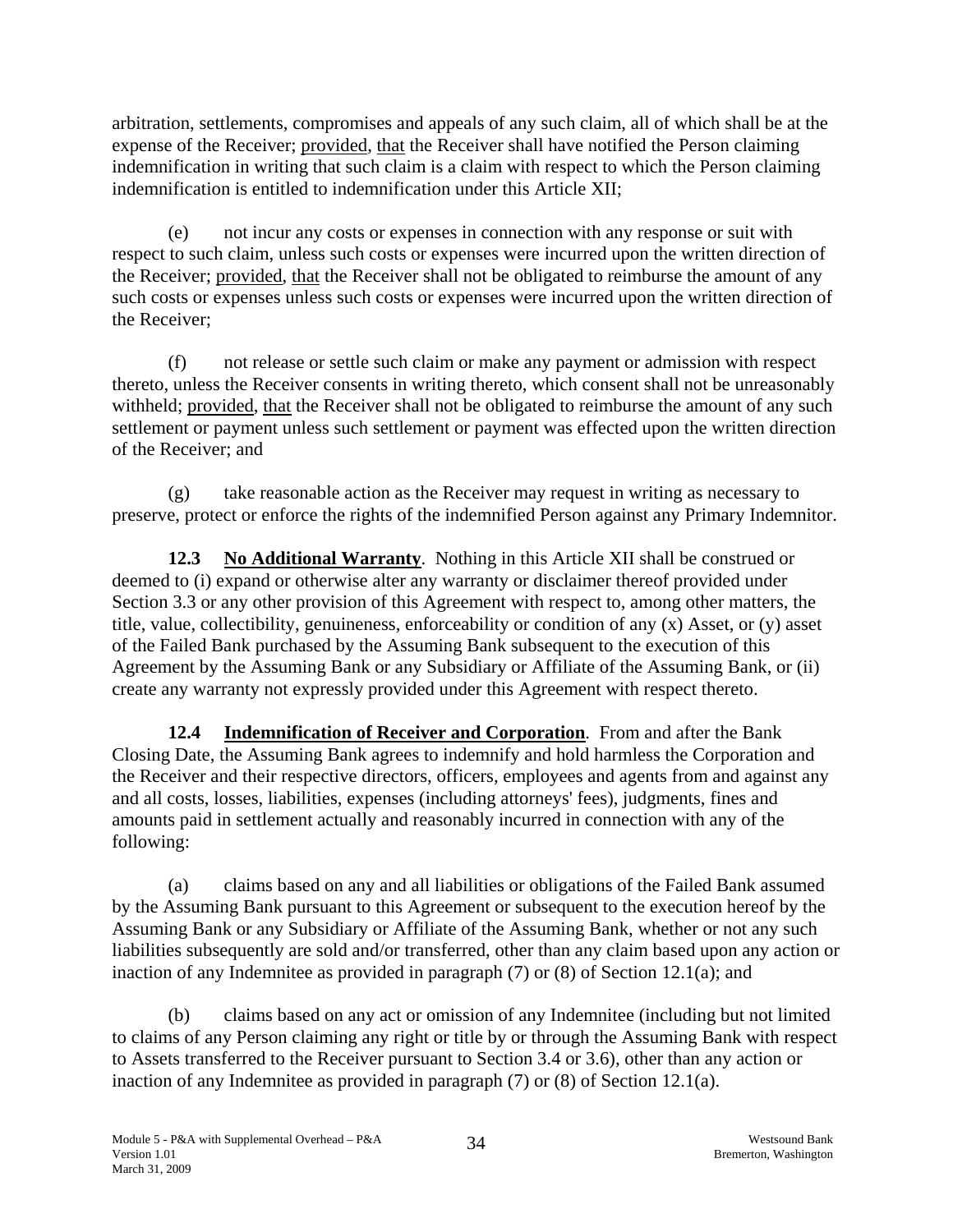<span id="page-38-0"></span>**12.5 Obligations Supplemental**. The obligations of the Receiver, and the Corporation as guarantor in accordance with Section 12.7, to provide indemnification under this Article XII are to supplement any amount payable by any Primary Indemnitor to the Person indemnified under this Article XII. Consistent with that intent, the Receiver agrees only to make payments pursuant to such indemnification to the extent not payable by a Primary Indemnitor. If the aggregate amount of payments by the Receiver, or the Corporation as guarantor in accordance with Section 12.7, and all Primary Indemnitors with respect to any item of indemnification under this Article XII exceeds the amount payable with respect to such item, such Person being indemnified shall notify the Receiver thereof and, upon the request of the Receiver, shall promptly pay to the Receiver, or the Corporation as appropriate, the amount of the Receiver's (or Corporation's) payments to the extent of such excess.

**12.6 Criminal Claims**. Notwithstanding any provision of this Article XII to the contrary, in the event that any Person being indemnified under this Article XII shall become involved in any criminal action, suit or proceeding, whether judicial, administrative or investigative, the Receiver shall have no obligation hereunder to indemnify such Person for liability with respect to any criminal act or to the extent any costs or expenses are attributable to the defense against the allegation of any criminal act, unless (i) the Person is successful on the merits or otherwise in the defense against any such action, suit or proceeding, or (ii) such action, suit or proceeding is terminated without the imposition of liability on such Person.

**12.7 Limited Guaranty of the Corporation.** The Corporation hereby guarantees performance of the Receiver's obligation to indemnify the Assuming Bank as set forth in this Article XII. It is a condition to the Corporation's obligation hereunder that the Assuming Bank shall comply in all respects with the applicable provisions of this Article XII. The Corporation shall be liable hereunder only for such amounts, if any, as the Receiver is obligated to pay under the terms of this Article XII but shall fail to pay. Except as otherwise provided above in this Section 12.7, nothing in this Article XII is intended or shall be construed to create any liability or obligation on the part of the Corporation, the United States of America or any department or agency thereof under or with respect to this Article XII, or any provision hereof, it being the intention of the parties hereto that the obligations undertaken by the Receiver under this Article XII are the sole and exclusive responsibility of the Receiver and no other Person or entity.

**12.8** Subrogation. Upon payment by the Receiver, or the Corporation as guarantor in accordance with Section 12.7, to any Indemnitee for any claims indemnified by the Receiver under this Article XII, the Receiver, or the Corporation as appropriate, shall become subrogated to all rights of the Indemnitee against any other Person to the extent of such payment.

#### **ARTICLE XIII MISCELLANEOUS**

**13.1 Entire Agreement**. This Agreement embodies the entire agreement of the parties hereto in relation to the subject matter herein and supersedes all prior understandings or agreements, oral or written, between the parties.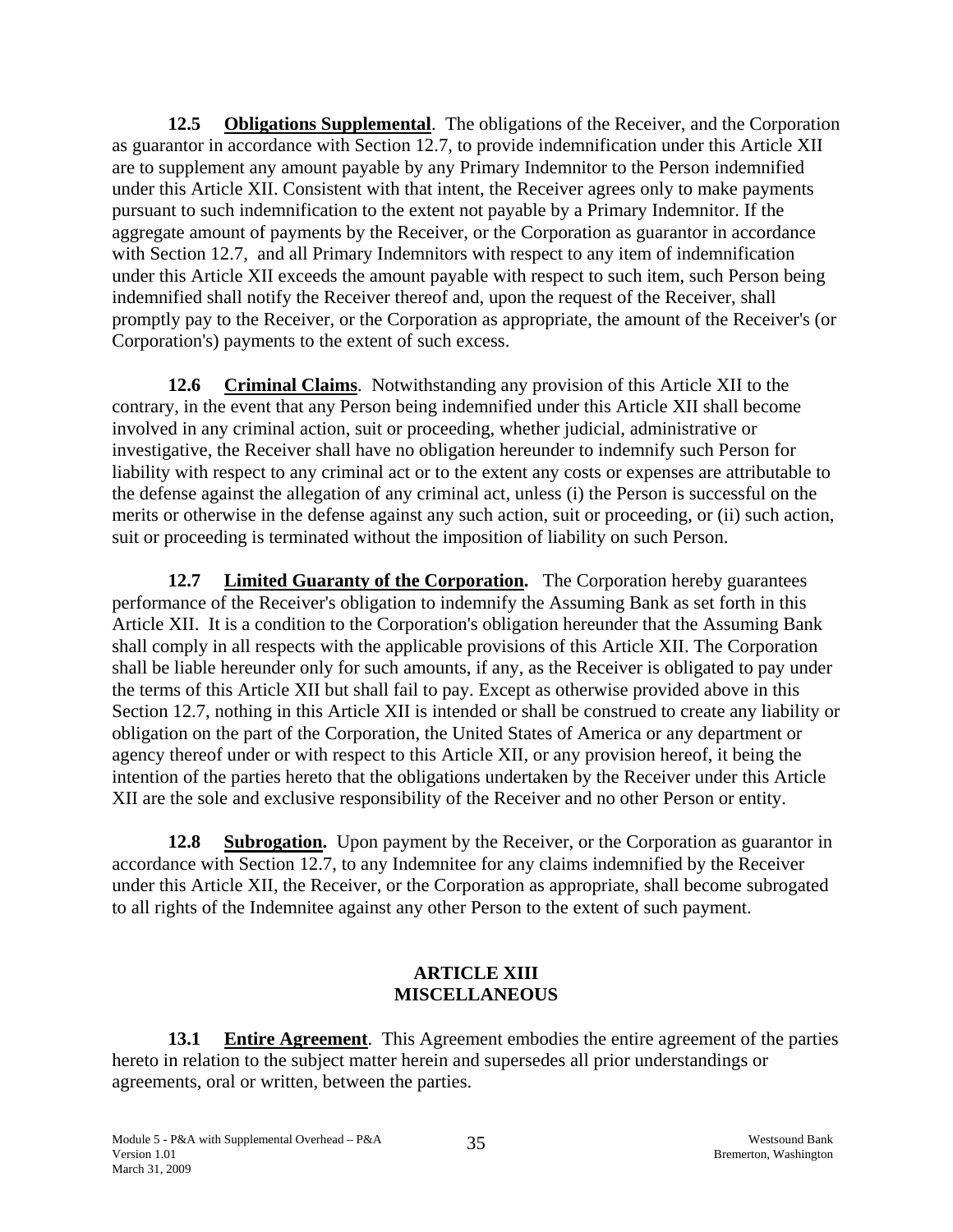<span id="page-39-0"></span>**13.2 Headings**. The headings and subheadings of the Table of Contents, Articles and Sections contained in this Agreement, except the terms identified for definition in Article I and elsewhere in this Agreement, are inserted for convenience only and shall not affect the meaning or interpretation of this Agreement or any provision hereof.

**13.3 Counterparts**. This Agreement may be executed in any number of counterparts and by the duly authorized representative of a different party hereto on separate counterparts, each of which when so executed shall be deemed to be an original and all of which when taken together shall constitute one and the same Agreement.

**13.4 GOVERNING LAW**. THIS AGREEMENT AND THE RIGHTS AND OBLIGATIONS HEREUNDER SHALL BE GOVERNED BY AND CONSTRUED IN ACCORDANCE WITH THE FEDERAL LAW OF THE UNITED STATES OF AMERICA, AND IN THE ABSENCE OF CONTROLLING FEDERAL LAW, IN ACCORDANCE WITH THE LAWS OF THE STATE IN WHICH THE MAIN OFFICE OF THE FAILED BANK IS LOCATED.

**13.5 Successors**. All terms and conditions of this Agreement shall be binding on the successors and assigns of the Receiver, the Corporation and the Assuming Bank. Except as otherwise specifically provided in this Agreement, nothing expressed or referred to in this Agreement is intended or shall be construed to give any Person other than the Receiver, the Corporation and the Assuming Bank any legal or equitable right, remedy or claim under or with respect to this Agreement or any provisions contained herein, it being the intention of the parties hereto that this Agreement, the obligations and statements of responsibilities hereunder, and all other conditions and provisions hereof are for the sole and exclusive benefit of the Receiver, the Corporation and the Assuming Bank and for the benefit of no other Person.

**13.6 Modification; Assignment**. No amendment or other modification, rescission, release, or assignment of any part of this Agreement shall be effective except pursuant to a written agreement subscribed by the duly authorized representatives of the parties hereto.

**13.7 Notice**. Any notice, request, demand, consent, approval or other communication to any party hereto shall be effective when received and shall be given in writing, and delivered in person against receipt therefor, or sent by certified mail, postage prepaid, courier service, telex or facsimile transmission to such party (with copies as indicated below) at its address set forth below or at such other address as it shall hereafter furnish in writing to the other parties. All such notices and other communications shall be deemed given on the date received by the addressee.

#### **Assuming Bank**

Kitsap Bank 619 Bay Street Port Orchard, Washington 98366

Attention: James E. Carmichael

Module 5 - P&A with Supplemental Overhead – P&A 36 Westsound Bank 36 Westsound Bank 36 Westsound Bank 36 Westsound Bank 36 Westsound Bank 36 Westsound Bank 36 Westsound Bank 36 Westsound Bank 36 Westsound Bank 36 Westsound March 31, 2009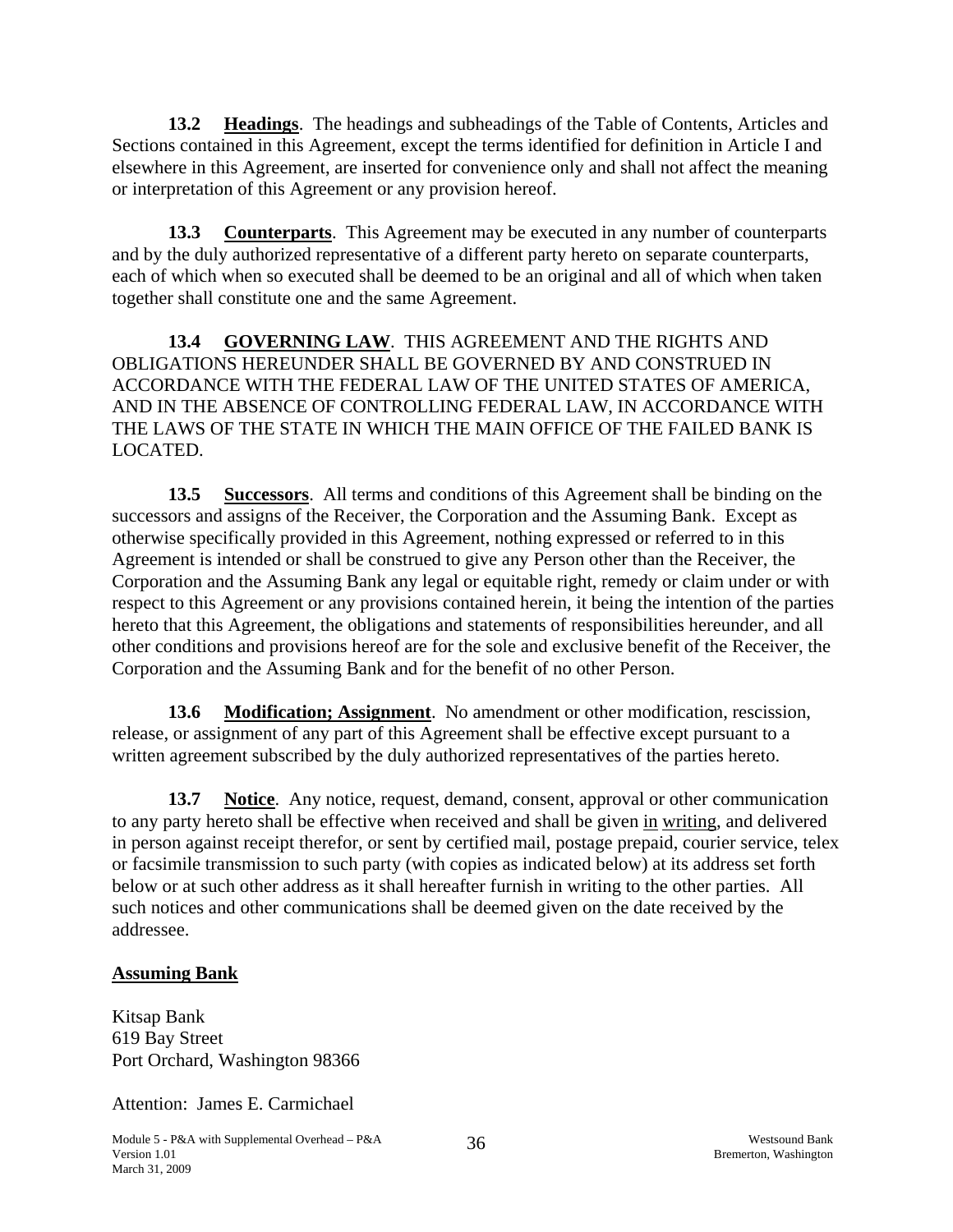<span id="page-40-0"></span>with a copy to: Anthony George

### **Receiver and Corporation**

Federal Deposit Insurance Corporation, Receiver of Westsound Bank, Bremerton, Washington 1601 Bryan St. Dallas, Texas 75201

Attention: Settlement Manager

with copy to: Regional Counsel (Litigation Branch)

### **and with respect to notices under Article XII:**

Federal Deposit Insurance Corporation Receiver of Westsound Bank, Bremerton, Washington 1601 Bryan St. Dallas, Texas 75201

Attention: Regional Counsel (Litigation Branch)

**13.8 Manner of Payment**. All payments due under this Agreement shall be in lawful money of the United States of America in immediately available funds as each party hereto may specify to the other parties; provided, that in the event the Receiver or the Corporation is obligated to make any payment hereunder in the amount of \$25,000.00 or less, such payment may be made by check.

**13.9 Costs, Fees and Expenses**. Except as otherwise specifically provided herein, each party hereto agrees to pay all costs, fees and expenses which it has incurred in connection with or incidental to the matters contained in this Agreement, including without limitation any fees and disbursements to its accountants and counsel; provided, that the Assuming Bank shall pay all fees, costs and expenses (other than attorneys' fees incurred by the Receiver) incurred in connection with the transfer to it of any Assets or Liabilities Assumed hereunder or in accordance herewith.

**13.10 Waiver**. Each of the Receiver, the Corporation and the Assuming Bank may waive its respective rights, powers or privileges under this Agreement; provided, that such waiver shall be in writing; and further provided, that no failure or delay on the part of the Receiver, the Corporation or the Assuming Bank to exercise any right, power or privilege under this Agreement shall operate as a waiver thereof, nor will any single or partial exercise of any right, power or privilege under this Agreement preclude any other or further exercise thereof or the exercise of any other right, power or privilege by the Receiver, the Corporation, or the Assuming Bank under this Agreement, nor will any such waiver operate or be construed as a future waiver of such right, power or privilege under this Agreement.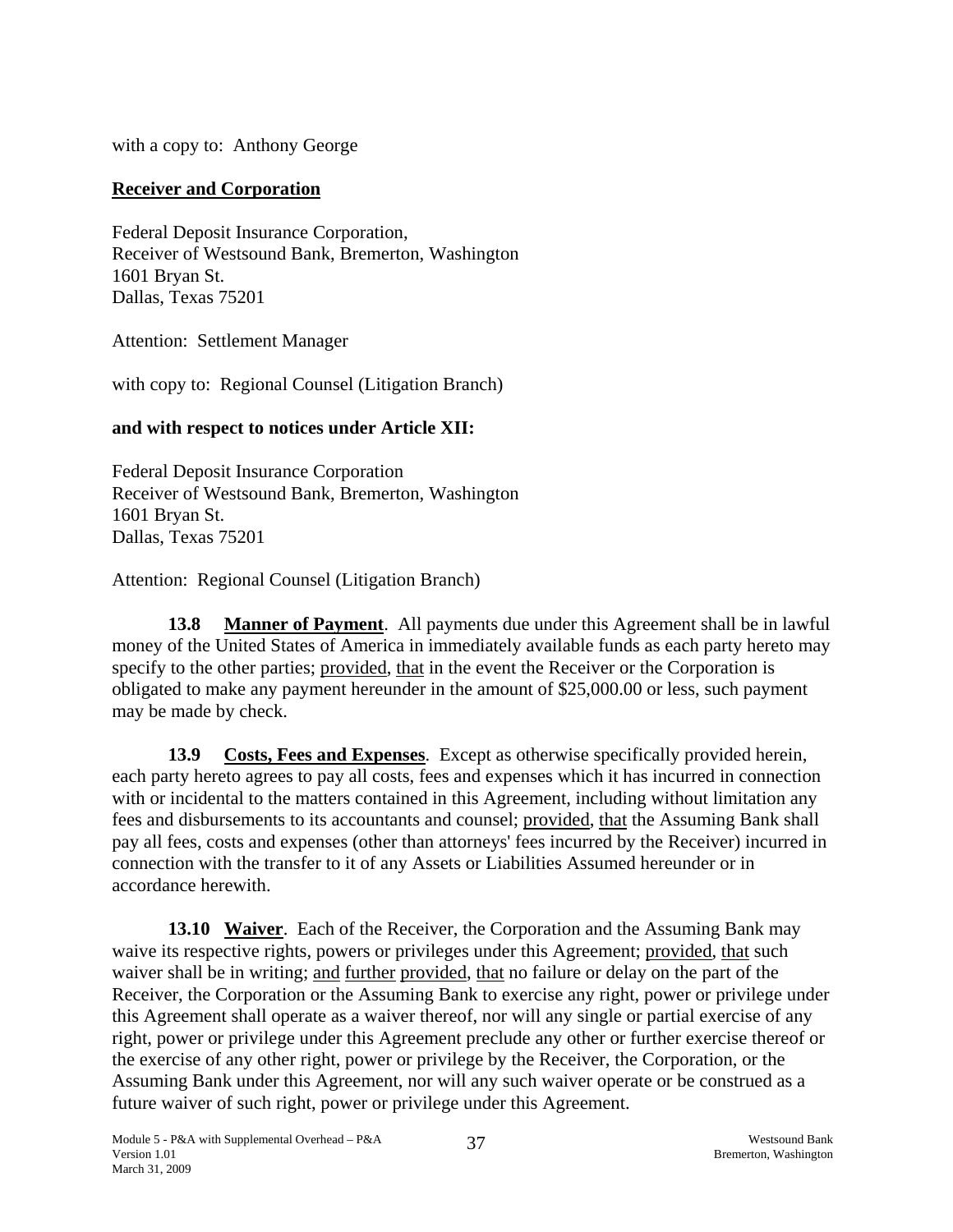<span id="page-41-0"></span>**13.11 Severability**. If any provision of this Agreement is declared invalid or unenforceable, then, to the extent possible, all of the remaining provisions of this Agreement shall remain in full force and effect and shall be binding upon the parties hereto.

**13.12 Term of Agreement**. This Agreement shall continue in full force and effect until the sixth (6th) anniversary of the Bank Closing Date; provided, that the provisions of Section 6.3 and 6.4 shall survive the expiration of the term of this Agreement. Provided, however, the receivership of the Failed Bank may be terminated prior to the expiration of the term of this Agreement; in such event, the guaranty of the Corporation, as provided in and in accordance with the provisions of Section 12.7 shall be in effect for the remainder of the term. Expiration of the term of this Agreement shall not affect any claim or liability of any party with respect to any (i) amount which is owing at the time of such expiration, regardless of when such amount becomes payable, and (ii) breach of this Agreement occurring prior to such expiration, regardless of when such breach is discovered.

**13.13 Survival of Covenants, Etc.** The covenants, representations, and warranties in this Agreement shall survive the execution of this Agreement and the consummation of the transactions contemplated hereunder.

**[Signature Page Follows]**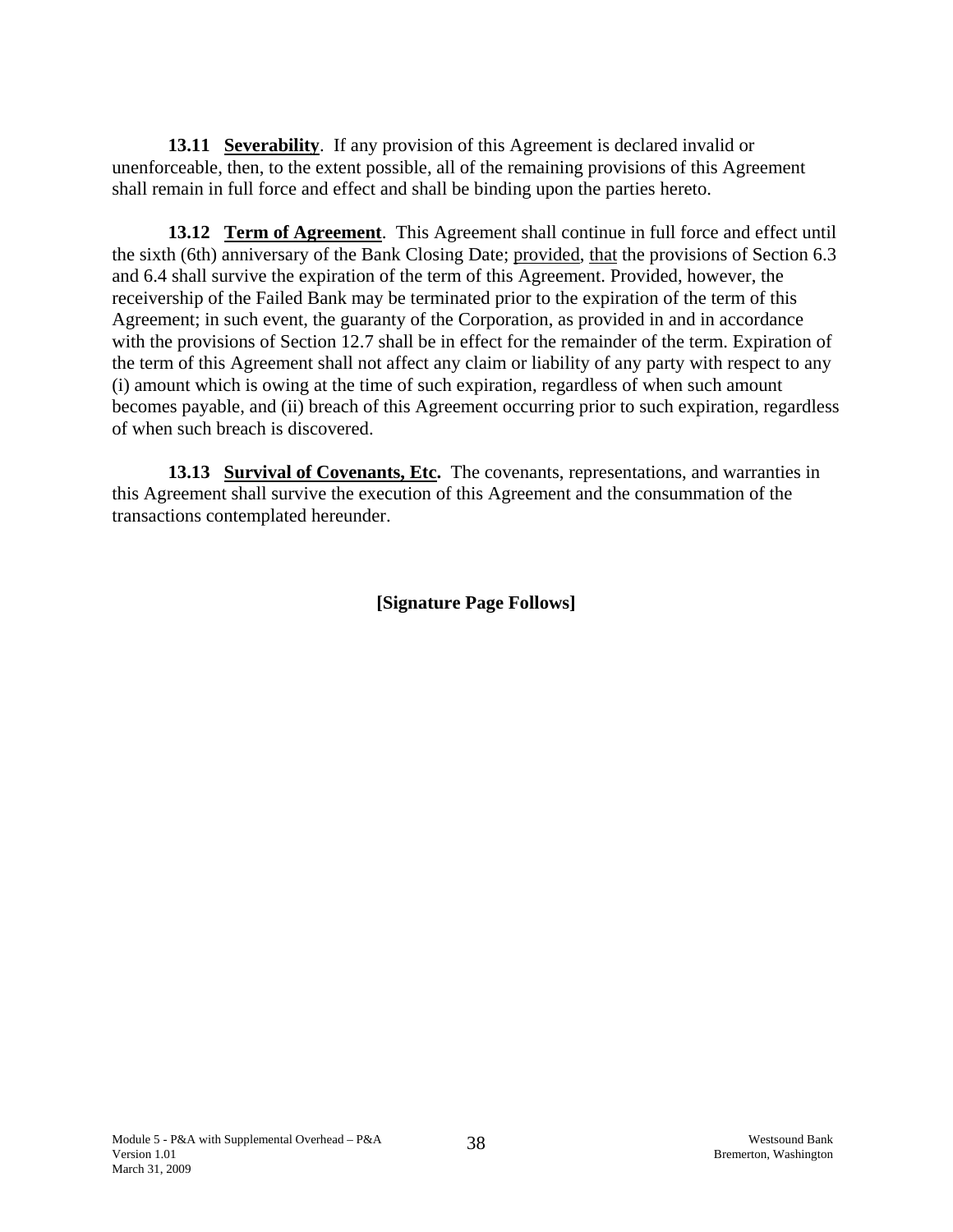**IN WITNESS WHEREOF,** the parties hereto have caused this Agreement to be executed by their duly authorized representatives as of the date first above written.

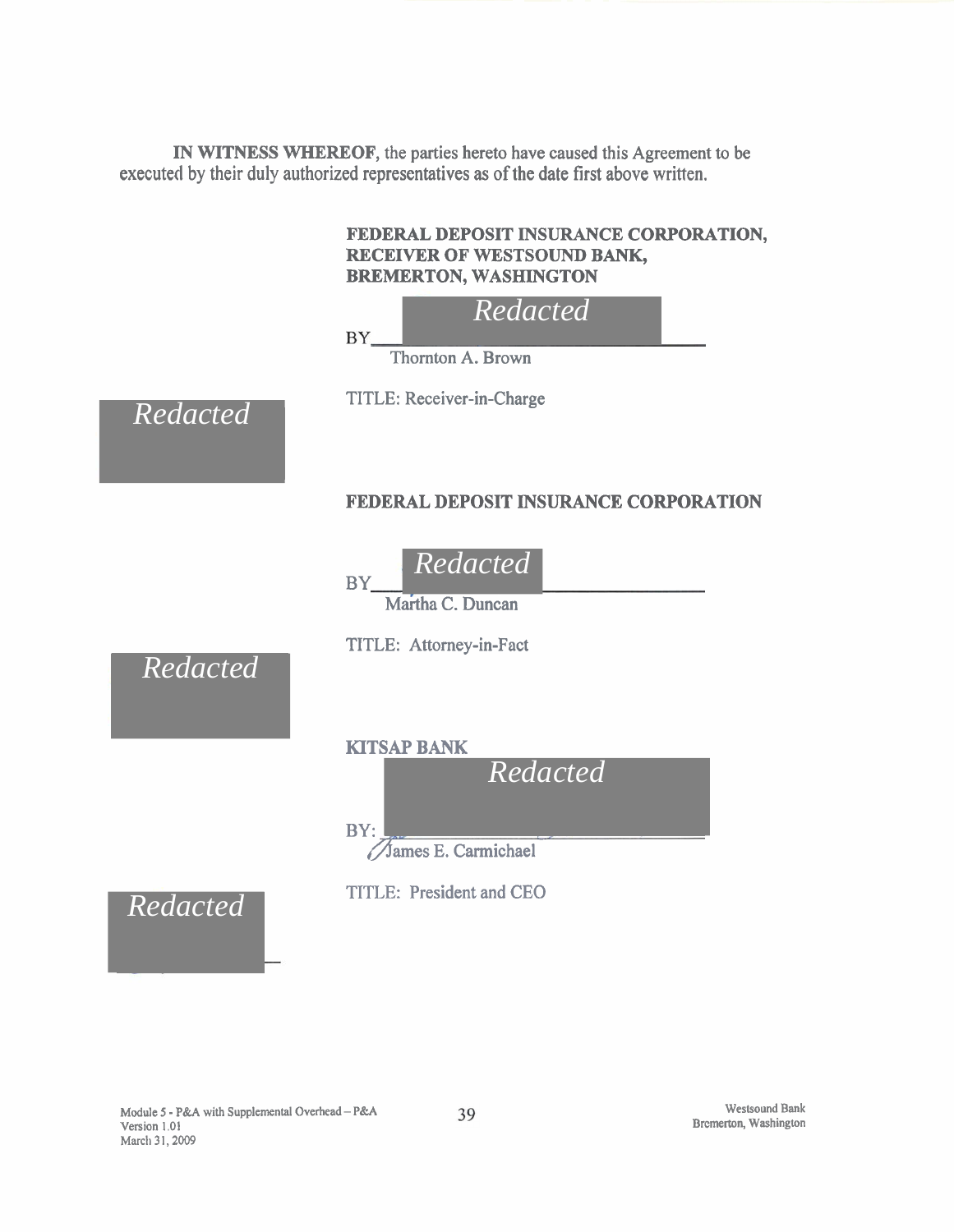## <span id="page-43-0"></span>**SCHEDULE 2.1 - Certain Liabilities Assumed**

### **SEE ATTACHED LIST**

### **TO BE FURNISHED POST CLOSING**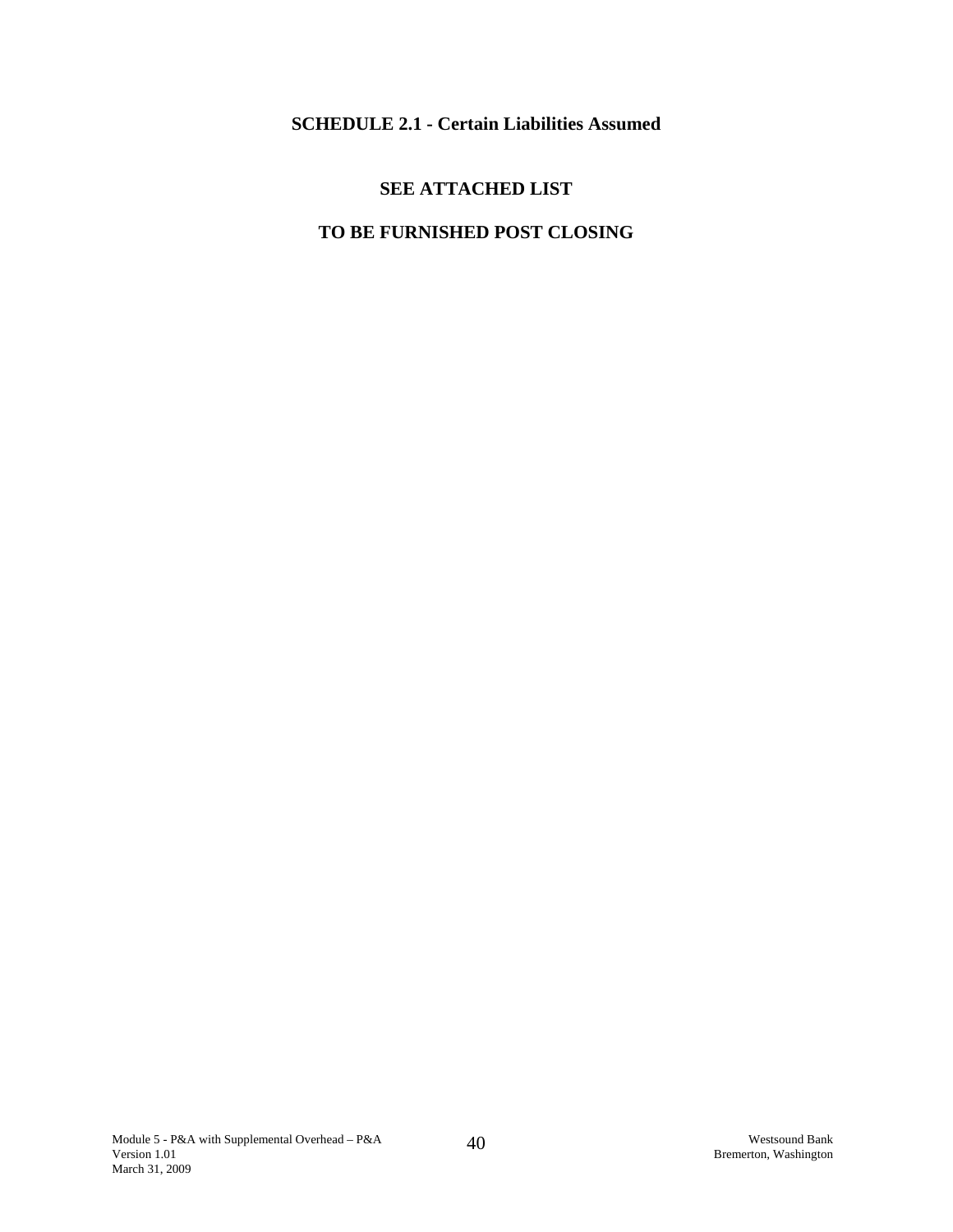### <span id="page-44-0"></span>**SCHEDULE 2.1(a) – Excluded Deposit Liability Accounts**

#### 1. CDARS Deposits;

2. Brokered Deposits; and

3. Deposits solicited via a money desk, internet subscription service (or otherwise opened through an internet account) or similar program.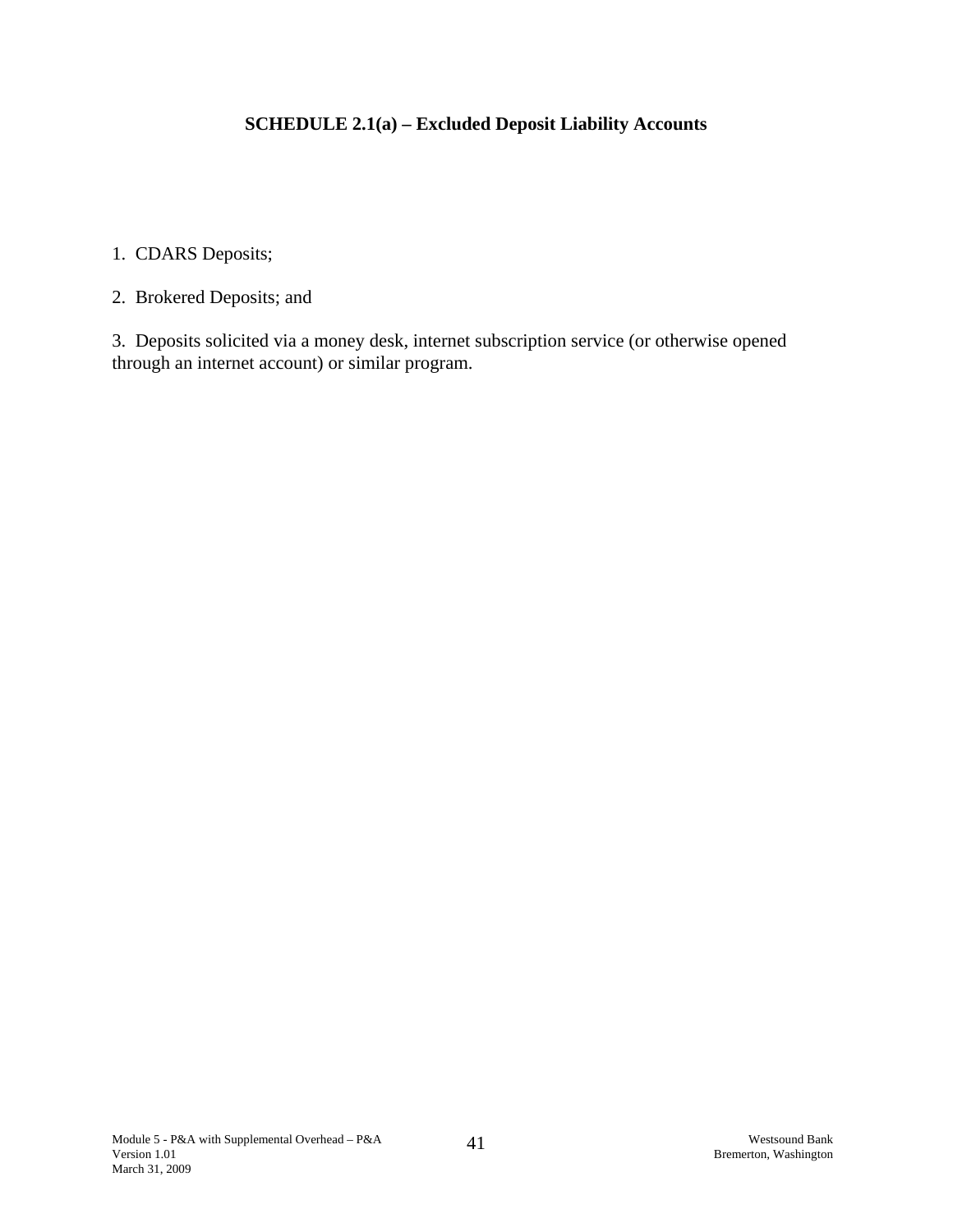<span id="page-45-0"></span>**SCHEDULE 3.1 - Certain Assets Purchased** 

### **SEE ATTACHED LIST**

### **TO BE FURNISHED POST CLOSING**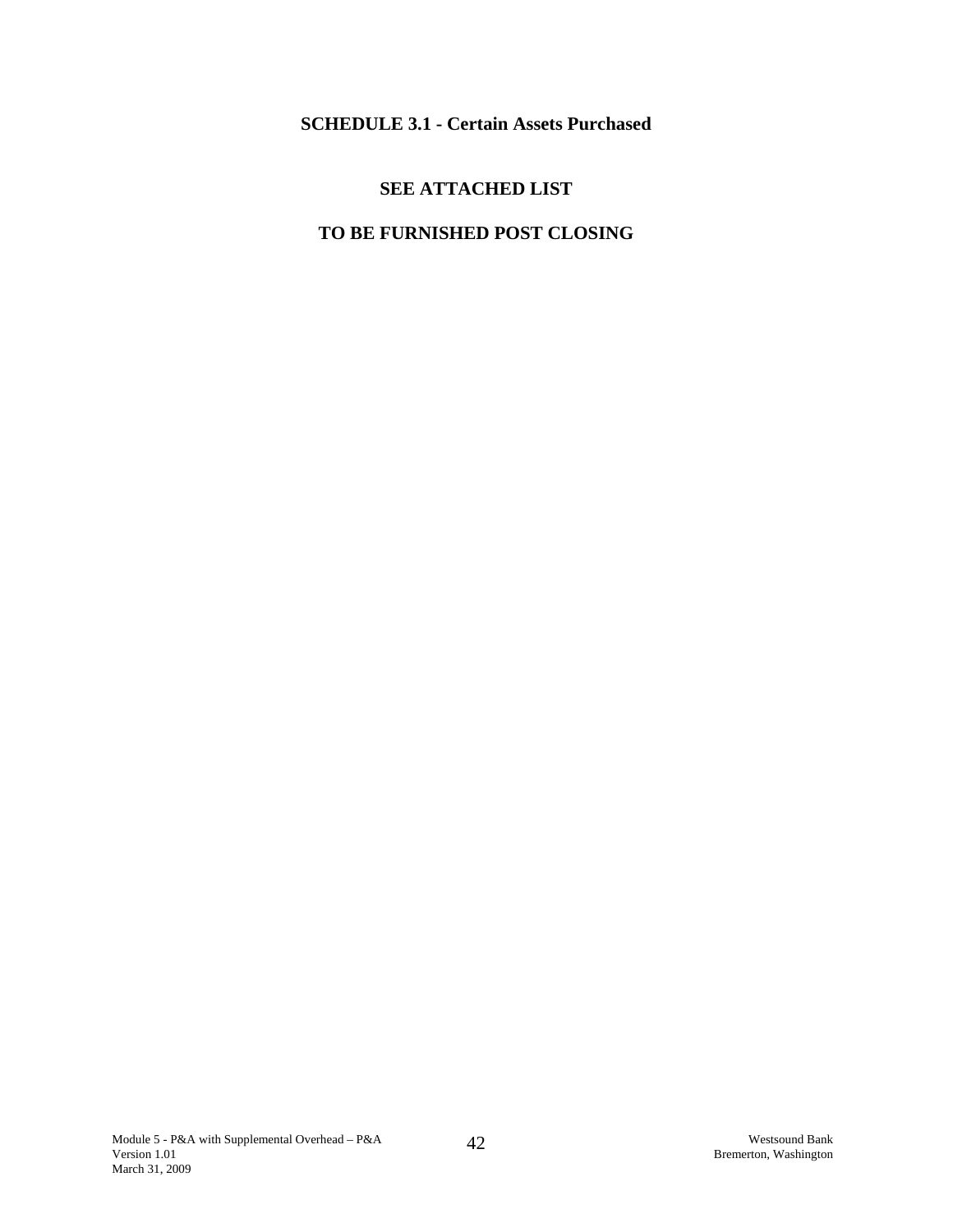### <span id="page-46-0"></span>**SCHEDULE 3.1(e) - Loans Secured, In Whole Or In Part, By Assumed Deposits Or Deposits At Other Depository Institutions**

### **SEE ATTACHED LIST**

### **TO BE FURNISHED POST CLOSING**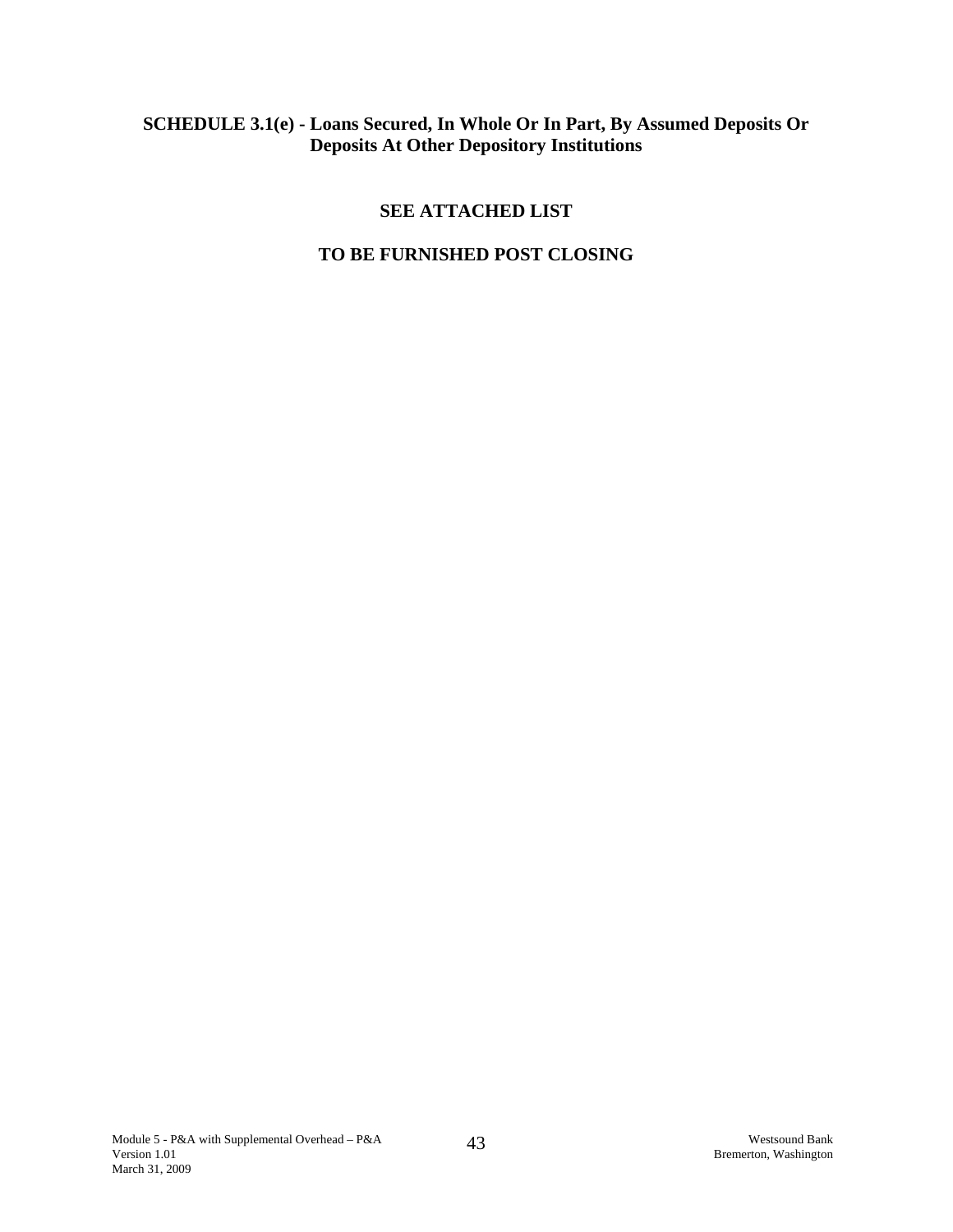<span id="page-47-0"></span>**SCHEDULE 3.1(i) - Acquired Subsidiaries** 

**NONE**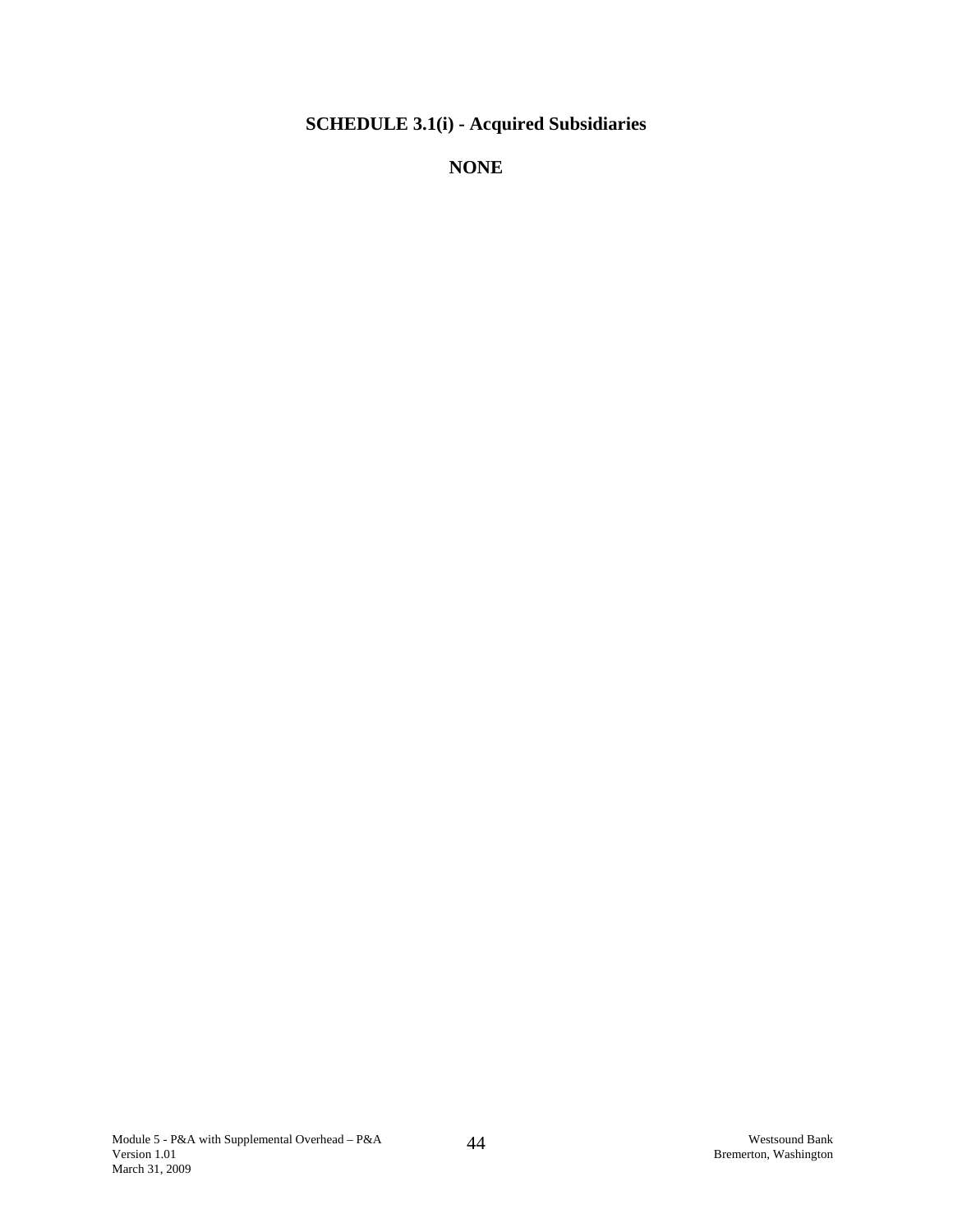# **SCHEDULE 3.2 - Purchase Price of Assets or assets**

| (a)                                      | cash and receivables from depository<br>institutions, including cash items in the<br>process of collection, plus<br>interest thereon: | <b>Book Value</b>        |  |  |
|------------------------------------------|---------------------------------------------------------------------------------------------------------------------------------------|--------------------------|--|--|
| (b)                                      | omitted                                                                                                                               |                          |  |  |
| (c)                                      | omitted                                                                                                                               |                          |  |  |
| (d)                                      | omitted                                                                                                                               |                          |  |  |
| (e)                                      | Loans purchased pursuant to Section $3.1(e)$ :                                                                                        | <b>Book Value</b>        |  |  |
| (f)                                      | omitted                                                                                                                               |                          |  |  |
| (g)                                      | Safe Deposit Boxes and related business,<br>safekeeping business and trust business, if<br>any:                                       | <b>Fair Market Value</b> |  |  |
| (h)                                      | Records and other documents:                                                                                                          | <b>Book Value</b>        |  |  |
| (i)                                      |                                                                                                                                       |                          |  |  |
| (j)                                      |                                                                                                                                       |                          |  |  |
| (k)                                      | assets securing Deposits of public money, to<br>the extent not otherwise purchased<br>hereunder:                                      | Fair Market Value        |  |  |
| (1)                                      | Overdrafts of customers:                                                                                                              | <b>Book Value</b>        |  |  |
| assets subject to an option to purchase: |                                                                                                                                       |                          |  |  |
| (a)                                      | <b>Bank Premises:</b>                                                                                                                 | <b>Fair Market Value</b> |  |  |
| (b)                                      | Furniture and Equipment:                                                                                                              | <b>Fair Market Value</b> |  |  |
| (c)                                      | Fixtures:                                                                                                                             | <b>Fair Market Value</b> |  |  |
| (d)                                      | Other Equipment:                                                                                                                      | Fair Market Value        |  |  |
| Version 1.01<br>March 31, 2009           | Module 5 - $P&A$ with Supplemental Overhead – $P&A$<br>45                                                                             |                          |  |  |